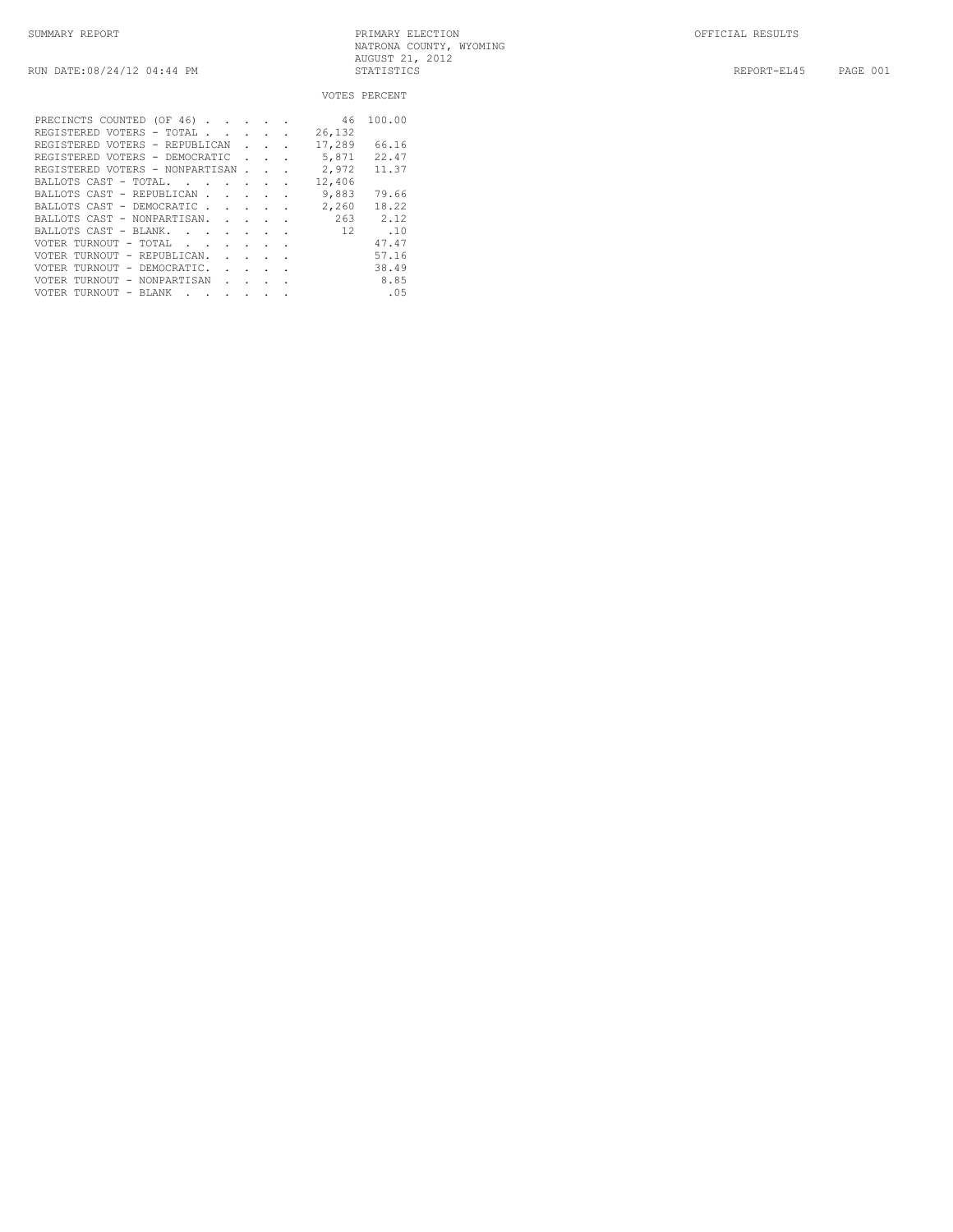| SUMMARY REPORT             | PRIMARY ELECTION        | OFFICIAL RESULTS        |
|----------------------------|-------------------------|-------------------------|
|                            | NATRONA COUNTY, WYOMING |                         |
|                            | AUGUST 21, 2012         |                         |
| RUN DATE:08/24/12 04:44 PM | REPUBLICAN              | PAGE 002<br>REPORT-EL45 |

| UNITED STATES SENATOR<br>STATE HOUSE DISTRICT 37<br>VOTE FOR NOT MORE THAN 1<br>VOTE FOR NOT MORE THAN 1<br>8,651 87.53<br>29.63<br>JOHN BARRASSO<br>STEVE BRAY 547<br>5.78<br>1,189<br>THOMAS BLEMING.<br>571<br>STEVE HARSHMAN.<br>64.41<br>.16<br>EMMETT A. MAVY.<br>336<br>3.40<br>WRITE-IN.<br>$\overline{\phantom{a}}$<br>41 .41<br>.05<br>WRITE-IN.<br>Over Votes, , , , , , , , ,<br>$\overline{1}$<br>$\sim$ 2<br>.02<br>5.74<br>Over Votes<br>Under Votes<br>106<br>Total1,846<br>282 2.85<br>Under Votes<br>Total<br>9,883<br>STATE HOUSE DISTRICT 38<br>UNITED STATES REPRESENTATIVE<br>VOTE FOR NOT MORE THAN 1<br>VOTE FOR NOT MORE THAN 1<br>DAVID WOLFE, , , , , , , , , ,<br>421<br>28.20<br>CYNTHIA M. LUMMIS.<br>8,182 82.79<br>TOM WALTERS.<br>64.17<br>958<br>258 2.61<br>$\overline{\phantom{a}}$<br>.20<br>WRITE-IN.<br>WRITE-IN.<br>$3 \qquad .03$<br>Over Votes<br>$\overline{0}$<br>Over Votes<br>1,440 14.57<br>7.43<br>Under Votes<br>Under Votes<br>111<br>Total 1,493<br>Total<br>9,883<br>STATE SENATE DISTRICT 28<br>STATE HOUSE DISTRICT 56<br>VOTE FOR NOT MORE THAN 1<br>VOTE FOR NOT MORE THAN 1<br>JIM ANDERSON<br>928 43.90<br>TIM STUBSON.<br>908 81.58<br>.81<br>KIT JENNINGS<br>786 37.18<br>WRITE-IN.<br>$\overline{9}$<br>TOM RADOSEVICH.<br>Over Votes, , , , , , , , ,<br>$-1$<br>.09<br>350 16.56<br>17.52<br>$\mathtt{WRITE-IN.} \qquad \qquad \ldots \qquad \qquad \ldots \qquad \qquad \ldots \qquad \ldots \qquad \ldots$<br>$\overline{1}$<br>.05<br>Under Votes<br>195<br>Over Votes<br>$\overline{0}$<br>Total 1,113<br>49 2.32<br>Under Votes<br>Total<br>2,114<br>STATE HOUSE DISTRICT 57<br>VOTE FOR NOT MORE THAN 1<br>85.11<br>STATE SENATE DISTRICT 30<br>THOMAS A. LOCKHART<br>8.52<br>WRITE-IN.<br>8.80<br>VOTE FOR NOT MORE THAN 1<br>$\bigcirc$<br>BOB BRECHTEL<br>1,147 47.63<br>Over Votes<br>141 14.09<br>CHARLES K. SCOTT<br>1,222 50.75<br>Under Votes.<br>WRITE-IN.<br>$\overline{7}$<br>.29<br>1,001<br>Total<br>Over Votes<br>$\overline{0}$<br>32 1.33<br>Under Votes<br>STATE HOUSE DISTRICT 58<br>Total<br>2,408<br>VOTE FOR NOT MORE THAN 1<br>80.33<br>TOM REEDER<br>735<br>STATE HOUSE DISTRICT 35<br>WRITE-IN.<br>11 1.20<br>VOTE FOR NOT MORE THAN 1<br>Over Votes<br>$\overline{0}$<br>7.07<br>169<br>18.47<br>JESS OLLILA.<br>Under Votes<br>120<br>KENDELL KROEKER<br>747 44.02<br>Total<br>915<br>PATRICK BISHOP.<br>744<br>43.84<br>$\ldots$<br>WRITE-IN.<br>$\overline{2}$<br>Over Votes<br>$\overline{\mathbf{3}}$<br>.18<br>STATE HOUSE DISTRICT 59<br>81 4.77<br>Under Votes<br>VOTE FOR NOT MORE THAN 1<br>CARL R. "BUNKY" LOUCKS<br>83.22<br>Total,<br>1,697<br>739<br>1.69<br>WRITE-IN.<br>15<br>Over Votes, , , , , , , , ,<br>$\cap$<br>STATE HOUSE DISTRICT 36<br>Under Votes<br>134 15.09<br>888<br>VOTE FOR NOT MORE THAN 1<br>Total<br>GERALD GAY<br>734 78.92<br>20 2.15<br>WRITE-IN.<br>2 .22<br>Over Votes, , , , , , , , ,<br>174 18.71<br>Under Votes<br>Total<br>930 | VVIDJ FERUENI | VUIBO IBNUBNI |
|-----------------------------------------------------------------------------------------------------------------------------------------------------------------------------------------------------------------------------------------------------------------------------------------------------------------------------------------------------------------------------------------------------------------------------------------------------------------------------------------------------------------------------------------------------------------------------------------------------------------------------------------------------------------------------------------------------------------------------------------------------------------------------------------------------------------------------------------------------------------------------------------------------------------------------------------------------------------------------------------------------------------------------------------------------------------------------------------------------------------------------------------------------------------------------------------------------------------------------------------------------------------------------------------------------------------------------------------------------------------------------------------------------------------------------------------------------------------------------------------------------------------------------------------------------------------------------------------------------------------------------------------------------------------------------------------------------------------------------------------------------------------------------------------------------------------------------------------------------------------------------------------------------------------------------------------------------------------------------------------------------------------------------------------------------------------------------------------------------------------------------------------------------------------------------------------------------------------------------------------------------------------------------------------------------------------------------------------------------------------------------------------------------------------------------------------------------------------------------------------------------------------------------------------------------------------------------------------------------------------------------------------------------------------------------------------------------------------------------------------------------------------------------------------------------------------------------------------------------------------------------------------------------------------------------------------------------------------------------|---------------|---------------|
|                                                                                                                                                                                                                                                                                                                                                                                                                                                                                                                                                                                                                                                                                                                                                                                                                                                                                                                                                                                                                                                                                                                                                                                                                                                                                                                                                                                                                                                                                                                                                                                                                                                                                                                                                                                                                                                                                                                                                                                                                                                                                                                                                                                                                                                                                                                                                                                                                                                                                                                                                                                                                                                                                                                                                                                                                                                                                                                                                                             |               |               |
|                                                                                                                                                                                                                                                                                                                                                                                                                                                                                                                                                                                                                                                                                                                                                                                                                                                                                                                                                                                                                                                                                                                                                                                                                                                                                                                                                                                                                                                                                                                                                                                                                                                                                                                                                                                                                                                                                                                                                                                                                                                                                                                                                                                                                                                                                                                                                                                                                                                                                                                                                                                                                                                                                                                                                                                                                                                                                                                                                                             |               |               |
|                                                                                                                                                                                                                                                                                                                                                                                                                                                                                                                                                                                                                                                                                                                                                                                                                                                                                                                                                                                                                                                                                                                                                                                                                                                                                                                                                                                                                                                                                                                                                                                                                                                                                                                                                                                                                                                                                                                                                                                                                                                                                                                                                                                                                                                                                                                                                                                                                                                                                                                                                                                                                                                                                                                                                                                                                                                                                                                                                                             |               |               |
|                                                                                                                                                                                                                                                                                                                                                                                                                                                                                                                                                                                                                                                                                                                                                                                                                                                                                                                                                                                                                                                                                                                                                                                                                                                                                                                                                                                                                                                                                                                                                                                                                                                                                                                                                                                                                                                                                                                                                                                                                                                                                                                                                                                                                                                                                                                                                                                                                                                                                                                                                                                                                                                                                                                                                                                                                                                                                                                                                                             |               |               |
|                                                                                                                                                                                                                                                                                                                                                                                                                                                                                                                                                                                                                                                                                                                                                                                                                                                                                                                                                                                                                                                                                                                                                                                                                                                                                                                                                                                                                                                                                                                                                                                                                                                                                                                                                                                                                                                                                                                                                                                                                                                                                                                                                                                                                                                                                                                                                                                                                                                                                                                                                                                                                                                                                                                                                                                                                                                                                                                                                                             |               |               |
|                                                                                                                                                                                                                                                                                                                                                                                                                                                                                                                                                                                                                                                                                                                                                                                                                                                                                                                                                                                                                                                                                                                                                                                                                                                                                                                                                                                                                                                                                                                                                                                                                                                                                                                                                                                                                                                                                                                                                                                                                                                                                                                                                                                                                                                                                                                                                                                                                                                                                                                                                                                                                                                                                                                                                                                                                                                                                                                                                                             |               |               |
|                                                                                                                                                                                                                                                                                                                                                                                                                                                                                                                                                                                                                                                                                                                                                                                                                                                                                                                                                                                                                                                                                                                                                                                                                                                                                                                                                                                                                                                                                                                                                                                                                                                                                                                                                                                                                                                                                                                                                                                                                                                                                                                                                                                                                                                                                                                                                                                                                                                                                                                                                                                                                                                                                                                                                                                                                                                                                                                                                                             |               |               |
|                                                                                                                                                                                                                                                                                                                                                                                                                                                                                                                                                                                                                                                                                                                                                                                                                                                                                                                                                                                                                                                                                                                                                                                                                                                                                                                                                                                                                                                                                                                                                                                                                                                                                                                                                                                                                                                                                                                                                                                                                                                                                                                                                                                                                                                                                                                                                                                                                                                                                                                                                                                                                                                                                                                                                                                                                                                                                                                                                                             |               |               |
|                                                                                                                                                                                                                                                                                                                                                                                                                                                                                                                                                                                                                                                                                                                                                                                                                                                                                                                                                                                                                                                                                                                                                                                                                                                                                                                                                                                                                                                                                                                                                                                                                                                                                                                                                                                                                                                                                                                                                                                                                                                                                                                                                                                                                                                                                                                                                                                                                                                                                                                                                                                                                                                                                                                                                                                                                                                                                                                                                                             |               |               |
|                                                                                                                                                                                                                                                                                                                                                                                                                                                                                                                                                                                                                                                                                                                                                                                                                                                                                                                                                                                                                                                                                                                                                                                                                                                                                                                                                                                                                                                                                                                                                                                                                                                                                                                                                                                                                                                                                                                                                                                                                                                                                                                                                                                                                                                                                                                                                                                                                                                                                                                                                                                                                                                                                                                                                                                                                                                                                                                                                                             |               |               |
|                                                                                                                                                                                                                                                                                                                                                                                                                                                                                                                                                                                                                                                                                                                                                                                                                                                                                                                                                                                                                                                                                                                                                                                                                                                                                                                                                                                                                                                                                                                                                                                                                                                                                                                                                                                                                                                                                                                                                                                                                                                                                                                                                                                                                                                                                                                                                                                                                                                                                                                                                                                                                                                                                                                                                                                                                                                                                                                                                                             |               |               |
|                                                                                                                                                                                                                                                                                                                                                                                                                                                                                                                                                                                                                                                                                                                                                                                                                                                                                                                                                                                                                                                                                                                                                                                                                                                                                                                                                                                                                                                                                                                                                                                                                                                                                                                                                                                                                                                                                                                                                                                                                                                                                                                                                                                                                                                                                                                                                                                                                                                                                                                                                                                                                                                                                                                                                                                                                                                                                                                                                                             |               |               |
|                                                                                                                                                                                                                                                                                                                                                                                                                                                                                                                                                                                                                                                                                                                                                                                                                                                                                                                                                                                                                                                                                                                                                                                                                                                                                                                                                                                                                                                                                                                                                                                                                                                                                                                                                                                                                                                                                                                                                                                                                                                                                                                                                                                                                                                                                                                                                                                                                                                                                                                                                                                                                                                                                                                                                                                                                                                                                                                                                                             |               |               |
|                                                                                                                                                                                                                                                                                                                                                                                                                                                                                                                                                                                                                                                                                                                                                                                                                                                                                                                                                                                                                                                                                                                                                                                                                                                                                                                                                                                                                                                                                                                                                                                                                                                                                                                                                                                                                                                                                                                                                                                                                                                                                                                                                                                                                                                                                                                                                                                                                                                                                                                                                                                                                                                                                                                                                                                                                                                                                                                                                                             |               |               |
|                                                                                                                                                                                                                                                                                                                                                                                                                                                                                                                                                                                                                                                                                                                                                                                                                                                                                                                                                                                                                                                                                                                                                                                                                                                                                                                                                                                                                                                                                                                                                                                                                                                                                                                                                                                                                                                                                                                                                                                                                                                                                                                                                                                                                                                                                                                                                                                                                                                                                                                                                                                                                                                                                                                                                                                                                                                                                                                                                                             |               |               |
|                                                                                                                                                                                                                                                                                                                                                                                                                                                                                                                                                                                                                                                                                                                                                                                                                                                                                                                                                                                                                                                                                                                                                                                                                                                                                                                                                                                                                                                                                                                                                                                                                                                                                                                                                                                                                                                                                                                                                                                                                                                                                                                                                                                                                                                                                                                                                                                                                                                                                                                                                                                                                                                                                                                                                                                                                                                                                                                                                                             |               |               |
|                                                                                                                                                                                                                                                                                                                                                                                                                                                                                                                                                                                                                                                                                                                                                                                                                                                                                                                                                                                                                                                                                                                                                                                                                                                                                                                                                                                                                                                                                                                                                                                                                                                                                                                                                                                                                                                                                                                                                                                                                                                                                                                                                                                                                                                                                                                                                                                                                                                                                                                                                                                                                                                                                                                                                                                                                                                                                                                                                                             |               |               |
|                                                                                                                                                                                                                                                                                                                                                                                                                                                                                                                                                                                                                                                                                                                                                                                                                                                                                                                                                                                                                                                                                                                                                                                                                                                                                                                                                                                                                                                                                                                                                                                                                                                                                                                                                                                                                                                                                                                                                                                                                                                                                                                                                                                                                                                                                                                                                                                                                                                                                                                                                                                                                                                                                                                                                                                                                                                                                                                                                                             |               |               |
|                                                                                                                                                                                                                                                                                                                                                                                                                                                                                                                                                                                                                                                                                                                                                                                                                                                                                                                                                                                                                                                                                                                                                                                                                                                                                                                                                                                                                                                                                                                                                                                                                                                                                                                                                                                                                                                                                                                                                                                                                                                                                                                                                                                                                                                                                                                                                                                                                                                                                                                                                                                                                                                                                                                                                                                                                                                                                                                                                                             |               |               |
|                                                                                                                                                                                                                                                                                                                                                                                                                                                                                                                                                                                                                                                                                                                                                                                                                                                                                                                                                                                                                                                                                                                                                                                                                                                                                                                                                                                                                                                                                                                                                                                                                                                                                                                                                                                                                                                                                                                                                                                                                                                                                                                                                                                                                                                                                                                                                                                                                                                                                                                                                                                                                                                                                                                                                                                                                                                                                                                                                                             |               |               |
|                                                                                                                                                                                                                                                                                                                                                                                                                                                                                                                                                                                                                                                                                                                                                                                                                                                                                                                                                                                                                                                                                                                                                                                                                                                                                                                                                                                                                                                                                                                                                                                                                                                                                                                                                                                                                                                                                                                                                                                                                                                                                                                                                                                                                                                                                                                                                                                                                                                                                                                                                                                                                                                                                                                                                                                                                                                                                                                                                                             |               |               |
|                                                                                                                                                                                                                                                                                                                                                                                                                                                                                                                                                                                                                                                                                                                                                                                                                                                                                                                                                                                                                                                                                                                                                                                                                                                                                                                                                                                                                                                                                                                                                                                                                                                                                                                                                                                                                                                                                                                                                                                                                                                                                                                                                                                                                                                                                                                                                                                                                                                                                                                                                                                                                                                                                                                                                                                                                                                                                                                                                                             |               |               |
|                                                                                                                                                                                                                                                                                                                                                                                                                                                                                                                                                                                                                                                                                                                                                                                                                                                                                                                                                                                                                                                                                                                                                                                                                                                                                                                                                                                                                                                                                                                                                                                                                                                                                                                                                                                                                                                                                                                                                                                                                                                                                                                                                                                                                                                                                                                                                                                                                                                                                                                                                                                                                                                                                                                                                                                                                                                                                                                                                                             |               |               |
|                                                                                                                                                                                                                                                                                                                                                                                                                                                                                                                                                                                                                                                                                                                                                                                                                                                                                                                                                                                                                                                                                                                                                                                                                                                                                                                                                                                                                                                                                                                                                                                                                                                                                                                                                                                                                                                                                                                                                                                                                                                                                                                                                                                                                                                                                                                                                                                                                                                                                                                                                                                                                                                                                                                                                                                                                                                                                                                                                                             |               |               |
|                                                                                                                                                                                                                                                                                                                                                                                                                                                                                                                                                                                                                                                                                                                                                                                                                                                                                                                                                                                                                                                                                                                                                                                                                                                                                                                                                                                                                                                                                                                                                                                                                                                                                                                                                                                                                                                                                                                                                                                                                                                                                                                                                                                                                                                                                                                                                                                                                                                                                                                                                                                                                                                                                                                                                                                                                                                                                                                                                                             |               |               |
|                                                                                                                                                                                                                                                                                                                                                                                                                                                                                                                                                                                                                                                                                                                                                                                                                                                                                                                                                                                                                                                                                                                                                                                                                                                                                                                                                                                                                                                                                                                                                                                                                                                                                                                                                                                                                                                                                                                                                                                                                                                                                                                                                                                                                                                                                                                                                                                                                                                                                                                                                                                                                                                                                                                                                                                                                                                                                                                                                                             |               |               |
|                                                                                                                                                                                                                                                                                                                                                                                                                                                                                                                                                                                                                                                                                                                                                                                                                                                                                                                                                                                                                                                                                                                                                                                                                                                                                                                                                                                                                                                                                                                                                                                                                                                                                                                                                                                                                                                                                                                                                                                                                                                                                                                                                                                                                                                                                                                                                                                                                                                                                                                                                                                                                                                                                                                                                                                                                                                                                                                                                                             |               |               |
|                                                                                                                                                                                                                                                                                                                                                                                                                                                                                                                                                                                                                                                                                                                                                                                                                                                                                                                                                                                                                                                                                                                                                                                                                                                                                                                                                                                                                                                                                                                                                                                                                                                                                                                                                                                                                                                                                                                                                                                                                                                                                                                                                                                                                                                                                                                                                                                                                                                                                                                                                                                                                                                                                                                                                                                                                                                                                                                                                                             |               |               |
|                                                                                                                                                                                                                                                                                                                                                                                                                                                                                                                                                                                                                                                                                                                                                                                                                                                                                                                                                                                                                                                                                                                                                                                                                                                                                                                                                                                                                                                                                                                                                                                                                                                                                                                                                                                                                                                                                                                                                                                                                                                                                                                                                                                                                                                                                                                                                                                                                                                                                                                                                                                                                                                                                                                                                                                                                                                                                                                                                                             |               |               |
|                                                                                                                                                                                                                                                                                                                                                                                                                                                                                                                                                                                                                                                                                                                                                                                                                                                                                                                                                                                                                                                                                                                                                                                                                                                                                                                                                                                                                                                                                                                                                                                                                                                                                                                                                                                                                                                                                                                                                                                                                                                                                                                                                                                                                                                                                                                                                                                                                                                                                                                                                                                                                                                                                                                                                                                                                                                                                                                                                                             |               |               |
|                                                                                                                                                                                                                                                                                                                                                                                                                                                                                                                                                                                                                                                                                                                                                                                                                                                                                                                                                                                                                                                                                                                                                                                                                                                                                                                                                                                                                                                                                                                                                                                                                                                                                                                                                                                                                                                                                                                                                                                                                                                                                                                                                                                                                                                                                                                                                                                                                                                                                                                                                                                                                                                                                                                                                                                                                                                                                                                                                                             |               |               |
|                                                                                                                                                                                                                                                                                                                                                                                                                                                                                                                                                                                                                                                                                                                                                                                                                                                                                                                                                                                                                                                                                                                                                                                                                                                                                                                                                                                                                                                                                                                                                                                                                                                                                                                                                                                                                                                                                                                                                                                                                                                                                                                                                                                                                                                                                                                                                                                                                                                                                                                                                                                                                                                                                                                                                                                                                                                                                                                                                                             |               |               |
|                                                                                                                                                                                                                                                                                                                                                                                                                                                                                                                                                                                                                                                                                                                                                                                                                                                                                                                                                                                                                                                                                                                                                                                                                                                                                                                                                                                                                                                                                                                                                                                                                                                                                                                                                                                                                                                                                                                                                                                                                                                                                                                                                                                                                                                                                                                                                                                                                                                                                                                                                                                                                                                                                                                                                                                                                                                                                                                                                                             |               |               |
|                                                                                                                                                                                                                                                                                                                                                                                                                                                                                                                                                                                                                                                                                                                                                                                                                                                                                                                                                                                                                                                                                                                                                                                                                                                                                                                                                                                                                                                                                                                                                                                                                                                                                                                                                                                                                                                                                                                                                                                                                                                                                                                                                                                                                                                                                                                                                                                                                                                                                                                                                                                                                                                                                                                                                                                                                                                                                                                                                                             |               |               |
|                                                                                                                                                                                                                                                                                                                                                                                                                                                                                                                                                                                                                                                                                                                                                                                                                                                                                                                                                                                                                                                                                                                                                                                                                                                                                                                                                                                                                                                                                                                                                                                                                                                                                                                                                                                                                                                                                                                                                                                                                                                                                                                                                                                                                                                                                                                                                                                                                                                                                                                                                                                                                                                                                                                                                                                                                                                                                                                                                                             |               |               |
|                                                                                                                                                                                                                                                                                                                                                                                                                                                                                                                                                                                                                                                                                                                                                                                                                                                                                                                                                                                                                                                                                                                                                                                                                                                                                                                                                                                                                                                                                                                                                                                                                                                                                                                                                                                                                                                                                                                                                                                                                                                                                                                                                                                                                                                                                                                                                                                                                                                                                                                                                                                                                                                                                                                                                                                                                                                                                                                                                                             |               |               |
|                                                                                                                                                                                                                                                                                                                                                                                                                                                                                                                                                                                                                                                                                                                                                                                                                                                                                                                                                                                                                                                                                                                                                                                                                                                                                                                                                                                                                                                                                                                                                                                                                                                                                                                                                                                                                                                                                                                                                                                                                                                                                                                                                                                                                                                                                                                                                                                                                                                                                                                                                                                                                                                                                                                                                                                                                                                                                                                                                                             |               |               |
|                                                                                                                                                                                                                                                                                                                                                                                                                                                                                                                                                                                                                                                                                                                                                                                                                                                                                                                                                                                                                                                                                                                                                                                                                                                                                                                                                                                                                                                                                                                                                                                                                                                                                                                                                                                                                                                                                                                                                                                                                                                                                                                                                                                                                                                                                                                                                                                                                                                                                                                                                                                                                                                                                                                                                                                                                                                                                                                                                                             |               |               |
|                                                                                                                                                                                                                                                                                                                                                                                                                                                                                                                                                                                                                                                                                                                                                                                                                                                                                                                                                                                                                                                                                                                                                                                                                                                                                                                                                                                                                                                                                                                                                                                                                                                                                                                                                                                                                                                                                                                                                                                                                                                                                                                                                                                                                                                                                                                                                                                                                                                                                                                                                                                                                                                                                                                                                                                                                                                                                                                                                                             |               |               |
|                                                                                                                                                                                                                                                                                                                                                                                                                                                                                                                                                                                                                                                                                                                                                                                                                                                                                                                                                                                                                                                                                                                                                                                                                                                                                                                                                                                                                                                                                                                                                                                                                                                                                                                                                                                                                                                                                                                                                                                                                                                                                                                                                                                                                                                                                                                                                                                                                                                                                                                                                                                                                                                                                                                                                                                                                                                                                                                                                                             |               |               |
|                                                                                                                                                                                                                                                                                                                                                                                                                                                                                                                                                                                                                                                                                                                                                                                                                                                                                                                                                                                                                                                                                                                                                                                                                                                                                                                                                                                                                                                                                                                                                                                                                                                                                                                                                                                                                                                                                                                                                                                                                                                                                                                                                                                                                                                                                                                                                                                                                                                                                                                                                                                                                                                                                                                                                                                                                                                                                                                                                                             |               |               |
|                                                                                                                                                                                                                                                                                                                                                                                                                                                                                                                                                                                                                                                                                                                                                                                                                                                                                                                                                                                                                                                                                                                                                                                                                                                                                                                                                                                                                                                                                                                                                                                                                                                                                                                                                                                                                                                                                                                                                                                                                                                                                                                                                                                                                                                                                                                                                                                                                                                                                                                                                                                                                                                                                                                                                                                                                                                                                                                                                                             |               |               |
|                                                                                                                                                                                                                                                                                                                                                                                                                                                                                                                                                                                                                                                                                                                                                                                                                                                                                                                                                                                                                                                                                                                                                                                                                                                                                                                                                                                                                                                                                                                                                                                                                                                                                                                                                                                                                                                                                                                                                                                                                                                                                                                                                                                                                                                                                                                                                                                                                                                                                                                                                                                                                                                                                                                                                                                                                                                                                                                                                                             |               |               |
|                                                                                                                                                                                                                                                                                                                                                                                                                                                                                                                                                                                                                                                                                                                                                                                                                                                                                                                                                                                                                                                                                                                                                                                                                                                                                                                                                                                                                                                                                                                                                                                                                                                                                                                                                                                                                                                                                                                                                                                                                                                                                                                                                                                                                                                                                                                                                                                                                                                                                                                                                                                                                                                                                                                                                                                                                                                                                                                                                                             |               |               |
|                                                                                                                                                                                                                                                                                                                                                                                                                                                                                                                                                                                                                                                                                                                                                                                                                                                                                                                                                                                                                                                                                                                                                                                                                                                                                                                                                                                                                                                                                                                                                                                                                                                                                                                                                                                                                                                                                                                                                                                                                                                                                                                                                                                                                                                                                                                                                                                                                                                                                                                                                                                                                                                                                                                                                                                                                                                                                                                                                                             |               |               |
|                                                                                                                                                                                                                                                                                                                                                                                                                                                                                                                                                                                                                                                                                                                                                                                                                                                                                                                                                                                                                                                                                                                                                                                                                                                                                                                                                                                                                                                                                                                                                                                                                                                                                                                                                                                                                                                                                                                                                                                                                                                                                                                                                                                                                                                                                                                                                                                                                                                                                                                                                                                                                                                                                                                                                                                                                                                                                                                                                                             |               |               |
|                                                                                                                                                                                                                                                                                                                                                                                                                                                                                                                                                                                                                                                                                                                                                                                                                                                                                                                                                                                                                                                                                                                                                                                                                                                                                                                                                                                                                                                                                                                                                                                                                                                                                                                                                                                                                                                                                                                                                                                                                                                                                                                                                                                                                                                                                                                                                                                                                                                                                                                                                                                                                                                                                                                                                                                                                                                                                                                                                                             |               |               |
|                                                                                                                                                                                                                                                                                                                                                                                                                                                                                                                                                                                                                                                                                                                                                                                                                                                                                                                                                                                                                                                                                                                                                                                                                                                                                                                                                                                                                                                                                                                                                                                                                                                                                                                                                                                                                                                                                                                                                                                                                                                                                                                                                                                                                                                                                                                                                                                                                                                                                                                                                                                                                                                                                                                                                                                                                                                                                                                                                                             |               |               |
|                                                                                                                                                                                                                                                                                                                                                                                                                                                                                                                                                                                                                                                                                                                                                                                                                                                                                                                                                                                                                                                                                                                                                                                                                                                                                                                                                                                                                                                                                                                                                                                                                                                                                                                                                                                                                                                                                                                                                                                                                                                                                                                                                                                                                                                                                                                                                                                                                                                                                                                                                                                                                                                                                                                                                                                                                                                                                                                                                                             |               |               |
|                                                                                                                                                                                                                                                                                                                                                                                                                                                                                                                                                                                                                                                                                                                                                                                                                                                                                                                                                                                                                                                                                                                                                                                                                                                                                                                                                                                                                                                                                                                                                                                                                                                                                                                                                                                                                                                                                                                                                                                                                                                                                                                                                                                                                                                                                                                                                                                                                                                                                                                                                                                                                                                                                                                                                                                                                                                                                                                                                                             |               |               |
|                                                                                                                                                                                                                                                                                                                                                                                                                                                                                                                                                                                                                                                                                                                                                                                                                                                                                                                                                                                                                                                                                                                                                                                                                                                                                                                                                                                                                                                                                                                                                                                                                                                                                                                                                                                                                                                                                                                                                                                                                                                                                                                                                                                                                                                                                                                                                                                                                                                                                                                                                                                                                                                                                                                                                                                                                                                                                                                                                                             |               |               |
|                                                                                                                                                                                                                                                                                                                                                                                                                                                                                                                                                                                                                                                                                                                                                                                                                                                                                                                                                                                                                                                                                                                                                                                                                                                                                                                                                                                                                                                                                                                                                                                                                                                                                                                                                                                                                                                                                                                                                                                                                                                                                                                                                                                                                                                                                                                                                                                                                                                                                                                                                                                                                                                                                                                                                                                                                                                                                                                                                                             |               |               |
|                                                                                                                                                                                                                                                                                                                                                                                                                                                                                                                                                                                                                                                                                                                                                                                                                                                                                                                                                                                                                                                                                                                                                                                                                                                                                                                                                                                                                                                                                                                                                                                                                                                                                                                                                                                                                                                                                                                                                                                                                                                                                                                                                                                                                                                                                                                                                                                                                                                                                                                                                                                                                                                                                                                                                                                                                                                                                                                                                                             |               |               |
|                                                                                                                                                                                                                                                                                                                                                                                                                                                                                                                                                                                                                                                                                                                                                                                                                                                                                                                                                                                                                                                                                                                                                                                                                                                                                                                                                                                                                                                                                                                                                                                                                                                                                                                                                                                                                                                                                                                                                                                                                                                                                                                                                                                                                                                                                                                                                                                                                                                                                                                                                                                                                                                                                                                                                                                                                                                                                                                                                                             |               |               |
|                                                                                                                                                                                                                                                                                                                                                                                                                                                                                                                                                                                                                                                                                                                                                                                                                                                                                                                                                                                                                                                                                                                                                                                                                                                                                                                                                                                                                                                                                                                                                                                                                                                                                                                                                                                                                                                                                                                                                                                                                                                                                                                                                                                                                                                                                                                                                                                                                                                                                                                                                                                                                                                                                                                                                                                                                                                                                                                                                                             |               |               |
|                                                                                                                                                                                                                                                                                                                                                                                                                                                                                                                                                                                                                                                                                                                                                                                                                                                                                                                                                                                                                                                                                                                                                                                                                                                                                                                                                                                                                                                                                                                                                                                                                                                                                                                                                                                                                                                                                                                                                                                                                                                                                                                                                                                                                                                                                                                                                                                                                                                                                                                                                                                                                                                                                                                                                                                                                                                                                                                                                                             |               |               |
|                                                                                                                                                                                                                                                                                                                                                                                                                                                                                                                                                                                                                                                                                                                                                                                                                                                                                                                                                                                                                                                                                                                                                                                                                                                                                                                                                                                                                                                                                                                                                                                                                                                                                                                                                                                                                                                                                                                                                                                                                                                                                                                                                                                                                                                                                                                                                                                                                                                                                                                                                                                                                                                                                                                                                                                                                                                                                                                                                                             |               |               |
|                                                                                                                                                                                                                                                                                                                                                                                                                                                                                                                                                                                                                                                                                                                                                                                                                                                                                                                                                                                                                                                                                                                                                                                                                                                                                                                                                                                                                                                                                                                                                                                                                                                                                                                                                                                                                                                                                                                                                                                                                                                                                                                                                                                                                                                                                                                                                                                                                                                                                                                                                                                                                                                                                                                                                                                                                                                                                                                                                                             |               |               |
|                                                                                                                                                                                                                                                                                                                                                                                                                                                                                                                                                                                                                                                                                                                                                                                                                                                                                                                                                                                                                                                                                                                                                                                                                                                                                                                                                                                                                                                                                                                                                                                                                                                                                                                                                                                                                                                                                                                                                                                                                                                                                                                                                                                                                                                                                                                                                                                                                                                                                                                                                                                                                                                                                                                                                                                                                                                                                                                                                                             |               |               |
|                                                                                                                                                                                                                                                                                                                                                                                                                                                                                                                                                                                                                                                                                                                                                                                                                                                                                                                                                                                                                                                                                                                                                                                                                                                                                                                                                                                                                                                                                                                                                                                                                                                                                                                                                                                                                                                                                                                                                                                                                                                                                                                                                                                                                                                                                                                                                                                                                                                                                                                                                                                                                                                                                                                                                                                                                                                                                                                                                                             |               |               |
|                                                                                                                                                                                                                                                                                                                                                                                                                                                                                                                                                                                                                                                                                                                                                                                                                                                                                                                                                                                                                                                                                                                                                                                                                                                                                                                                                                                                                                                                                                                                                                                                                                                                                                                                                                                                                                                                                                                                                                                                                                                                                                                                                                                                                                                                                                                                                                                                                                                                                                                                                                                                                                                                                                                                                                                                                                                                                                                                                                             |               |               |
|                                                                                                                                                                                                                                                                                                                                                                                                                                                                                                                                                                                                                                                                                                                                                                                                                                                                                                                                                                                                                                                                                                                                                                                                                                                                                                                                                                                                                                                                                                                                                                                                                                                                                                                                                                                                                                                                                                                                                                                                                                                                                                                                                                                                                                                                                                                                                                                                                                                                                                                                                                                                                                                                                                                                                                                                                                                                                                                                                                             |               |               |
|                                                                                                                                                                                                                                                                                                                                                                                                                                                                                                                                                                                                                                                                                                                                                                                                                                                                                                                                                                                                                                                                                                                                                                                                                                                                                                                                                                                                                                                                                                                                                                                                                                                                                                                                                                                                                                                                                                                                                                                                                                                                                                                                                                                                                                                                                                                                                                                                                                                                                                                                                                                                                                                                                                                                                                                                                                                                                                                                                                             |               |               |

| STATE HOUSE DISTRICT 37   |              |                             |                           |                          |                                |                             |                                                                                         |                             |                            |                                                                                                                                   |                                                                          |                                                       |
|---------------------------|--------------|-----------------------------|---------------------------|--------------------------|--------------------------------|-----------------------------|-----------------------------------------------------------------------------------------|-----------------------------|----------------------------|-----------------------------------------------------------------------------------------------------------------------------------|--------------------------------------------------------------------------|-------------------------------------------------------|
| VOTE FOR NOT MORE THAN 1  |              |                             |                           |                          |                                |                             |                                                                                         |                             |                            |                                                                                                                                   |                                                                          |                                                       |
| STEVE BRAY                |              |                             |                           |                          |                                |                             |                                                                                         |                             |                            |                                                                                                                                   |                                                                          |                                                       |
|                           |              |                             |                           |                          | $\sim 10^{-11}$                |                             |                                                                                         |                             |                            | $\mathcal{A}^{\mathcal{A}}$ , and $\mathcal{A}^{\mathcal{A}}$ , and $\mathcal{A}^{\mathcal{A}}$ , and $\mathcal{A}^{\mathcal{A}}$ | $547$ 29.63<br>1,189 64.41                                               |                                                       |
| STEVE HARSHMAN. .         |              |                             |                           | $\sim 10^{-11}$          | $\sim$ $\sim$                  | $\sim$                      | $\mathcal{L}^{\pm}$                                                                     | $\mathcal{L}^{\pm}$         | $\sim$                     | $\sim 10^{-11}$                                                                                                                   |                                                                          |                                                       |
| WRITE-IN.                 |              |                             | $\sim$                    | $\mathcal{L}^{\pm}$      | $\sim$ $\sim$                  | $\sim$                      | $\mathbf{L}^{\mathrm{max}}$                                                             | $\mathcal{L}_{\mathcal{A}}$ | $\sim$                     | $\sim 10^{-11}$                                                                                                                   | $\overline{\mathbf{3}}$                                                  | .16                                                   |
| Over Votes                |              |                             |                           | $\ddot{\phantom{0}}$     | $\ddot{\phantom{0}}$           | $\mathcal{L}^{\pm}$         |                                                                                         |                             |                            | $\mathcal{L}^{\text{max}}$                                                                                                        |                                                                          | $\begin{array}{cc} 1 & .05 \\ 106 & 5.74 \end{array}$ |
| Under Votes .             |              |                             | $\mathbf{L}^{\text{max}}$ | $\sim$                   | $\mathcal{L}^{\pm}$            | $\sim$                      | $\bullet$ .                                                                             | $\mathcal{L}^{\pm}$         |                            | <b>Contract</b>                                                                                                                   |                                                                          |                                                       |
|                           | Total.       |                             | $\sim$                    | $\sim 10^{-11}$          | $\sim$                         | $\sim$                      | $\sim$                                                                                  | $\sim$                      |                            | $\sim$ $\sim$ $\sim$                                                                                                              | 1,846                                                                    |                                                       |
|                           |              |                             |                           |                          |                                |                             |                                                                                         |                             |                            |                                                                                                                                   |                                                                          |                                                       |
| STATE HOUSE DISTRICT 38   |              |                             |                           |                          |                                |                             |                                                                                         |                             |                            |                                                                                                                                   |                                                                          |                                                       |
| VOTE FOR NOT MORE THAN 1  |              |                             |                           |                          |                                |                             |                                                                                         |                             |                            |                                                                                                                                   |                                                                          |                                                       |
| DAVID WOLFE.              |              |                             |                           |                          | $\sim 10^{-11}$                |                             |                                                                                         |                             |                            |                                                                                                                                   |                                                                          |                                                       |
| TOM WALTERS.              |              | $\sim$                      | $\sim$                    | $\sim$                   | $\sim$                         | $\sim$                      |                                                                                         |                             |                            |                                                                                                                                   |                                                                          |                                                       |
| WRITE-IN. .               |              | $\sim$                      | $\sim$                    | $\sim$                   | $\sim$                         | $\sim$                      |                                                                                         |                             |                            | $\sim$                                                                                                                            | 3 <sup>7</sup>                                                           | .20                                                   |
|                           |              |                             |                           | $\ddot{\phantom{a}}$     | $\mathcal{L}^{\pm}$            | $\mathcal{L}_{\mathcal{A}}$ | $\mathcal{L}^{\pm}$                                                                     | $\mathcal{L}^{\pm}$         | $\sim$                     | $\sim$                                                                                                                            | $\overline{0}$                                                           |                                                       |
| Over Votes<br>Under Votes |              |                             |                           | $\sim$                   | $\ddot{\phantom{0}}$           | $\sim$                      |                                                                                         | $\mathbf{r}$                | $\mathbf{r}$               |                                                                                                                                   |                                                                          | $111$ 7.43                                            |
|                           | Total        |                             |                           |                          |                                |                             |                                                                                         |                             |                            |                                                                                                                                   | 1,493                                                                    |                                                       |
|                           |              |                             |                           |                          | $\mathcal{L}^{\pm}$            | $\sim$                      | $\sim$                                                                                  | $\ddot{\phantom{0}}$        | $\sim$                     | $\sim$ $\sim$                                                                                                                     |                                                                          |                                                       |
| STATE HOUSE DISTRICT 56   |              |                             |                           |                          |                                |                             |                                                                                         |                             |                            |                                                                                                                                   |                                                                          |                                                       |
| VOTE FOR NOT MORE THAN 1  |              |                             |                           |                          |                                |                             |                                                                                         |                             |                            |                                                                                                                                   |                                                                          |                                                       |
|                           |              |                             |                           |                          |                                |                             |                                                                                         |                             |                            |                                                                                                                                   |                                                                          | 908 81.58                                             |
| TIM STUBSON.              |              |                             |                           |                          | $\sim 10^{-1}$                 | $\sim$                      | $\sim 10^{-11}$                                                                         |                             |                            | <b>Contract Contract</b>                                                                                                          |                                                                          |                                                       |
| WRITE-IN. .               |              | $\mathcal{L}^{\mathcal{L}}$ | $\mathcal{L}^{\pm}$       | $\sim$ $-$               | $\sim$                         | $\sim$                      | $\sim$                                                                                  | $\mathcal{L}^{\pm}$         |                            | <b>Carl Carl</b>                                                                                                                  | $\begin{array}{c} 9 \\ 1 \end{array}$                                    |                                                       |
| Over Votes .              |              |                             | $\sim$                    | $\sim$                   | $\ddot{\phantom{0}}$           | $\sim$                      | $\ddot{\phantom{0}}$                                                                    |                             |                            |                                                                                                                                   |                                                                          |                                                       |
| Under Votes.              |              |                             | $\sim$                    | $\ddot{\phantom{0}}$     | $\ddot{\phantom{0}}$           | $\sim$                      | $\mathcal{L}^{\pm}$                                                                     | $\mathcal{L}^{\pm}$         | $\ddot{\phantom{0}}$       |                                                                                                                                   |                                                                          |                                                       |
|                           | Total        |                             |                           | $\sim$                   | $\sim 10^{-11}$                | $\sim$                      | $\sim$                                                                                  | $\sim$                      | $\sim$                     | $\sim$                                                                                                                            | 1,113                                                                    |                                                       |
|                           |              |                             |                           |                          |                                |                             |                                                                                         |                             |                            |                                                                                                                                   |                                                                          |                                                       |
| STATE HOUSE DISTRICT 57   |              |                             |                           |                          |                                |                             |                                                                                         |                             |                            |                                                                                                                                   |                                                                          |                                                       |
| VOTE FOR NOT MORE THAN 1  |              |                             |                           |                          |                                |                             |                                                                                         |                             |                            |                                                                                                                                   |                                                                          |                                                       |
| THOMAS A. LOCKHART        |              |                             |                           |                          |                                |                             | $\mathcal{A}^{\mathcal{A}}$ , $\mathcal{A}^{\mathcal{A}}$ , $\mathcal{A}^{\mathcal{A}}$ |                             |                            |                                                                                                                                   | . . 852 85.11                                                            |                                                       |
| WRITE-IN.                 |              |                             |                           | $\sim$                   | $\sim$                         |                             |                                                                                         |                             |                            |                                                                                                                                   | $\frac{8}{0}$                                                            | .80                                                   |
| Over Votes.               |              |                             | $\sim$                    | $\mathcal{L}^{\pm}$      | $\mathcal{L}^{\pm}$            | $\mathcal{L}^{\pm}$         | $\ddot{\phantom{0}}$                                                                    |                             | $\mathcal{L}^{\pm}$        |                                                                                                                                   | $\overline{0}$                                                           |                                                       |
| Under Votes.              |              |                             | $\sim$                    | $\sim$                   | $\mathcal{L}^{\pm}$            | $\sim$                      | $\mathbf{r} = \mathbf{r}$                                                               | $\ddot{\phantom{0}}$        | $\mathcal{L}^{\text{max}}$ |                                                                                                                                   |                                                                          | 141 14.09                                             |
|                           | Total.       |                             |                           | <b>Sales Controllers</b> |                                | $\sim$                      | $\sim$ $\sim$                                                                           | $\sim$                      |                            | <b>Service</b>                                                                                                                    | 1,001                                                                    |                                                       |
|                           |              |                             |                           |                          |                                |                             |                                                                                         |                             |                            |                                                                                                                                   |                                                                          |                                                       |
| STATE HOUSE DISTRICT 58   |              |                             |                           |                          |                                |                             |                                                                                         |                             |                            |                                                                                                                                   |                                                                          |                                                       |
| VOTE FOR NOT MORE THAN 1  |              |                             |                           |                          |                                |                             |                                                                                         |                             |                            |                                                                                                                                   |                                                                          |                                                       |
|                           |              |                             |                           |                          |                                |                             |                                                                                         |                             |                            |                                                                                                                                   |                                                                          |                                                       |
| TOM REEDER                |              |                             |                           |                          | $\sim$ $-$                     |                             |                                                                                         |                             |                            |                                                                                                                                   |                                                                          |                                                       |
| WRITE-IN. .               |              | $\ddot{\phantom{a}}$        | $\ddot{\phantom{a}}$      | $\sim$                   | $\ddot{\phantom{0}}$           |                             |                                                                                         |                             |                            |                                                                                                                                   |                                                                          | 1.20                                                  |
| Over Votes .              |              |                             | $\sim$                    | $\sim$                   | $\mathcal{L}^{\pm}$            | $\sim$                      | $\mathcal{L}^{\mathcal{L}}$                                                             |                             |                            |                                                                                                                                   | $\overline{0}$                                                           |                                                       |
| Under Votes               |              |                             |                           | $\sim 10$                | $\sim$                         | $\sim$                      | $\mathcal{L}^{\text{max}}$                                                              | $\ddot{\phantom{a}}$        |                            | <b>Contract</b>                                                                                                                   |                                                                          | 169 18.47                                             |
|                           | Total        |                             |                           |                          |                                |                             |                                                                                         |                             |                            |                                                                                                                                   | 915                                                                      |                                                       |
|                           |              |                             |                           |                          |                                |                             |                                                                                         |                             |                            |                                                                                                                                   |                                                                          |                                                       |
| STATE HOUSE DISTRICT 59   |              |                             |                           |                          |                                |                             |                                                                                         |                             |                            |                                                                                                                                   |                                                                          |                                                       |
| VOTE FOR NOT MORE THAN 1  |              |                             |                           |                          |                                |                             |                                                                                         |                             |                            |                                                                                                                                   |                                                                          |                                                       |
| CARL R. "BUNKY" LOUCKS.   |              |                             |                           |                          |                                | $\sim$                      |                                                                                         |                             |                            |                                                                                                                                   |                                                                          |                                                       |
| WRITE-IN.                 |              |                             |                           |                          | $\mathcal{L}^{\text{max}}$ and | $\sim$                      | $\ddot{\phantom{0}}$                                                                    |                             |                            |                                                                                                                                   | $\begin{array}{ccc} 739 & & 83.22 \\ 15 & & 1.69 \\ 0 & & & \end{array}$ |                                                       |
|                           | Over Votes . |                             | $\sim$                    | <b>Carl Carl</b>         |                                | $\Delta \sim 10$            | $\mathcal{L}^{\text{max}}$                                                              |                             |                            | $\begin{array}{ccc} 1 & 1 & 1 \\ 1 & 1 & 1 \end{array}$                                                                           |                                                                          |                                                       |
| Under Votes .             |              |                             | $\sim$                    | $\sim$                   | $\sim$                         | $\sim 10^{-11}$             |                                                                                         |                             |                            |                                                                                                                                   |                                                                          | $134$ 15.09                                           |
|                           | Total.       |                             | $\sim 100$                | $\sim$                   | $\sim$                         |                             | $\bullet$ .                                                                             |                             |                            | $\begin{array}{ccc} 1 & 1 & 1 \\ 1 & 1 & 1 \\ 1 & 1 & 1 \end{array}$                                                              | 888                                                                      |                                                       |
|                           |              |                             |                           |                          |                                |                             |                                                                                         |                             |                            |                                                                                                                                   |                                                                          |                                                       |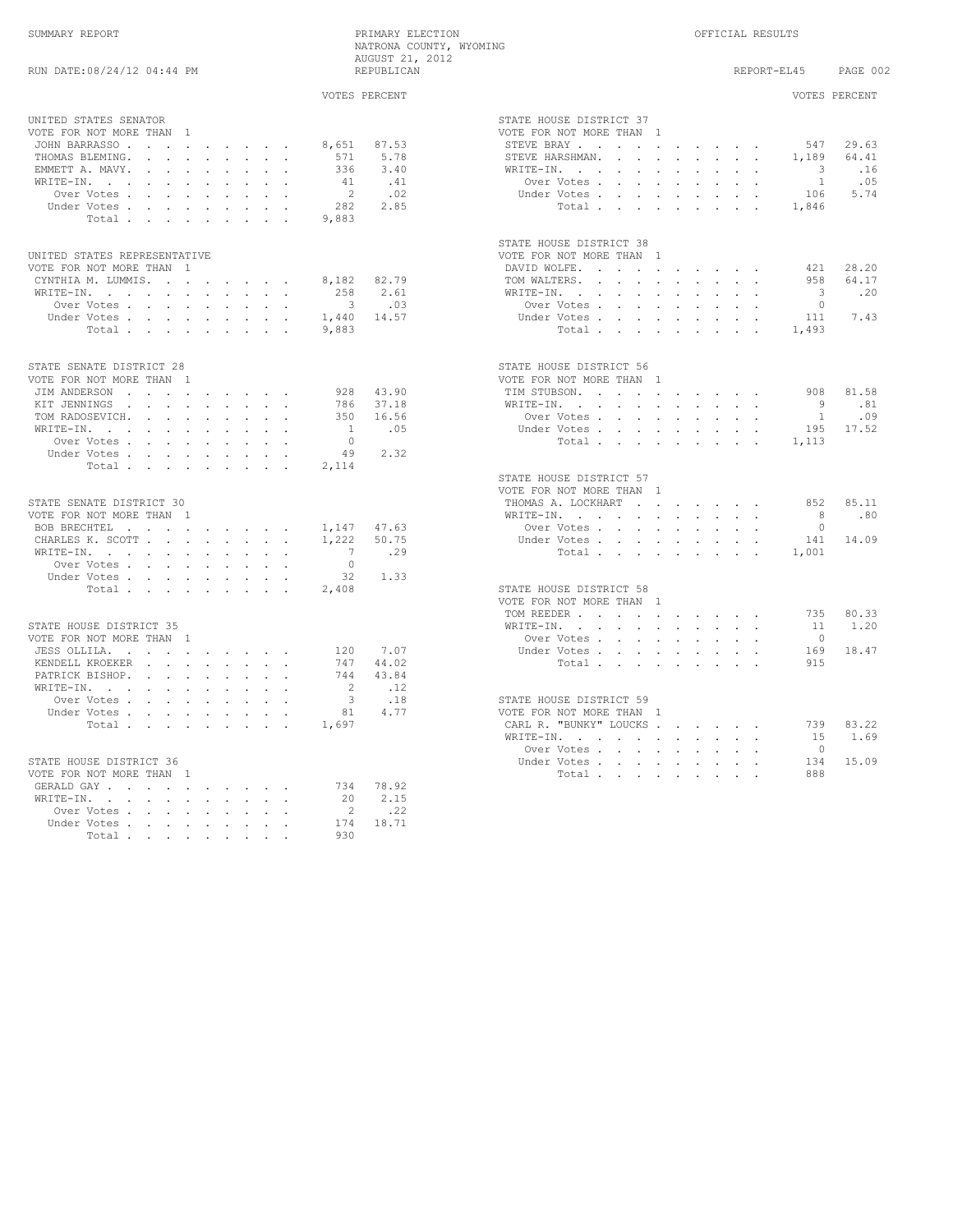|                                                                                 | VOTES PERCENT | VOTES PERCENT                                                                                                                                                                                                                                                                                                                                                                                                                                                                                                                                                                                                                                                                  |
|---------------------------------------------------------------------------------|---------------|--------------------------------------------------------------------------------------------------------------------------------------------------------------------------------------------------------------------------------------------------------------------------------------------------------------------------------------------------------------------------------------------------------------------------------------------------------------------------------------------------------------------------------------------------------------------------------------------------------------------------------------------------------------------------------|
| NATRONA COUNTY COMMISSIONER                                                     |               | PRECINCT COMMITTEEMAN JEFFERSON SCHOOL (Prec-0105)                                                                                                                                                                                                                                                                                                                                                                                                                                                                                                                                                                                                                             |
| VOTE FOR NOT MORE THAN 2                                                        |               | VOTE FOR NOT MORE THAN 1                                                                                                                                                                                                                                                                                                                                                                                                                                                                                                                                                                                                                                                       |
| FORREST CHADWICK<br>3,580                                                       | 18.11         | NICHOLAS J. BRATTIS<br>75.31<br>122                                                                                                                                                                                                                                                                                                                                                                                                                                                                                                                                                                                                                                            |
| JULIE COLLINS<br>1,904                                                          | 9.63          | WRITE-IN, , , , , , , , , ,<br>$\bigcirc$                                                                                                                                                                                                                                                                                                                                                                                                                                                                                                                                                                                                                                      |
| ROBERT CROSBY<br>398                                                            | 2.01          | $\Omega$<br>Over Votes                                                                                                                                                                                                                                                                                                                                                                                                                                                                                                                                                                                                                                                         |
| BRIAN T. DEVAULT<br>1,452                                                       | 7.35          | Under Votes<br>40<br>24.69                                                                                                                                                                                                                                                                                                                                                                                                                                                                                                                                                                                                                                                     |
| MATT KEATING<br>3,498                                                           | 17.70         | Total<br>162                                                                                                                                                                                                                                                                                                                                                                                                                                                                                                                                                                                                                                                                   |
| 449<br>LANCE LYON                                                               | 2.27          |                                                                                                                                                                                                                                                                                                                                                                                                                                                                                                                                                                                                                                                                                |
| ED OPELLA<br>3,121                                                              | 15.79         |                                                                                                                                                                                                                                                                                                                                                                                                                                                                                                                                                                                                                                                                                |
| LEO R. SANCHEZ.<br>2,480                                                        | 12.55         | PRECINCT COMMITTEEMAN SENIOR CITIZENS' CENTER (Prec-010                                                                                                                                                                                                                                                                                                                                                                                                                                                                                                                                                                                                                        |
| BRUCE YOUNG.<br>523                                                             | 2.65          | VOTE FOR NOT MORE THAN 1                                                                                                                                                                                                                                                                                                                                                                                                                                                                                                                                                                                                                                                       |
| 60<br>WRITE-IN.                                                                 | .30           | NO CANDIDATE FILED<br>$\bigcap$                                                                                                                                                                                                                                                                                                                                                                                                                                                                                                                                                                                                                                                |
| Over Votes.<br>54                                                               | .27           | WRITE-IN, , , , , , , , , ,<br>$\mathfrak{D}$<br>1.74                                                                                                                                                                                                                                                                                                                                                                                                                                                                                                                                                                                                                          |
| Under Votes,                                                                    | 11.37         | Over Votes, , , , , , , , ,<br>$\Omega$                                                                                                                                                                                                                                                                                                                                                                                                                                                                                                                                                                                                                                        |
| 2,247                                                                           |               | 98.26                                                                                                                                                                                                                                                                                                                                                                                                                                                                                                                                                                                                                                                                          |
| Total<br>19,766                                                                 |               | Under Votes<br>113                                                                                                                                                                                                                                                                                                                                                                                                                                                                                                                                                                                                                                                             |
|                                                                                 |               | Total<br>115                                                                                                                                                                                                                                                                                                                                                                                                                                                                                                                                                                                                                                                                   |
| PRECINCT COMMITTEEMAN ROOSEVELT SCHOOL (Prec-0101)                              |               |                                                                                                                                                                                                                                                                                                                                                                                                                                                                                                                                                                                                                                                                                |
| VOTE FOR NOT MORE THAN 1                                                        |               | PRECINCT COMMITTEEMAN CREST HILL SCHOOL (Prec-0111)                                                                                                                                                                                                                                                                                                                                                                                                                                                                                                                                                                                                                            |
| NO CANDIDATE FILED<br>$\Omega$                                                  |               | VOTE FOR NOT MORE THAN 1                                                                                                                                                                                                                                                                                                                                                                                                                                                                                                                                                                                                                                                       |
| WRITE-IN.<br>$\mathfrak{D}$                                                     | 1.94          | NO CANDIDATE FILED<br>$\Omega$                                                                                                                                                                                                                                                                                                                                                                                                                                                                                                                                                                                                                                                 |
| Over Votes.<br>$\Omega$                                                         |               | WRITE-IN, , , , , , , , , ,<br>5.69<br>14                                                                                                                                                                                                                                                                                                                                                                                                                                                                                                                                                                                                                                      |
| Under Votes, , , , , , , , ,<br>101                                             | 98.06         | Over Votes, and a constant of the constant of the constant of the constant of the constant of the constant of the constant of the constant of the constant of the constant of the constant of the constant of the constant of<br>$\bigcap$                                                                                                                                                                                                                                                                                                                                                                                                                                     |
| Total<br>103                                                                    |               | 94.31<br>Under Votes<br>232                                                                                                                                                                                                                                                                                                                                                                                                                                                                                                                                                                                                                                                    |
|                                                                                 |               | Total<br>246                                                                                                                                                                                                                                                                                                                                                                                                                                                                                                                                                                                                                                                                   |
|                                                                                 |               |                                                                                                                                                                                                                                                                                                                                                                                                                                                                                                                                                                                                                                                                                |
| PRECINCT COMMITTEEMAN NATRONA COUNTY LIBRARY (Prec-0102                         |               |                                                                                                                                                                                                                                                                                                                                                                                                                                                                                                                                                                                                                                                                                |
| VOTE FOR NOT MORE THAN 1                                                        |               | PRECINCT COMMITTEEMAN WILLARD SCHOOL (Prec-0112)                                                                                                                                                                                                                                                                                                                                                                                                                                                                                                                                                                                                                               |
| BRIAN SCOTT GAMROTH<br>77                                                       | 77.00         | VOTE FOR NOT MORE THAN 1                                                                                                                                                                                                                                                                                                                                                                                                                                                                                                                                                                                                                                                       |
| WRITE-IN.<br>$\cap$                                                             |               | NO CANDIDATE FILED<br>$\bigcap$                                                                                                                                                                                                                                                                                                                                                                                                                                                                                                                                                                                                                                                |
| Over Votes<br>$\bigcirc$                                                        |               | $\Omega$<br>$\mathtt{WRTTE-IN.} \qquad \qquad \centerdot \qquad \centerdot \qquad \centerdot \qquad \centerdot \qquad \centerdot \qquad \centerdot \qquad \centerdot \qquad \centerdot \qquad \centerdot \qquad \centerdot \qquad \centerdot \qquad \centerdot \qquad \centerdot \qquad \centerdot \qquad \centerdot \qquad \centerdot \qquad \centerdot \qquad \centerdot \qquad \centerdot \qquad \centerdot \qquad \centerdot \qquad \centerdot \qquad \centerdot \qquad \centerdot \qquad \centerdot \qquad \centerdot \qquad \centerdot \qquad \centerdot \qquad \centerdot \qquad \centerdot \qquad \centerdot \qquad \centerdot \qquad \centerdot \qquad \centerdot \q$ |
| Under Votes<br>23                                                               | 23.00         | Over Votes<br>$\bigcap$                                                                                                                                                                                                                                                                                                                                                                                                                                                                                                                                                                                                                                                        |
| Total<br>100                                                                    |               | 92 100.00<br>Under Votes                                                                                                                                                                                                                                                                                                                                                                                                                                                                                                                                                                                                                                                       |
|                                                                                 |               | 92<br>Total                                                                                                                                                                                                                                                                                                                                                                                                                                                                                                                                                                                                                                                                    |
|                                                                                 |               |                                                                                                                                                                                                                                                                                                                                                                                                                                                                                                                                                                                                                                                                                |
| PRECINCT COMMITTEEMAN DEAN MORGAN JR HS (Prec-0103)<br>VOTE FOR NOT MORE THAN 1 |               |                                                                                                                                                                                                                                                                                                                                                                                                                                                                                                                                                                                                                                                                                |
|                                                                                 | 83 36.56      | PRECINCT COMMITTEEMAN COTTONWOOD SCHOOL (Prec-0202)                                                                                                                                                                                                                                                                                                                                                                                                                                                                                                                                                                                                                            |
| BOB GRIFFIN, , , , , , , , , ,                                                  |               | VOTE FOR NOT MORE THAN 1                                                                                                                                                                                                                                                                                                                                                                                                                                                                                                                                                                                                                                                       |
| CODY HOWE                                                                       | 71 31.28      | NO CANDIDATE FILED<br>$\Omega$                                                                                                                                                                                                                                                                                                                                                                                                                                                                                                                                                                                                                                                 |
| WRITE-IN.<br>$\overline{1}$                                                     | .44           | 2.70<br>WRITE-IN.<br>4                                                                                                                                                                                                                                                                                                                                                                                                                                                                                                                                                                                                                                                         |
| $\Omega$<br>Over Votes                                                          |               | Over Votes<br>$\Omega$                                                                                                                                                                                                                                                                                                                                                                                                                                                                                                                                                                                                                                                         |
| 72<br>Under Votes,                                                              | 31.72         | 97.30<br>Under Votes, , , , , , , , ,<br>144                                                                                                                                                                                                                                                                                                                                                                                                                                                                                                                                                                                                                                   |
| 227<br>Total                                                                    |               | Total.<br>148                                                                                                                                                                                                                                                                                                                                                                                                                                                                                                                                                                                                                                                                  |
|                                                                                 |               |                                                                                                                                                                                                                                                                                                                                                                                                                                                                                                                                                                                                                                                                                |
| PRECINCT COMMITTEEMAN CASPER COLLEGE (Prec-0104)                                |               | PRECINCT COMMITTEEMAN CY JUNIOR HS (Prec-0203)                                                                                                                                                                                                                                                                                                                                                                                                                                                                                                                                                                                                                                 |
|                                                                                 |               | VOTE FOR NOT MORE THAN 1                                                                                                                                                                                                                                                                                                                                                                                                                                                                                                                                                                                                                                                       |
| VOTE FOR NOT MORE THAN 1                                                        |               |                                                                                                                                                                                                                                                                                                                                                                                                                                                                                                                                                                                                                                                                                |
| RANDY HEIN<br>89                                                                | 31.34         | NO CANDIDATE FILED<br>$\Omega$                                                                                                                                                                                                                                                                                                                                                                                                                                                                                                                                                                                                                                                 |
| JEFF HYMAS<br>2.4                                                               | 8.45          | WRITE-IN.<br>3<br>1.68                                                                                                                                                                                                                                                                                                                                                                                                                                                                                                                                                                                                                                                         |
| TIM MONROE<br>127                                                               | 44.72         | Over Votes<br>$\mathbf{0}$                                                                                                                                                                                                                                                                                                                                                                                                                                                                                                                                                                                                                                                     |
| WRITE-IN.<br>$\bigcap$                                                          |               | 98.32<br>Under Votes<br>176                                                                                                                                                                                                                                                                                                                                                                                                                                                                                                                                                                                                                                                    |
| Over Votes<br>$\bigcap$                                                         |               | Total<br>179                                                                                                                                                                                                                                                                                                                                                                                                                                                                                                                                                                                                                                                                   |
| Under Votes<br>44                                                               | 15.49         |                                                                                                                                                                                                                                                                                                                                                                                                                                                                                                                                                                                                                                                                                |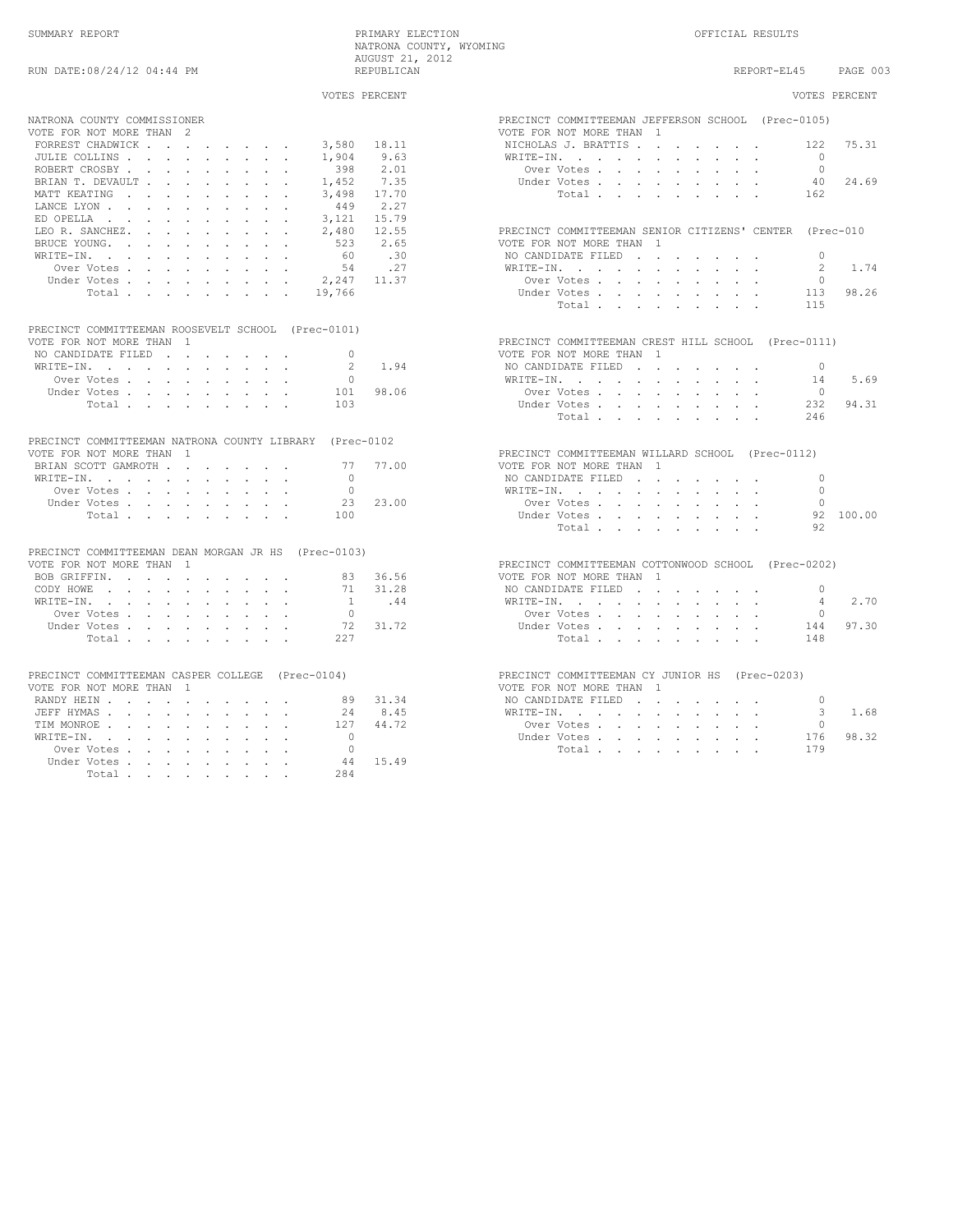| VOTES PERCENT                                           | VOTES PERCENT                                           |
|---------------------------------------------------------|---------------------------------------------------------|
| PRECINCT COMMITTEEMAN SOUTHRIDGE SCHOOL (Prec-0204)     | PRECINCT COMMITTEEMAN MIDWEST TOWN HALL (Prec-0701)     |
| VOTE FOR NOT MORE THAN 1                                | VOTE FOR NOT MORE THAN 1                                |
| $\cap$                                                  | EVERETT DEWITT.                                         |
| NO CANDIDATE FILED                                      | 55 90.16                                                |
| $\cap$<br>WRITE-IN.                                     | 1.64<br>WRITE-IN.<br>$\sim$ 1                           |
| $\circ$                                                 | Over Votes                                              |
| Over Votes                                              | $\bigcap$                                               |
| 162 100.00<br>Under Votes                               | $5 -$<br>8.20<br>Under Votes                            |
| 162                                                     | Total.                                                  |
| Total.                                                  | 61                                                      |
| PRECINCT COMMITTEEMAN SHEPHERD OF VALLEY CARE CENTER    | PRECINCT COMMITTEEMAN EDGERTON TOWN HALL (Prec-0702)    |
| VOTE FOR NOT MORE THAN 1                                | VOTE FOR NOT MORE THAN 1                                |
| JUSTIN "J.R." RIGGINS                                   | NO CANDIDATE FILED                                      |
| 140 70.35                                               | $\Omega$                                                |
| $2^{1}$                                                 | 7.41                                                    |
| 1.01                                                    | WRITE-IN.                                               |
| WRITE-IN.                                               | $4 \quad$                                               |
| Over Votes.                                             | Over Votes                                              |
| $\Omega$                                                | $\cap$                                                  |
| 57 28.64                                                | 50 92.59                                                |
| Under Votes                                             | Under Votes                                             |
| 199                                                     | Total                                                   |
| Total                                                   | 54                                                      |
| PRECINCT COMMITTEEMAN UNIVERSITY PARK SCHOOL (Prec-0302 | PRECINCT COMMITTEEMAN MOUNTAIN VIEW SCHOOL (Prec-0802)  |
| VOTE FOR NOT MORE THAN 1                                | VOTE FOR NOT MORE THAN 1                                |
| NO CANDIDATE FILED                                      | JAMES SHORT.                                            |
| $\cap$                                                  | 83 85.57                                                |
| 1.54<br>3<br>WRITE-IN.                                  | $\cap$<br>WRITE-IN.                                     |
| $\circ$                                                 | Over Votes, , , , , , , , ,                             |
| Over Votes                                              | $\Omega$                                                |
| 98.46<br>Under Votes<br>192                             | 14 14.43<br>Under Votes                                 |
| 195                                                     | 97                                                      |
| Total                                                   | Total                                                   |
|                                                         |                                                         |
| PRECINCT COMMITTEEMAN VERDA JAMES SCHOOL (Prec-0309)    | PRECINCT COMMITTEEMAN WARDWELL WATER & SEWER (Prec-0803 |
| VOTE FOR NOT MORE THAN 1                                | VOTE FOR NOT MORE THAN 1                                |
| NO CANDIDATE FILED<br>$\Omega$                          | DARELL POLK.<br>82.47<br>127                            |
| 2.20                                                    | .65                                                     |
| WRITE-IN.                                               | WRITE-IN.                                               |
| 4                                                       | $\sim$ 1                                                |
| $\Omega$                                                | Over Votes                                              |
| Over Votes                                              | $\Omega$                                                |
| 97.80<br>Under Votes<br>178                             | 26 16.88<br>Under Votes                                 |
| Total                                                   | Total, , , , , , , ,                                    |
| 182                                                     | 1.54                                                    |
|                                                         |                                                         |
| PRECINCT COMMITTEEMAN EVANSVILLE SCHOOL (Prec-0401)     | PRECINCT COMMITTEEMAN RED CREEK SCHOOL (Prec-1101)      |
| VOTE FOR NOT MORE THAN 1                                | VOTE FOR NOT MORE THAN 1                                |
| 90 82.57                                                | TOM WALTERS.                                            |
| ROBERT W. ADAMS                                         | 63 90.00                                                |
| $\Omega$<br>WRITE-IN.                                   | 1.43<br>WRITE-IN, , , , , , , , , , ,<br>$\sim$         |
| $\Omega$                                                | Over Votes                                              |
| Over Votes                                              | $\Omega$                                                |
| 19 17.43<br>Under Votes                                 | 6<br>8.57<br>Under Votes                                |
| 109                                                     | 70                                                      |
| Total.                                                  | Total.                                                  |
| PRECINCT COMMITTEEMAN HAT SIX RANCH (Prec-0501)         | PRECINCT COMMITTEEMAN ALCOVA SCHOOL (Prec-1102)         |
| VOTE FOR NOT MORE THAN 1                                | VOTE FOR NOT MORE THAN 1                                |
| $\Omega$<br>NO CANDIDATE FILED                          | 90.00<br>63.                                            |
| WRITE-IN.                                               | WRITE-IN.                                               |
| $\Omega$                                                | $\bigcap$                                               |
| $\Omega$                                                | Over Votes                                              |
| Over Votes                                              | $\bigcap$                                               |
| 32 100.00<br>Under Votes                                | 7<br>Under Votes, , , , , , , , ,<br>10.00              |
| 32                                                      | 70                                                      |
| Total                                                   | Total                                                   |
|                                                         |                                                         |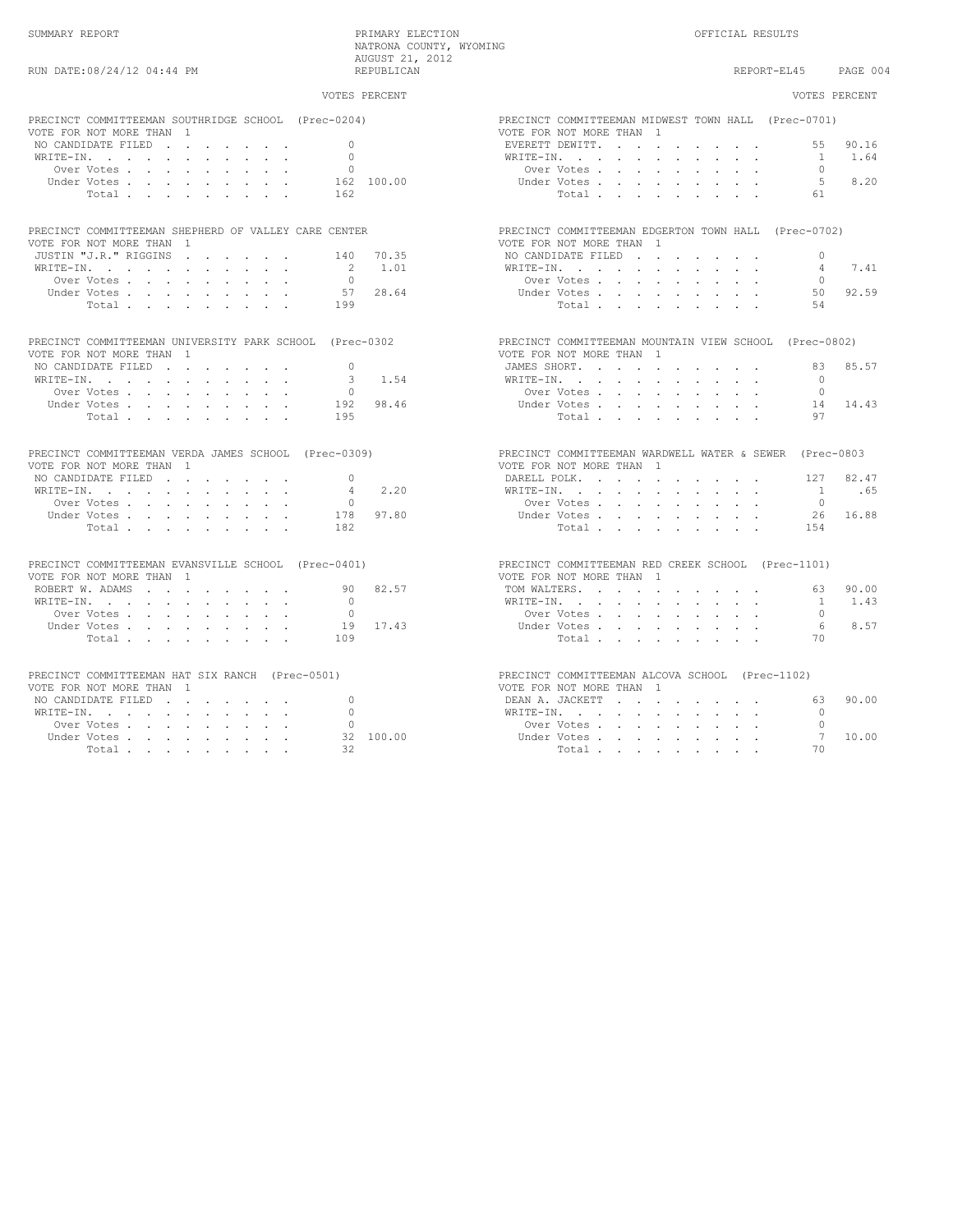## VOTES PERCENT VOTES PERCENT PRECINCT COMMITTEEMAN FISH HATCHERY @ POISON SPIDER (Pr PRECINCT COMMITTEEWOMAN ROOSEVELT SCHOOL (Prec-0101)<br>VOTE FOR NOT MORE THAN 1 VOTE FOR NOT MORE THAN 1 VOTE FOR NOT MORE THAN 1 NO CANDIDATE FILED . . . . . . . 0 NO CANDIDATE FILED . . . . . . . 0 WRITE-IN. . . . . . . . . . . 5 4.35 WRITE-IN. . . . . . . . . . . 2 1.94 Over Votes . . . . . . . . . 0 Over Votes . . . . . . . . . 0 Under Votes . . . . . . . . . 110 95.65 Under Votes . . . . . . . . . 101 98.06 Total . . . . . . . . . 115 Total . . . . . . . . . 103 PRECINCT COMMITTEEMAN POISON SPIDER SCHOOL (Prec-1104) PRECINCT COMMITTEEWOMAN NATRONA COUNTY LIBRARY (Prec-01 FOR NOT MORE THAN 1 VOTE FOR NOT MORE THAN 1<br>
VOTE FOR NOT MORE THAN 1<br>
VOTE FOR NOT MORE THAN 1<br>
VOTE FOR NOT MORE THAN JIM MILNE . . . . . . . . . . 43 89.58 TRACY GAMROTH . . . . . . . . . 76 76.00 WRITE-IN. . . . . . . . . . . 0 WRITE-IN. . . . . . . . . . . 0 Over Votes . . . . . . . . . 0 Over Votes . . . . . . . . . 0 Under Votes . . . . . . . . . 5 10.42 Under Votes . . . . . . . . . 24 24.00 Total . . . . . . . . . 48 Total . . . . . . . . . 100 PRECINCT COMMITTEEMAN ST STEPHENS CHURCH (Prec-1202) PRECINCT COMMITTEEWOMAN DEAN MORGAN JR HS (Prec-0103) VOTE FOR NOT MORE THAN 1<br>
VOTE FOR NOT MORE THAN 1<br>
ROBERT C. IDE . . . . . . . . . . . 104 74.29 SUSAN CHAPIN STUBSON. ROBERT C. IDE . . . . . . . . . 104 74.29 SUSAN CHAPIN STUBSON. . . . . . . 168 74.01 WRITE-IN. . . . . . . . . . . 0 WRITE-IN. . . . . . . . . . . 2 .88 Over Votes . . . . . . . . . 0 Over Votes . . . . . . . . . 0 Under Votes . . . . . . . . . 36 25.71 Under Votes . . . . . . . . . 57 25.11 Total . . . . . . . . . 140 Total . . . . . . . . . 227 PRECINCT COMMITTEEMAN BRESSLER RANCH (Prec-1301) PRECINCT COMMITTEEWOMAN CASPER COLLEGE (Prec-0104)<br>
PRECINCT COMMITTEEMAN 1 VOTE FOR NOT MORE THAN 1 VOTE FOR NOT MORE THAN 1 NO CANDIDATE FILED . . . . . . . 0 MARY C. MACGUIRE . . . . . . . . 218 76.76 WRITE-IN. . . . . . . . . . . 2 5.88 WRITE-IN. . . . . . . . . . . 1 .35 Over Votes . . . . . . . . . 0 Over Votes . . . . . . . . . 0 Under Votes . . . . . . . . . 32 94.12 Under Votes . . . . . . . . . 65 22.89 Total . . . . . . . . . 34 Total . . . . . . . . . 284 PRECINCT COMMITTEEMAN POWDER RIVER SCHOOL (Prec-1302) PRECINCT COMMITTEEWOMAN JEFFERSON SCHOOL (Prec-0105)<br>VOTE FOR NOT MORE THAN 1 VOTE FOR NOT MORE THAN 1 <br>
VOTE FOR NOT MORE THAN 1<br>
ROBERT L. HENDRY . . . . . . . . . . 43 87.76 NO CANDIDATE FILED . . ROBERT L. HENDRY . . . . . . . . 43 87.76 NO CANDIDATE FILED . . . . . . . 0 WRITE-IN. . . . . . . . . . . 0 WRITE-IN. . . . . . . . . . . 7 4.32 Over Votes . . . . . . . . . 0 Over Votes . . . . . . . . . 0 Under Votes . . . . . . . . . 6 12.24 Under Votes . . . . . . . . . 155 95.68 Total . . . . . . . . . 49 Total . . . . . . . . . 162 PRECINCT COMMITTEEMAN UPPER WILLOW CREEK SCHOOL (Prec-1 PRECINCT COMMITTEEWOMAN SENIOR CITIZENS' CENTER (Prec-0<br>VOTE FOR NOT MORE THAN 1 VOTE FOR NOT MORE THAN 1<br>NO CANDIDATE FILED 1. NO CANDIDATE FILED . . . . . . . 0 NO CANDIDATE FILED . . . . . . . 0 WRITE-IN. . . . . . . . . . . 10 71.43 WRITE-IN. . . . . . . . . . . 1 .87 Over Votes . . . . . . . . . 0 Over Votes . . . . . . . . . 0 Under Votes . . . . . . . . . 4 28.57 Under Votes . . . . . . . . . 114 99.13 Total . . . . . . . . . 14 Total . . . . . . . . . 115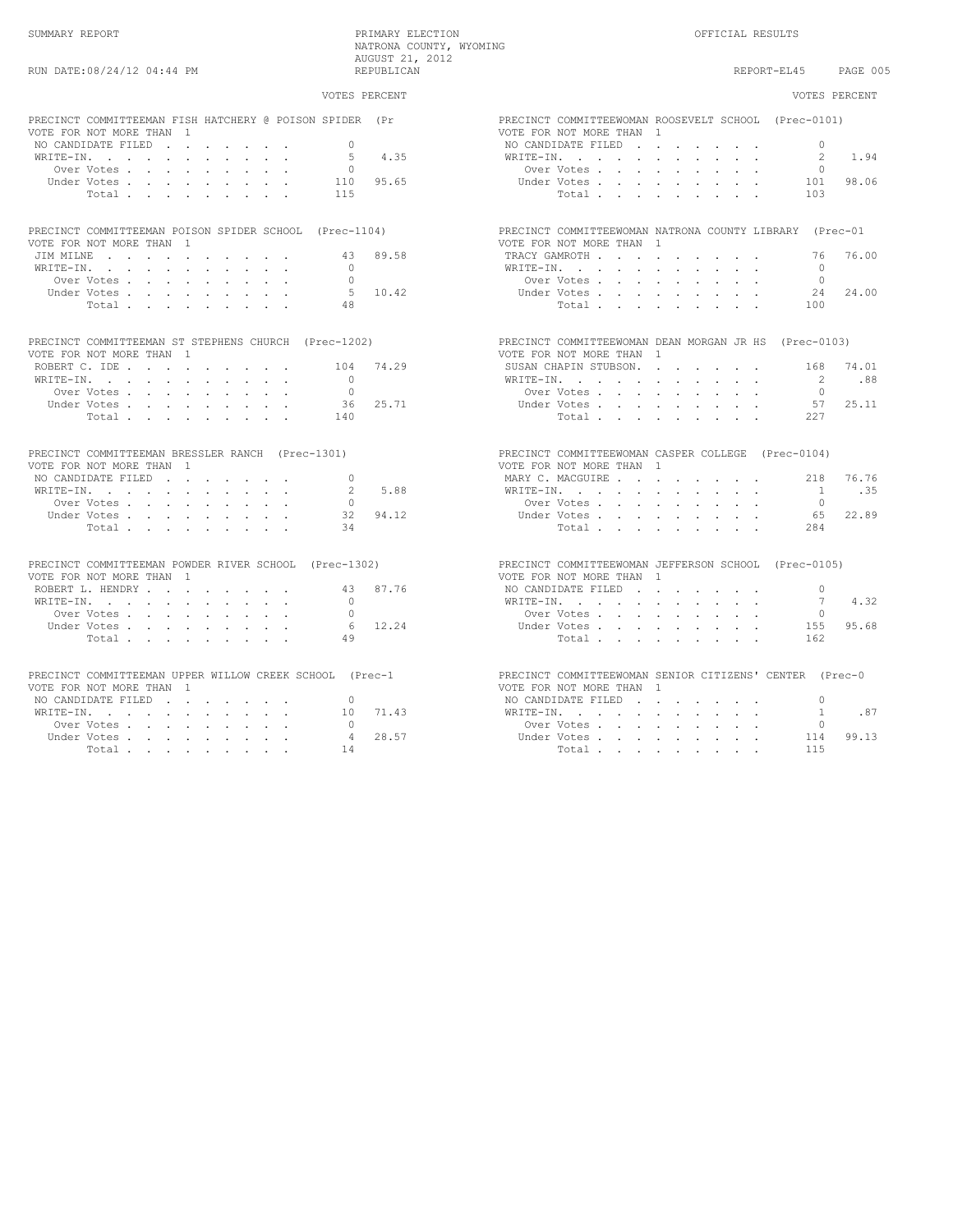| PRECINCT COMMITTEEWOMAN CREST HILL SCHOOL (Prec-0111)<br>PRECINCT COMMITTEEWOMAN UNIVERSITY PARK SCHOOL (Prec-03<br>VOTE FOR NOT MORE THAN 1<br>VOTE FOR NOT MORE THAN 1<br>NO CANDIDATE FILED<br>$\Omega$<br>NO CANDIDATE FILED<br>3.25<br>WRITE-IN.<br>-8<br>$\mathtt{WRTTE}\text{-}\mathtt{IN},\quad\text{.}\quad\text{.}\quad\text{.}\quad\text{.}\quad\text{.}\quad\text{.}\quad\text{.}\quad\text{.}\quad\text{.}\quad\text{.}\quad\text{.}\quad\text{.}$<br>Over Votes<br>$\overline{0}$<br>Over Votes<br>96.75<br>238<br>Under Votes<br>Under Votes, , , , , , , , ,<br>Total.<br>246<br>Total,<br>PRECINCT COMMITTEEWOMAN WILLARD SCHOOL (Prec-0112)<br>PRECINCT COMMITTEEWOMAN VERDA JAMES SCHOOL (Prec-0309)<br>VOTE FOR NOT MORE THAN 1<br>VOTE FOR NOT MORE THAN 1<br>NO CANDIDATE FILED<br>$\bigcirc$<br>NO CANDIDATE FILED<br>WRITE-IN.<br>$\Omega$<br>WRITE-IN.<br>Over Votes<br>$\bigcap$<br>Over Votes<br>Under Votes<br>92 100.00<br>Under Votes<br>92<br>Total<br>Total<br>PRECINCT COMMITTEEWOMAN COTTONWOOD SCHOOL (Prec-0202)<br>PRECINCT COMMITTEEWOMAN EVANSVILLE SCHOOL (Prec-0401)<br>VOTE FOR NOT MORE THAN 1<br>VOTE FOR NOT MORE THAN 1<br>73.65<br>MELODY L. ADAMS 88<br>SHERRIE LEWIS<br>109<br>WRITE-IN.<br>$\bigcirc$<br>WRITE-IN, , , , , , , , , , ,<br>Over Votes<br>$\bigcirc$<br>Over Votes<br>39 26.35<br>Under Votes, , , , , , , , ,<br>Under Votes, , , , , , , , ,<br>Total<br>148<br>Total.<br>PRECINCT COMMITTEEWOMAN CY JUNIOR HS (Prec-0203)<br>PRECINCT COMMITTEEWOMAN HAT SIX RANCH (Prec-0501)<br>VOTE FOR NOT MORE THAN 1<br>VOTE FOR NOT MORE THAN 1<br>NO CANDIDATE FILED<br>NO CANDIDATE FILED<br>$\circ$<br>WRITE-IN.<br>2<br>1.12<br>WRITE-IN.<br>$\Omega$<br>Over Votes<br>Over Votes<br>98.88<br>Under Votes, , , , , , , , ,<br>177<br>Under Votes<br>Total<br>Total.<br>179<br>PRECINCT COMMITTEEWOMAN SOUTHRIDGE SCHOOL (Prec-0204)<br>PRECINCT COMMITTEEWOMAN MIDWEST TOWN HALL (Prec-0701)<br>VOTE FOR NOT MORE THAN 1<br>VOTE FOR NOT MORE THAN 1<br>NO CANDIDATE FILED<br>$\Omega$<br>DEBRADEWITT<br>WRITE-IN.<br>$\bigcirc$<br>WRITE-IN.<br>Over Votes<br>$\bigcirc$<br>Over Votes<br>162 100.00<br>Under Votes<br>Under Votes<br>Total $\cdots$ $\cdots$ $\cdots$<br>162<br>Total |                |           |
|-------------------------------------------------------------------------------------------------------------------------------------------------------------------------------------------------------------------------------------------------------------------------------------------------------------------------------------------------------------------------------------------------------------------------------------------------------------------------------------------------------------------------------------------------------------------------------------------------------------------------------------------------------------------------------------------------------------------------------------------------------------------------------------------------------------------------------------------------------------------------------------------------------------------------------------------------------------------------------------------------------------------------------------------------------------------------------------------------------------------------------------------------------------------------------------------------------------------------------------------------------------------------------------------------------------------------------------------------------------------------------------------------------------------------------------------------------------------------------------------------------------------------------------------------------------------------------------------------------------------------------------------------------------------------------------------------------------------------------------------------------------------------------------------------------------------------------------------------------------------------------------------------------------------------------------------------------------------------------------------------------------------------------------------------------------------------------------------------------------------------------------------------------------------------------------------------------------------------------------------------------|----------------|-----------|
|                                                                                                                                                                                                                                                                                                                                                                                                                                                                                                                                                                                                                                                                                                                                                                                                                                                                                                                                                                                                                                                                                                                                                                                                                                                                                                                                                                                                                                                                                                                                                                                                                                                                                                                                                                                                                                                                                                                                                                                                                                                                                                                                                                                                                                                       | $\bigcap$      |           |
|                                                                                                                                                                                                                                                                                                                                                                                                                                                                                                                                                                                                                                                                                                                                                                                                                                                                                                                                                                                                                                                                                                                                                                                                                                                                                                                                                                                                                                                                                                                                                                                                                                                                                                                                                                                                                                                                                                                                                                                                                                                                                                                                                                                                                                                       | $\overline{4}$ | 2.05      |
|                                                                                                                                                                                                                                                                                                                                                                                                                                                                                                                                                                                                                                                                                                                                                                                                                                                                                                                                                                                                                                                                                                                                                                                                                                                                                                                                                                                                                                                                                                                                                                                                                                                                                                                                                                                                                                                                                                                                                                                                                                                                                                                                                                                                                                                       | $\Omega$       |           |
|                                                                                                                                                                                                                                                                                                                                                                                                                                                                                                                                                                                                                                                                                                                                                                                                                                                                                                                                                                                                                                                                                                                                                                                                                                                                                                                                                                                                                                                                                                                                                                                                                                                                                                                                                                                                                                                                                                                                                                                                                                                                                                                                                                                                                                                       | 191<br>195     | 97.95     |
|                                                                                                                                                                                                                                                                                                                                                                                                                                                                                                                                                                                                                                                                                                                                                                                                                                                                                                                                                                                                                                                                                                                                                                                                                                                                                                                                                                                                                                                                                                                                                                                                                                                                                                                                                                                                                                                                                                                                                                                                                                                                                                                                                                                                                                                       |                |           |
|                                                                                                                                                                                                                                                                                                                                                                                                                                                                                                                                                                                                                                                                                                                                                                                                                                                                                                                                                                                                                                                                                                                                                                                                                                                                                                                                                                                                                                                                                                                                                                                                                                                                                                                                                                                                                                                                                                                                                                                                                                                                                                                                                                                                                                                       | $\Omega$       |           |
|                                                                                                                                                                                                                                                                                                                                                                                                                                                                                                                                                                                                                                                                                                                                                                                                                                                                                                                                                                                                                                                                                                                                                                                                                                                                                                                                                                                                                                                                                                                                                                                                                                                                                                                                                                                                                                                                                                                                                                                                                                                                                                                                                                                                                                                       | $\overline{4}$ | 2.20      |
|                                                                                                                                                                                                                                                                                                                                                                                                                                                                                                                                                                                                                                                                                                                                                                                                                                                                                                                                                                                                                                                                                                                                                                                                                                                                                                                                                                                                                                                                                                                                                                                                                                                                                                                                                                                                                                                                                                                                                                                                                                                                                                                                                                                                                                                       | $\cap$         |           |
|                                                                                                                                                                                                                                                                                                                                                                                                                                                                                                                                                                                                                                                                                                                                                                                                                                                                                                                                                                                                                                                                                                                                                                                                                                                                                                                                                                                                                                                                                                                                                                                                                                                                                                                                                                                                                                                                                                                                                                                                                                                                                                                                                                                                                                                       | 178 97.80      |           |
|                                                                                                                                                                                                                                                                                                                                                                                                                                                                                                                                                                                                                                                                                                                                                                                                                                                                                                                                                                                                                                                                                                                                                                                                                                                                                                                                                                                                                                                                                                                                                                                                                                                                                                                                                                                                                                                                                                                                                                                                                                                                                                                                                                                                                                                       | 182            |           |
|                                                                                                                                                                                                                                                                                                                                                                                                                                                                                                                                                                                                                                                                                                                                                                                                                                                                                                                                                                                                                                                                                                                                                                                                                                                                                                                                                                                                                                                                                                                                                                                                                                                                                                                                                                                                                                                                                                                                                                                                                                                                                                                                                                                                                                                       |                |           |
|                                                                                                                                                                                                                                                                                                                                                                                                                                                                                                                                                                                                                                                                                                                                                                                                                                                                                                                                                                                                                                                                                                                                                                                                                                                                                                                                                                                                                                                                                                                                                                                                                                                                                                                                                                                                                                                                                                                                                                                                                                                                                                                                                                                                                                                       |                | 80.73     |
|                                                                                                                                                                                                                                                                                                                                                                                                                                                                                                                                                                                                                                                                                                                                                                                                                                                                                                                                                                                                                                                                                                                                                                                                                                                                                                                                                                                                                                                                                                                                                                                                                                                                                                                                                                                                                                                                                                                                                                                                                                                                                                                                                                                                                                                       | $\Omega$       |           |
|                                                                                                                                                                                                                                                                                                                                                                                                                                                                                                                                                                                                                                                                                                                                                                                                                                                                                                                                                                                                                                                                                                                                                                                                                                                                                                                                                                                                                                                                                                                                                                                                                                                                                                                                                                                                                                                                                                                                                                                                                                                                                                                                                                                                                                                       | $\Omega$       |           |
|                                                                                                                                                                                                                                                                                                                                                                                                                                                                                                                                                                                                                                                                                                                                                                                                                                                                                                                                                                                                                                                                                                                                                                                                                                                                                                                                                                                                                                                                                                                                                                                                                                                                                                                                                                                                                                                                                                                                                                                                                                                                                                                                                                                                                                                       | 21             | 19.27     |
|                                                                                                                                                                                                                                                                                                                                                                                                                                                                                                                                                                                                                                                                                                                                                                                                                                                                                                                                                                                                                                                                                                                                                                                                                                                                                                                                                                                                                                                                                                                                                                                                                                                                                                                                                                                                                                                                                                                                                                                                                                                                                                                                                                                                                                                       | 109            |           |
|                                                                                                                                                                                                                                                                                                                                                                                                                                                                                                                                                                                                                                                                                                                                                                                                                                                                                                                                                                                                                                                                                                                                                                                                                                                                                                                                                                                                                                                                                                                                                                                                                                                                                                                                                                                                                                                                                                                                                                                                                                                                                                                                                                                                                                                       |                |           |
|                                                                                                                                                                                                                                                                                                                                                                                                                                                                                                                                                                                                                                                                                                                                                                                                                                                                                                                                                                                                                                                                                                                                                                                                                                                                                                                                                                                                                                                                                                                                                                                                                                                                                                                                                                                                                                                                                                                                                                                                                                                                                                                                                                                                                                                       | $\Omega$       |           |
|                                                                                                                                                                                                                                                                                                                                                                                                                                                                                                                                                                                                                                                                                                                                                                                                                                                                                                                                                                                                                                                                                                                                                                                                                                                                                                                                                                                                                                                                                                                                                                                                                                                                                                                                                                                                                                                                                                                                                                                                                                                                                                                                                                                                                                                       | $\bigcap$      |           |
|                                                                                                                                                                                                                                                                                                                                                                                                                                                                                                                                                                                                                                                                                                                                                                                                                                                                                                                                                                                                                                                                                                                                                                                                                                                                                                                                                                                                                                                                                                                                                                                                                                                                                                                                                                                                                                                                                                                                                                                                                                                                                                                                                                                                                                                       | $\cap$         |           |
|                                                                                                                                                                                                                                                                                                                                                                                                                                                                                                                                                                                                                                                                                                                                                                                                                                                                                                                                                                                                                                                                                                                                                                                                                                                                                                                                                                                                                                                                                                                                                                                                                                                                                                                                                                                                                                                                                                                                                                                                                                                                                                                                                                                                                                                       |                | 32 100.00 |
|                                                                                                                                                                                                                                                                                                                                                                                                                                                                                                                                                                                                                                                                                                                                                                                                                                                                                                                                                                                                                                                                                                                                                                                                                                                                                                                                                                                                                                                                                                                                                                                                                                                                                                                                                                                                                                                                                                                                                                                                                                                                                                                                                                                                                                                       | 32             |           |
|                                                                                                                                                                                                                                                                                                                                                                                                                                                                                                                                                                                                                                                                                                                                                                                                                                                                                                                                                                                                                                                                                                                                                                                                                                                                                                                                                                                                                                                                                                                                                                                                                                                                                                                                                                                                                                                                                                                                                                                                                                                                                                                                                                                                                                                       |                |           |
|                                                                                                                                                                                                                                                                                                                                                                                                                                                                                                                                                                                                                                                                                                                                                                                                                                                                                                                                                                                                                                                                                                                                                                                                                                                                                                                                                                                                                                                                                                                                                                                                                                                                                                                                                                                                                                                                                                                                                                                                                                                                                                                                                                                                                                                       |                | 52 85.25  |
|                                                                                                                                                                                                                                                                                                                                                                                                                                                                                                                                                                                                                                                                                                                                                                                                                                                                                                                                                                                                                                                                                                                                                                                                                                                                                                                                                                                                                                                                                                                                                                                                                                                                                                                                                                                                                                                                                                                                                                                                                                                                                                                                                                                                                                                       | 1 1.64         |           |
|                                                                                                                                                                                                                                                                                                                                                                                                                                                                                                                                                                                                                                                                                                                                                                                                                                                                                                                                                                                                                                                                                                                                                                                                                                                                                                                                                                                                                                                                                                                                                                                                                                                                                                                                                                                                                                                                                                                                                                                                                                                                                                                                                                                                                                                       | $\bigcap$      |           |
|                                                                                                                                                                                                                                                                                                                                                                                                                                                                                                                                                                                                                                                                                                                                                                                                                                                                                                                                                                                                                                                                                                                                                                                                                                                                                                                                                                                                                                                                                                                                                                                                                                                                                                                                                                                                                                                                                                                                                                                                                                                                                                                                                                                                                                                       |                | 8 13.11   |
|                                                                                                                                                                                                                                                                                                                                                                                                                                                                                                                                                                                                                                                                                                                                                                                                                                                                                                                                                                                                                                                                                                                                                                                                                                                                                                                                                                                                                                                                                                                                                                                                                                                                                                                                                                                                                                                                                                                                                                                                                                                                                                                                                                                                                                                       | 61             |           |
| PRECINCT COMMITTEEWOMAN SHEPHERD OF VALLEY CARE CENTER<br>PRECINCT COMMITTEEWOMAN EDGERTON TOWN HALL (Prec-0702)<br>VOTE FOR NOT MORE THAN 1<br>VOTE FOR NOT MORE THAN 1                                                                                                                                                                                                                                                                                                                                                                                                                                                                                                                                                                                                                                                                                                                                                                                                                                                                                                                                                                                                                                                                                                                                                                                                                                                                                                                                                                                                                                                                                                                                                                                                                                                                                                                                                                                                                                                                                                                                                                                                                                                                              |                |           |
| NO CANDIDATE FILED<br>$\overline{0}$<br>NO CANDIDATE FILED                                                                                                                                                                                                                                                                                                                                                                                                                                                                                                                                                                                                                                                                                                                                                                                                                                                                                                                                                                                                                                                                                                                                                                                                                                                                                                                                                                                                                                                                                                                                                                                                                                                                                                                                                                                                                                                                                                                                                                                                                                                                                                                                                                                            | $\Omega$       |           |
| 2.51<br>WRITE-IN.<br>-5<br>WRITE-IN.                                                                                                                                                                                                                                                                                                                                                                                                                                                                                                                                                                                                                                                                                                                                                                                                                                                                                                                                                                                                                                                                                                                                                                                                                                                                                                                                                                                                                                                                                                                                                                                                                                                                                                                                                                                                                                                                                                                                                                                                                                                                                                                                                                                                                  | 6              | 11.11     |
| Over Votes<br>$\Omega$<br>Over Votes, , , , , , , , ,                                                                                                                                                                                                                                                                                                                                                                                                                                                                                                                                                                                                                                                                                                                                                                                                                                                                                                                                                                                                                                                                                                                                                                                                                                                                                                                                                                                                                                                                                                                                                                                                                                                                                                                                                                                                                                                                                                                                                                                                                                                                                                                                                                                                 | $\cap$         |           |
| 97.49<br>Under Votes<br>Under Votes<br>194                                                                                                                                                                                                                                                                                                                                                                                                                                                                                                                                                                                                                                                                                                                                                                                                                                                                                                                                                                                                                                                                                                                                                                                                                                                                                                                                                                                                                                                                                                                                                                                                                                                                                                                                                                                                                                                                                                                                                                                                                                                                                                                                                                                                            |                | 48 88.89  |
| 199<br>Total<br>Total                                                                                                                                                                                                                                                                                                                                                                                                                                                                                                                                                                                                                                                                                                                                                                                                                                                                                                                                                                                                                                                                                                                                                                                                                                                                                                                                                                                                                                                                                                                                                                                                                                                                                                                                                                                                                                                                                                                                                                                                                                                                                                                                                                                                                                 | 54             |           |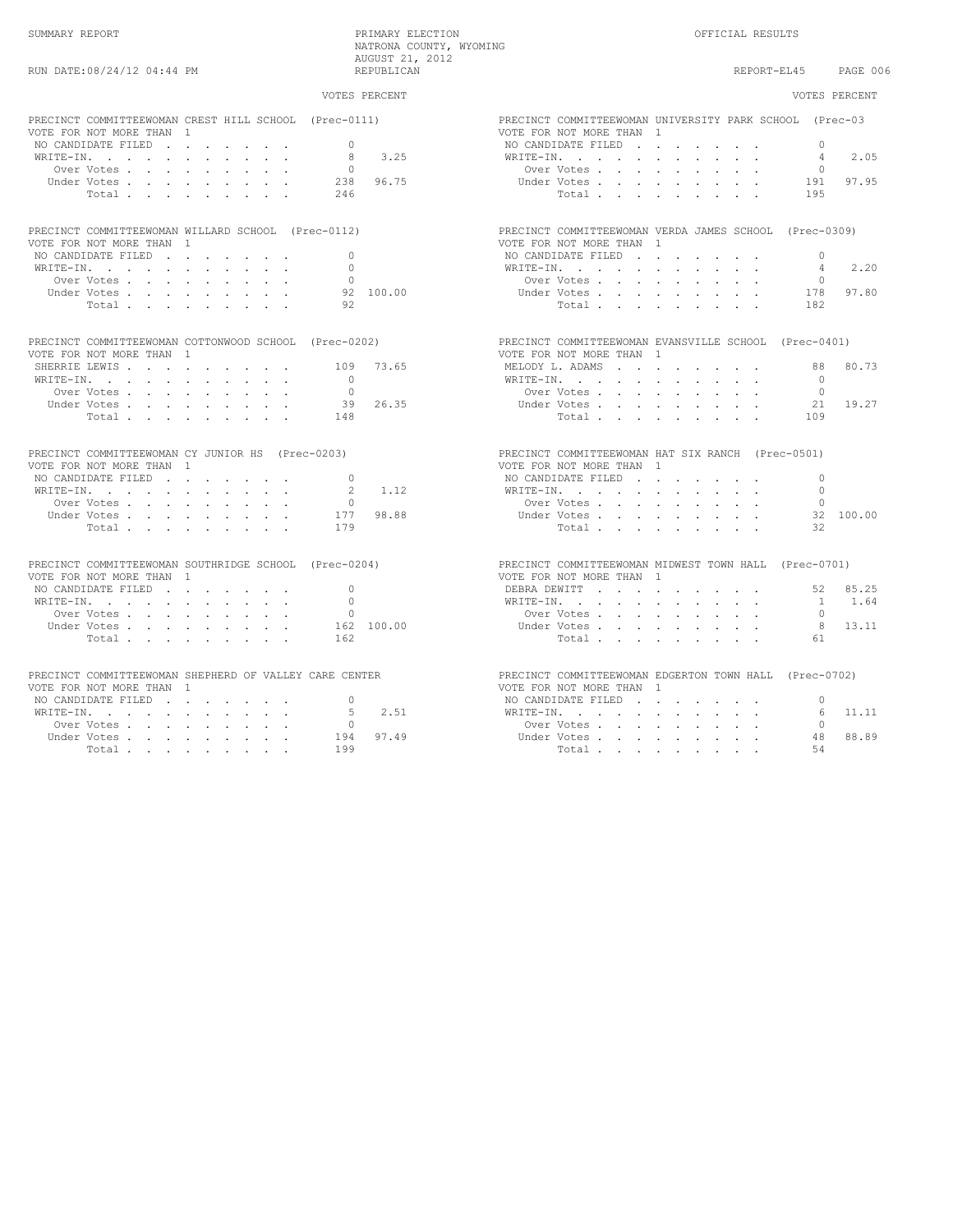### VOTES PERCENT VOTES PERCENT PRECINCT COMMITTEEWOMAN MOUNTAIN VIEW SCHOOL (Prec-0802 PRECINCT COMMITTEEWOMAN ST STEPHENS CHURCH (Prec-1202)<br>VOTE FOR NOT MORE THAN 1 VOTE FOR NOT MORE THAN 1<br>BRENDA S. SHORT . . . . . . . . . . . . 84 86.60 BRENDA S. SHORT . . . . . . . . 84 86.60 CATHY IDE . . . . . . . . . . 100 71.43 WRITE-IN. . . . . . . . . . . 0 WRITE-IN. . . . . . . . . . . 1 .71 Over Votes . . . . . . . . . 0 Over Votes . . . . . . . . . 0 Under Votes . . . . . . . . . 13 13.40 Under Votes . . . . . . . . . 39 27.86 Total . . . . . . . . . 97 Total . . . . . . . . . 140 PRECINCT COMMITTEEWOMAN WARDWELL WATER & SEWER (Prec-08 PRECINCT COMMITTEEWOMAN BRESSLER RANCH (Prec-1301)<br>VOTE FOR NOT MORE THAN 1 VOTE FOR NOT MORE THAN 1 VOTE FOR NOT MORE THAN 1 SHARON LYNN POLK . . . . . . . . 125 81.17 DENISE BRESSLER . . . . . . . . 30 88.24 WRITE-IN. . . . . . . . . . . 1 .65 WRITE-IN. . . . . . . . . . . 0 Over Votes . . . . . . . . . 0 Over Votes . . . . . . . . . 0 Under Votes . . . . . . . . . 28 18.18 Under Votes . . . . . . . . . 4 11.76 Total . . . . . . . . . 154 Total . . . . . . . . . 34 PRECINCT COMMITTEEWOMAN RED CREEK SCHOOL (Prec-1101) PRECINCT COMMITTEEWOMAN POWDER RIVER SCHOOL (Prec-1302) VOTE FOR NOT MORE THAN 1 VOTE FOR NOT MORE THAN 1 KADE S. WALTERS . . . . . . . . 58 82.86 LESLIE HENDRY . . . . . . . . . 42 85.71 WRITE-IN. . . . . . . . . . . 0 WRITE-IN. . . . . . . . . . . 1 2.04 Over Votes . . . . . . . . . 0 Over Votes . . . . . . . . . 0 Under Votes . . . . . . . . . 12 17.14 Under Votes . . . . . . . . . 6 12.24 Total . . . . . . . . . 70 Total . . . . . . . . . 49 PRECINCT COMMITTEEWOMAN ALCOVA SCHOOL (Prec-1102) PRECINCT COMMITTEEWOMAN UPPER WILLOW CREEK SCHOOL (Prec VOTE FOR NOT MORE THAN 1 VOTE FOR NOT MORE THAN 1 SHANNON H. JACKETT . . . . . . . 63 90.00 MARCIA N. CAMPBELL . . . . . . . . 13 92.86<br>WRITE-IN. . . . . . . . . . . 0 WRITE-IN. . . . . . . . . . . 0 WRITE-IN. . . . . . . . . . . 0 Over Votes . . . . . . . . . 0 Over Votes . . . . . . . . . 0 Under Votes . . . . . . . . . 7 10.00 Under Votes . . . . . . . . . 1 7.14 Total . . . . . . . . . 70 Total . . . . . . . . . 14 PRECINCT COMMITTEEWOMAN FISH HATCHERY @ POISON SPIDER PRECINCT COMMITTEEMAN GRANT SCHOOL (Prec-0106)<br>PRECINCT FOR NOT MORE THAN 1 VOTE FOR NOT MORE THAN 1 VOTE FOR NOT MORE THAN 2 HOLLY LOUCKS . . . . . . . . . 89 77.39 WILLIAM D. HJELMSTAD. . . . . . . 172 29.66 WRITE-IN. . . . . . . . . . . 1 .87 BRUCE SELL . . . . . . . . . . 192 33.10 Over Votes . . . . . . . . . 0 WRITE-IN. . . . . . . . . . . 2 .34 Under Votes . . . . . . . . . 25 21.74 Over Votes . . . . . . . . . 0 Total . . . . . . . . . 115 Under Votes . . . . . . . . . 214 36.90 Total . . . . . . . . . 580 PRECINCT COMMITTEEWOMAN POISON SPIDER SCHOOL (Prec-1104 PRECINCT COMMITTEEMAN 7TH DAY ADVENTIST SCHOOL (Prec-01 43 89.58 VOTE FOR NOT MORE THAN 2 LAURA J. MILNE. . . . . . . . . . . 43 89.58 VOTE FOR NOT MORE THAN WRITE–IN. . . . . . . . . . . . . . . . . 0 WRITE-IN. . . . . . . . . . . 0 KEN LANTTA . . . . . . . . . . 177 25.65 Over Votes . . . . . . . . . 0 LONNIE A. TEAGUE . . . . . . . . 188 27.25 Under Votes . . . . . . . . . 5 10.42 WRITE-IN. . . . . . . . . . . 1 .14 Total . . . . . . . . . 48 Over Votes . . . . . . . . . 0 Under Votes . . . . . . . . . 324 46.96 Total . . . . . . . . . 690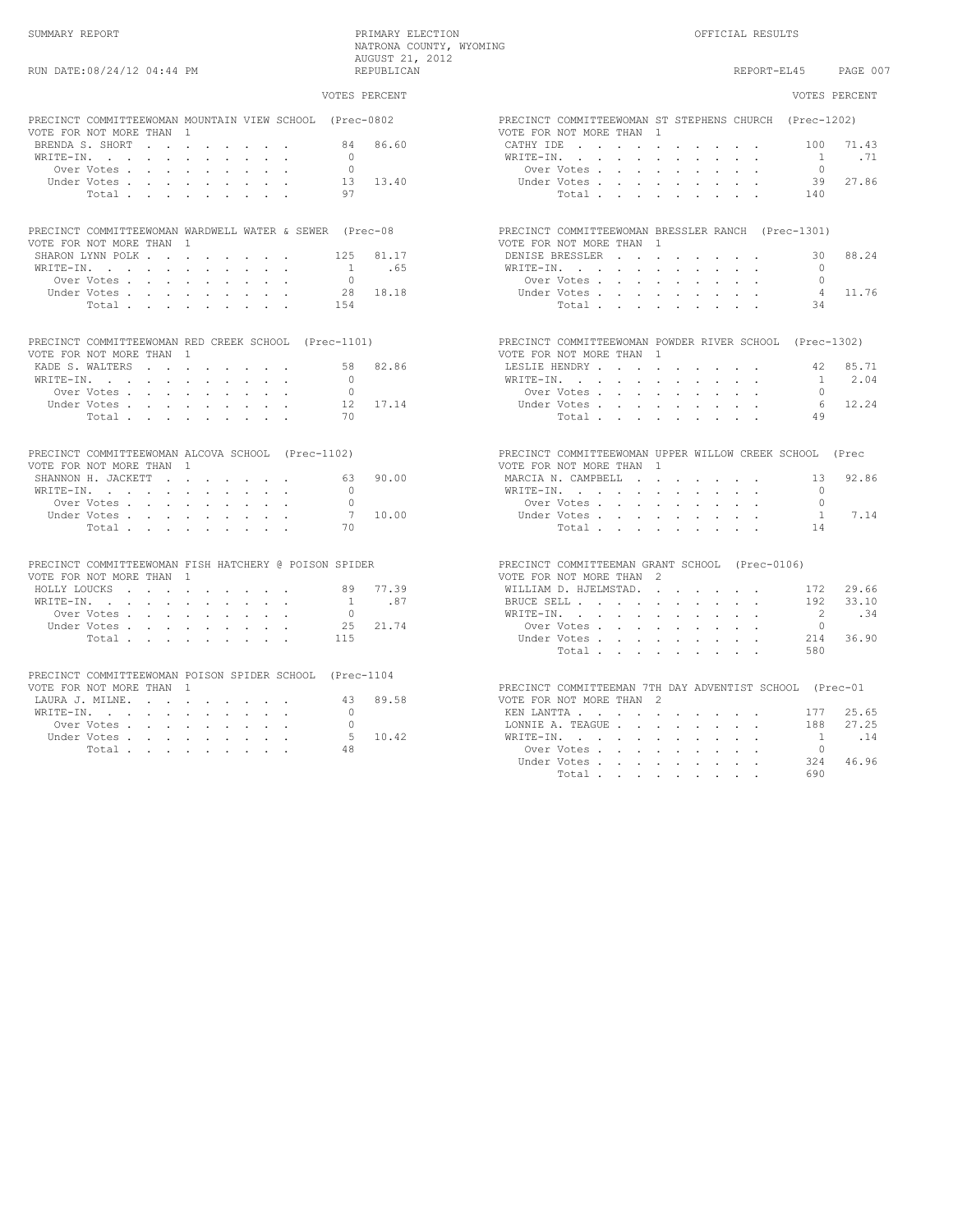SUMMARY REPORT PRIMARY ELECTION OFFICIAL RESULTS NATRONA COUNTY, WYOMING AUGUST 21, 2012

REPORT-EL45 PAGE 008

| RUN DATE: 08/24/12 04:44 PM                                                       |                | REPUBLICAN   | PAGE 00<br>REPORT-EL45                                                              |  |
|-----------------------------------------------------------------------------------|----------------|--------------|-------------------------------------------------------------------------------------|--|
|                                                                                   | VOTES PERCENT  |              | VOTES PERCENT                                                                       |  |
| PRECINCT COMMITTEEMAN WESTWOOD SCHOOL (Prec-0201)                                 |                |              | PRECINCT COMMITTEEMAN PRINCE OF PEACE (Prec-0308)                                   |  |
| VOTE FOR NOT MORE THAN 2                                                          |                |              | VOTE FOR NOT MORE THAN 2                                                            |  |
| NO CANDIDATE FILED                                                                | $\overline{0}$ |              | 36.52<br>JEFF YETTER.<br>290                                                        |  |
| WRITE-IN, , , , , , , , , ,                                                       | $\overline{4}$ | .99          | WRITE-IN.<br>$6\overline{6}$<br>.76                                                 |  |
| Over Votes.                                                                       | $\bigcap$      |              | $\Omega$<br>Over Votes, , , , , , , , ,                                             |  |
| Under Votes                                                                       | 402            | 99.01        | Under Votes, , , , , , , , ,<br>498 62.72                                           |  |
| Total                                                                             | 406            |              | 794<br>Total.                                                                       |  |
|                                                                                   |                |              |                                                                                     |  |
| PRECINCT COMMITTEEMAN OREGON TRAIL SCHOOL (Prec-0208)<br>VOTE FOR NOT MORE THAN 2 |                |              | PRECINCT COMMITTEEMAN EVANSVILLE COMMUNITY CENTER (Prec<br>VOTE FOR NOT MORE THAN 2 |  |
| BOB BRECHTEL                                                                      |                | 243 33.84    | FORREST CHADWICK<br>36.07<br>220                                                    |  |
|                                                                                   |                |              | KEVIN MCCORMICK                                                                     |  |
| CHAD A. CUNDY                                                                     |                | 180 25.07    | 160 26.23<br>1.31                                                                   |  |
| WRITE-IN.                                                                         |                | $3 \cdot 42$ | 8<br>WRITE-IN.                                                                      |  |
| Over Votes                                                                        | $\bigcirc$     |              | $\bigcirc$<br>Over Votes, , , , , , , , ,                                           |  |
| Under Votes                                                                       |                | 292 40.67    | 222 36.39<br>Under Votes                                                            |  |
| Total.                                                                            | 718            |              | Total.<br>610                                                                       |  |
| PRECINCT COMMITTEEMAN BETHEL BAPTIST CHURCH (Prec-0210)                           |                |              | PRECINCT COMMITTEEMAN MILLS COMMUNITY CENTER (Prec-0801                             |  |
| VOTE FOR NOT MORE THAN 2                                                          |                |              | VOTE FOR NOT MORE THAN 2                                                            |  |
| JOHN E. ROUSSALIS II.                                                             |                | 325 38.97    | JOHN D. GILBERT SR.<br>177 33.91                                                    |  |
| WRITE-IN, , , , , , , , , , ,                                                     |                | 10 1.20      | STEPHEN WEST<br>176 33.72                                                           |  |
| Over Votes, , , , , , , , ,                                                       | $\bigcirc$     |              | 6<br>1.15<br>WRITE-IN.                                                              |  |
| Under Votes, , , , , , , , ,                                                      |                | 499 59.83    | Over Votes,<br>$\overline{0}$                                                       |  |
| Total, , , , , , , ,                                                              | 834            |              | 163 31.23<br>Under Votes                                                            |  |
|                                                                                   |                |              | Total<br>522                                                                        |  |
| PRECINCT COMMITTEEMAN PINEVIEW SCHOOL (Prec-0303)                                 |                |              |                                                                                     |  |
| VOTE FOR NOT MORE THAN 2                                                          |                |              | PRECINCT COMMITTEEMAN CHRISTIAN CHURCH OF CASPER (Prec-                             |  |
| BILL CUBIN                                                                        | 2.19           | 38.83        | VOTE FOR NOT MORE THAN 2                                                            |  |
| WRITE-IN, , , , , , , , , ,                                                       | $\overline{1}$ | .18          | SHAD FORGEY.<br>215 30.98                                                           |  |
| Over Votes                                                                        | $\bigcirc$     |              | 196 28.24<br>TOM REEDER                                                             |  |
| Under Votes                                                                       | 344            | 60.99        | 3 43<br>WRITE-IN.                                                                   |  |
|                                                                                   | 564            |              | $\bigcirc$                                                                          |  |
| Total                                                                             |                |              | Over Votes<br>280 40.35                                                             |  |
|                                                                                   |                |              | Under Votes                                                                         |  |
| PRECINCT COMMITTEEMAN SAGEWOOD SCHOOL (Prec-0304)                                 |                |              | 694<br>Total                                                                        |  |
| VOTE FOR NOT MORE THAN 2                                                          |                |              |                                                                                     |  |
| CHARLES BANKS                                                                     | 217 33.18      |              | PRECINCT COMMITTEEMAN BAR NUNN SCHOOL (Prec-0805)                                   |  |
| MARVIN E. EMRICH                                                                  |                | 243 37.16    | VOTE FOR NOT MORE THAN 2                                                            |  |
| WRITE-IN.                                                                         | $\overline{4}$ |              | 37.74<br>JAMES BOGART<br>194                                                        |  |
|                                                                                   | $\bigcirc$     | .61          | $\overline{2}$                                                                      |  |
| Over Votes                                                                        |                |              | .39<br>WRITE-IN.                                                                    |  |
| Under Votes                                                                       |                | 190 29.05    | Over Votes, , , , , , , , ,<br>$\overline{0}$                                       |  |
| Total                                                                             | 654            |              | 318<br>61.87<br>Under Votes, , , , , , , , ,<br>514                                 |  |
|                                                                                   |                |              | Total                                                                               |  |
| PRECINCT COMMITTEEMAN KELLY WALSH HS (Prec-0305)<br>VOTE FOR NOT MORE THAN 2      |                |              | PRECINCT COMMITTEEWOMAN GRANT SCHOOL (Prec-0106)                                    |  |
| NO CANDIDATE FILED                                                                | $\Omega$       |              | VOTE FOR NOT MORE THAN 2                                                            |  |
|                                                                                   | 9              | 1.95         | 37.59<br>218                                                                        |  |
| WRITE-IN.                                                                         |                |              | DEVON SELL                                                                          |  |
| Over Votes                                                                        | $\circ$        |              | WRITE-IN.<br>$\overline{7}$<br>1.21                                                 |  |
| Under Votes                                                                       | 453            | 98.05        | Over Votes<br>$\bigcap$                                                             |  |
| Total                                                                             | 462            |              | 61.21<br>Under Votes<br>355                                                         |  |
|                                                                                   |                |              | 580<br>Total .                                                                      |  |

| PRECINCT COMMITTEEMAN PRINCE OF PEACE (Prec-0308)       |               |                      |                             |                                   |                             |                          |                      |                                                                                                 |                      |                                                                                                                                   |                         |           |
|---------------------------------------------------------|---------------|----------------------|-----------------------------|-----------------------------------|-----------------------------|--------------------------|----------------------|-------------------------------------------------------------------------------------------------|----------------------|-----------------------------------------------------------------------------------------------------------------------------------|-------------------------|-----------|
| VOTE FOR NOT MORE THAN 2                                |               |                      |                             |                                   |                             |                          |                      |                                                                                                 |                      |                                                                                                                                   |                         |           |
| JEFF YETTER.                                            |               |                      | $\mathcal{L}$               | <b>Contract Contract Contract</b> |                             |                          |                      | $\mathbf{a} = \mathbf{a} + \mathbf{a} + \mathbf{a} + \mathbf{a} + \mathbf{a}$                   |                      | $\sim$                                                                                                                            |                         | 290 36.52 |
| WRITE-IN.                                               |               |                      | ÷.                          | $\epsilon$                        | $\sim$                      | $\sim$                   | $\sim$               | $\bullet$                                                                                       |                      |                                                                                                                                   | 6                       | .76       |
|                                                         | Over Votes.   |                      |                             | $\ddot{\phantom{0}}$              | $\ddot{\phantom{0}}$        | $\ddot{\phantom{0}}$     | $\ddot{\phantom{0}}$ | $\sim$                                                                                          |                      |                                                                                                                                   | $\circ$                 |           |
|                                                         | Under Votes . |                      | $\ddot{\phantom{a}}$        | $\epsilon$                        | ÷.                          | $\ddot{\phantom{0}}$     | $\ddot{\phantom{0}}$ | $\sim$                                                                                          | $\sim$               |                                                                                                                                   |                         | 498 62.72 |
|                                                         | Total .       |                      |                             |                                   |                             |                          |                      |                                                                                                 |                      |                                                                                                                                   | 794                     |           |
|                                                         |               |                      |                             |                                   |                             |                          |                      |                                                                                                 |                      |                                                                                                                                   |                         |           |
|                                                         |               |                      |                             |                                   |                             |                          |                      |                                                                                                 |                      |                                                                                                                                   |                         |           |
| PRECINCT COMMITTEEMAN EVANSVILLE COMMUNITY CENTER (Prec |               |                      |                             |                                   |                             |                          |                      |                                                                                                 |                      |                                                                                                                                   |                         |           |
| VOTE FOR NOT MORE THAN 2                                |               |                      |                             |                                   |                             |                          |                      |                                                                                                 |                      |                                                                                                                                   |                         |           |
| FORREST CHADWICK                                        |               |                      |                             |                                   | $\ddot{\phantom{0}}$        |                          |                      | and the contract of the con-                                                                    | $\sim 100$           |                                                                                                                                   | 220                     | 36.07     |
| KEVIN MCCORMICK.                                        |               |                      |                             | $\sim$                            | $\mathcal{L}^{\mathcal{L}}$ | $\mathcal{L}^{\pm}$      | $\sim$               | $\sim$                                                                                          | $\sim$               |                                                                                                                                   | 160                     | 26.23     |
| WRITE-IN.                                               |               |                      | $\ddot{\phantom{0}}$        | $\ddot{\phantom{a}}$              | $\ddot{\phantom{0}}$        | $\sim$                   | $\ddot{\phantom{a}}$ | $\bullet$                                                                                       | $\ddot{\phantom{0}}$ |                                                                                                                                   | 8 <sup>1</sup>          | 1.31      |
|                                                         | Over Votes .  |                      |                             | $\ddot{\phantom{a}}$              |                             |                          |                      |                                                                                                 |                      |                                                                                                                                   | $\overline{0}$          |           |
|                                                         | Under Votes . |                      |                             |                                   | $\ddot{\phantom{0}}$        | $\sim$                   | $\ddot{\phantom{0}}$ | $\epsilon$                                                                                      | $\sim$               |                                                                                                                                   |                         |           |
|                                                         |               |                      | $\mathcal{L}_{\mathcal{A}}$ | $\ddot{\phantom{0}}$              | L.                          | $\ddot{\phantom{0}}$     | $\ddot{\phantom{0}}$ | $\sim$                                                                                          | $\mathcal{L}^{\pm}$  | $\ddot{\phantom{0}}$                                                                                                              |                         | 222 36.39 |
|                                                         | Total .       |                      | $\sim$                      |                                   |                             |                          |                      |                                                                                                 |                      |                                                                                                                                   | 610                     |           |
|                                                         |               |                      |                             |                                   |                             |                          |                      |                                                                                                 |                      |                                                                                                                                   |                         |           |
|                                                         |               |                      |                             |                                   |                             |                          |                      |                                                                                                 |                      |                                                                                                                                   |                         |           |
| PRECINCT COMMITTEEMAN MILLS COMMUNITY CENTER (Prec-0801 |               |                      |                             |                                   |                             |                          |                      |                                                                                                 |                      |                                                                                                                                   |                         |           |
| VOTE FOR NOT MORE THAN                                  |               |                      |                             |                                   | - 2                         |                          |                      |                                                                                                 |                      |                                                                                                                                   |                         |           |
| JOHN D. GILBERT SR. .                                   |               |                      |                             |                                   | $\sim$                      |                          |                      | the contract of the contract of                                                                 |                      |                                                                                                                                   |                         | 177 33.91 |
| STEPHEN WEST                                            |               | $\sim$               | $\ddot{\phantom{0}}$        | $\sim$                            | $\sim$                      | $\sim$                   | $\sim$               | $\sim$                                                                                          | $\sim$               | $\Box$                                                                                                                            | 176                     | 33.72     |
| WRITE-IN. .                                             |               | $\sim$               | $\cdot$                     | $\ddot{\phantom{a}}$              | $\ddot{\phantom{0}}$        | $\blacksquare$           | $\epsilon$           | $\ddot{\phantom{1}}$                                                                            | $\bullet$            | $\bullet$                                                                                                                         | 6                       | 1.15      |
|                                                         | Over Votes .  |                      | $\sim$                      | $\ddot{\phantom{a}}$              | $\ddot{\phantom{0}}$        | $\ddot{\phantom{0}}$     | $\sim$               | $\ddot{\phantom{a}}$                                                                            |                      |                                                                                                                                   | $\overline{0}$          |           |
|                                                         | Under Votes.  |                      | $\ddot{\phantom{0}}$        | $\ddot{\phantom{0}}$              | $\ddot{\phantom{0}}$        | $\ddot{\phantom{0}}$     | $\ddot{\phantom{0}}$ | $\sim$                                                                                          | $\ddot{\phantom{0}}$ |                                                                                                                                   |                         | 163 31.23 |
|                                                         | Total .       |                      |                             |                                   |                             |                          |                      |                                                                                                 |                      |                                                                                                                                   | 522                     |           |
|                                                         |               |                      |                             |                                   |                             |                          |                      |                                                                                                 |                      |                                                                                                                                   |                         |           |
|                                                         |               |                      | $\sim$                      | $\ddot{\phantom{a}}$              | $\ddot{\phantom{0}}$        | $\sim$                   | $\sim$               | $\ddot{\phantom{a}}$                                                                            | $\ddot{\phantom{0}}$ |                                                                                                                                   |                         |           |
|                                                         |               |                      |                             |                                   |                             |                          |                      |                                                                                                 |                      |                                                                                                                                   |                         |           |
|                                                         |               |                      |                             |                                   |                             |                          |                      |                                                                                                 |                      |                                                                                                                                   |                         |           |
| PRECINCT COMMITTEEMAN CHRISTIAN CHURCH OF CASPER (Prec- |               |                      |                             |                                   |                             |                          |                      |                                                                                                 |                      |                                                                                                                                   |                         |           |
| VOTE FOR NOT MORE THAN                                  |               |                      |                             |                                   | -2                          |                          |                      |                                                                                                 |                      |                                                                                                                                   |                         |           |
| SHAD FORGEY.                                            |               |                      | $\ddot{\phantom{a}}$        | $\sim$                            | $\bullet$                   |                          |                      |                                                                                                 |                      | $\mathcal{A}^{\mathcal{A}}$ , and $\mathcal{A}^{\mathcal{A}}$ , and $\mathcal{A}^{\mathcal{A}}$ , and $\mathcal{A}^{\mathcal{A}}$ |                         | 215 30.98 |
| TOM REEDER.                                             |               |                      | $\mathbf{r}$                | $\ddot{\phantom{a}}$              | $\ddot{\phantom{a}}$        | $\ddot{\phantom{0}}$     |                      |                                                                                                 |                      |                                                                                                                                   | 196                     | 28.24     |
| WRITE-IN. .                                             |               |                      | $\ddot{\phantom{0}}$        | $\sim$                            | $\mathcal{L}_{\mathcal{A}}$ | $\bullet$                | $\bullet$            |                                                                                                 |                      |                                                                                                                                   | $\overline{\mathbf{3}}$ | .43       |
|                                                         | Over Votes.   |                      | $\ddot{\phantom{a}}$        | $\ddot{\phantom{a}}$              | $\ddot{\phantom{a}}$        | $\sim$                   | $\ddot{\phantom{a}}$ | $\ddot{\phantom{a}}$                                                                            | $\ddot{\phantom{0}}$ |                                                                                                                                   | $\overline{0}$          |           |
|                                                         | Under Votes.  |                      | $\ddot{\phantom{0}}$        | $\ddot{\phantom{0}}$              | $\mathcal{L}^{\mathcal{L}}$ | $\ddot{\phantom{0}}$     | $\bullet$            | $\bullet$                                                                                       | $\ddot{\phantom{0}}$ |                                                                                                                                   |                         | 280 40.35 |
|                                                         | Total         |                      |                             | $\ddot{\phantom{a}}$              | $\ddot{\phantom{0}}$        | $\ddot{\phantom{0}}$     | $\ddot{\phantom{a}}$ | $\ddot{\phantom{0}}$                                                                            | $\ddot{\phantom{0}}$ |                                                                                                                                   | 694                     |           |
|                                                         |               |                      |                             |                                   |                             |                          |                      |                                                                                                 |                      |                                                                                                                                   |                         |           |
|                                                         |               |                      |                             |                                   |                             |                          |                      |                                                                                                 |                      |                                                                                                                                   |                         |           |
| PRECINCT COMMITTEEMAN BAR NUNN SCHOOL (Prec-0805)       |               |                      |                             |                                   |                             |                          |                      |                                                                                                 |                      |                                                                                                                                   |                         |           |
|                                                         |               |                      |                             |                                   |                             |                          |                      |                                                                                                 |                      |                                                                                                                                   |                         |           |
| VOTE FOR NOT MORE THAN 2                                |               |                      |                             |                                   |                             |                          |                      |                                                                                                 |                      |                                                                                                                                   |                         |           |
| JAMES BOGART                                            |               | $\mathbf{r}$         | $\mathbf{r}$                | $\sim$                            |                             |                          |                      | $\mathbf{r} = \mathbf{r} \times \mathbf{r}$ , where $\mathbf{r} = \mathbf{r} \times \mathbf{r}$ | $\sim$               | $\sim$                                                                                                                            | 194                     | 37.74     |
| WRITE-IN. .                                             |               | ÷.                   | $\ddot{\phantom{a}}$        | $\sim$                            | $\ddot{\phantom{a}}$        | $\sim$                   | $\sim$               | $\sim$                                                                                          |                      |                                                                                                                                   | $\overline{2}$          | .39       |
|                                                         | Over Votes .  |                      | $\ddot{\phantom{0}}$        | $\bullet$                         | $\mathcal{L}_{\mathcal{A}}$ | $\bullet$                | $\epsilon$           | $\sim$                                                                                          | $\sim$               |                                                                                                                                   | $\circ$                 |           |
|                                                         | Under Votes . |                      | $\mathcal{L}^{\pm}$         | $\blacksquare$                    | $\ddot{\phantom{a}}$        | $\ddot{\phantom{a}}$     | $\Box$               | $\ddot{\phantom{1}}$                                                                            | $\Box$               |                                                                                                                                   |                         | 318 61.87 |
|                                                         | Total .       |                      | $\sim$                      | $\sim$                            | $\sim$                      | $\sim$                   | $\sim$               | $\sim$                                                                                          | $\sim$               |                                                                                                                                   | 514                     |           |
|                                                         |               |                      |                             |                                   |                             |                          |                      |                                                                                                 |                      |                                                                                                                                   |                         |           |
|                                                         |               |                      |                             |                                   |                             |                          |                      |                                                                                                 |                      |                                                                                                                                   |                         |           |
| PRECINCT COMMITTEEWOMAN GRANT SCHOOL (Prec-0106)        |               |                      |                             |                                   |                             |                          |                      |                                                                                                 |                      |                                                                                                                                   |                         |           |
| VOTE FOR NOT MORE THAN 2                                |               |                      |                             |                                   |                             |                          |                      |                                                                                                 |                      |                                                                                                                                   |                         |           |
| DEVON SELL                                              |               |                      |                             | $\mathcal{L}^{\text{max}}$ and    | $\sim$                      |                          |                      | the contract of the contract of the                                                             |                      |                                                                                                                                   |                         | 218 37.59 |
| WRITE-IN. .                                             |               | $\ddot{\phantom{0}}$ | $\ddot{\phantom{0}}$        | $\bullet$                         | $\sim$                      | $\sim$                   | $\sim$ $-$           | $\sim$                                                                                          | $\sim$               | $\bullet$                                                                                                                         | $7\phantom{0}$          | 1.21      |
|                                                         | Over Votes .  |                      | $\sim$                      | $\sim$                            |                             | <b>Contract Contract</b> | $\sim$ $-$           | $\sim$ $\sim$                                                                                   | $\sim 10^{-11}$      | $\bullet$                                                                                                                         | $\overline{0}$          |           |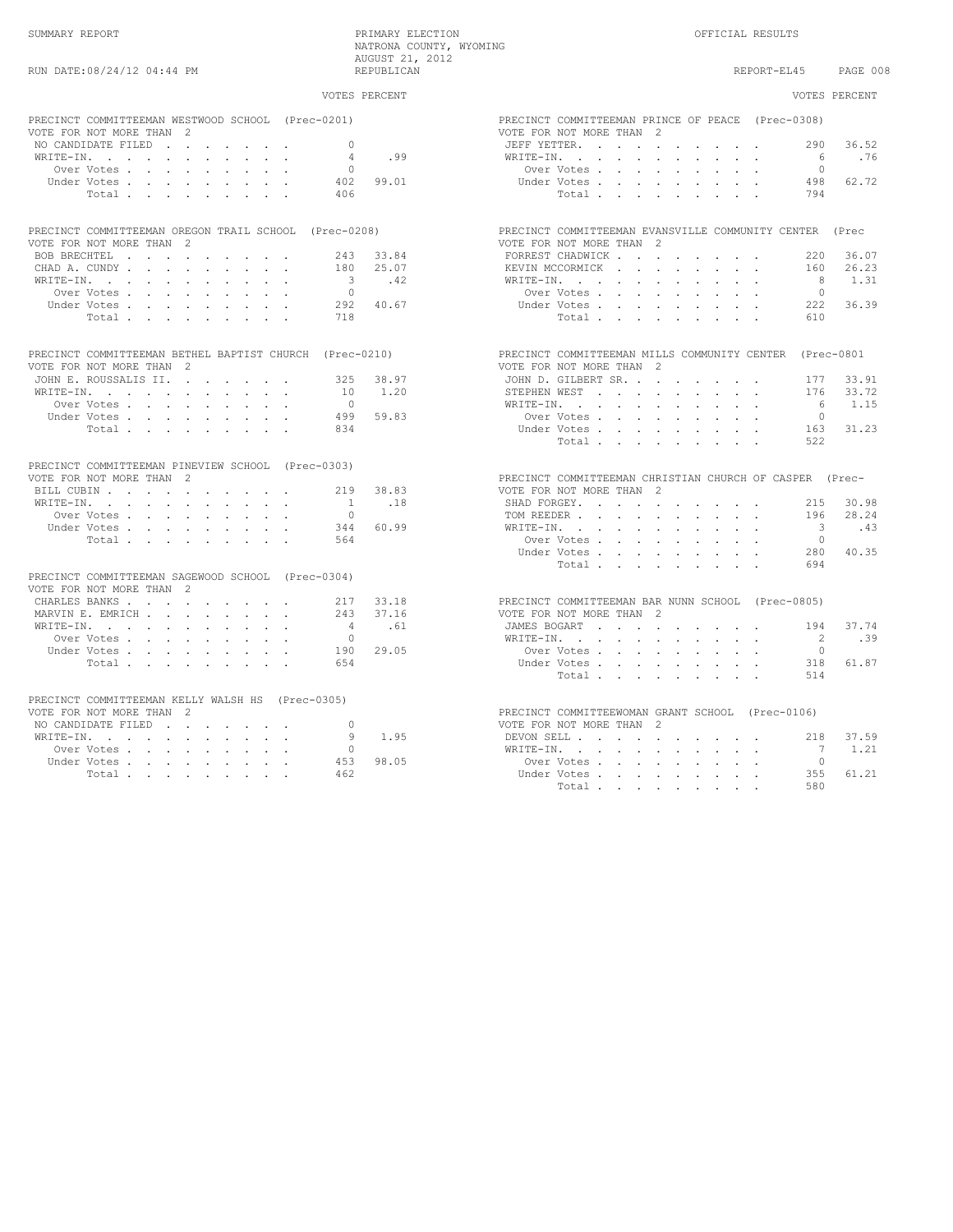| VOTES PERCENT                                                                                                              | VOTES PERCENT                                                                                                                 |
|----------------------------------------------------------------------------------------------------------------------------|-------------------------------------------------------------------------------------------------------------------------------|
| PRECINCT COMMITTEEWOMAN 7TH DAY ADVENTIST SCHOOL (Prec-<br>VOTE FOR NOT MORE THAN 2                                        | PRECINCT COMMITTEEWOMAN KELLY WALSH HS (Prec-0305)<br>VOTE FOR NOT MORE THAN 2                                                |
| MICHELLE TEAGUE<br>228 33.04                                                                                               | KARA LINN<br>171<br>37.01                                                                                                     |
| WRITE-IN.<br>$\overline{\mathbf{3}}$<br>.43                                                                                | $\overline{\phantom{a}}$<br>.65<br>WRITE-IN.                                                                                  |
| $\bigcap$<br>Over Votes                                                                                                    | $\Omega$<br>Over Votes                                                                                                        |
| 459 66.52<br>Under Votes, , , , , , , , ,                                                                                  | 62.34<br>Under Votes, , , , , , , , ,<br>288                                                                                  |
| 690<br>Total                                                                                                               | Total<br>462                                                                                                                  |
| PRECINCT COMMITTEEWOMAN WESTWOOD SCHOOL (Prec-0201)                                                                        | PRECINCT COMMITTEEWOMAN PRINCE OF PEACE (Prec-0308)                                                                           |
| VOTE FOR NOT MORE THAN 2                                                                                                   | VOTE FOR NOT MORE THAN 2                                                                                                      |
| $\Omega$<br>NO CANDIDATE FILED                                                                                             | NO CANDIDATE FILED<br>$\Omega$                                                                                                |
| 2<br>.49<br>WRITE-IN.                                                                                                      | -5<br>.63<br>WRITE-IN.                                                                                                        |
| $\cap$<br>Over Votes                                                                                                       | $\cap$<br>Over Votes                                                                                                          |
| 99.51<br>Under Votes<br>404                                                                                                | 99.37<br>Under Votes<br>789                                                                                                   |
| Total<br>406                                                                                                               | Total<br>794                                                                                                                  |
| PRECINCT COMMITTEEWOMAN OREGON TRAIL SCHOOL (Prec-0208)<br>VOTE FOR NOT MORE THAN 2                                        | PRECINCT COMMITTEEWOMAN EVANSVILLE COMMUNITY CENTER (Pr<br>VOTE FOR NOT MORE THAN 2                                           |
| LEANN BRECHTEL.<br>283<br>39.42                                                                                            | CHRISTINE KROEKER.<br>39.51<br>2.41                                                                                           |
| WRITE-IN.<br>1.81<br>13                                                                                                    | 2.46<br>WRITE-IN.<br>15                                                                                                       |
| Over Votes<br>$\overline{0}$                                                                                               | Over Votes<br>$\bigcirc$                                                                                                      |
| 58.77<br>Under Votes<br>422                                                                                                | 354<br>58.03<br>Under Votes                                                                                                   |
| Total<br>718                                                                                                               | Total<br>610                                                                                                                  |
| PRECINCT COMMITTEEWOMAN BETHEL BAPTIST CHURCH (Prec-021<br>VOTE FOR NOT MORE THAN 2<br>37.41<br>DARELLENE ROUSSALIS<br>312 | PRECINCT COMMITTEEWOMAN MILLS COMMUNITY CENTER (Prec-08<br>VOTE FOR NOT MORE THAN 2<br>32.38<br>AGNES CLAUDINE GILBERT<br>169 |
| 3.36<br>WRITE-IN.                                                                                                          | 32.76<br>HAZEL WEST<br>171                                                                                                    |
| $\Omega$<br>Over Votes, , , , , , , , ,                                                                                    | .77<br>WRITE-IN.<br>$\overline{4}$                                                                                            |
| 62.23<br>Under Votes<br>519                                                                                                | $\bigcirc$<br>Over Votes, , , , , , , , ,                                                                                     |
| 834<br>Total                                                                                                               | 178<br>34.10<br>Under Votes,                                                                                                  |
|                                                                                                                            | 522<br>Total.                                                                                                                 |
| PRECINCT COMMITTEEWOMAN PINEVIEW SCHOOL (Prec-0303)                                                                        |                                                                                                                               |
| VOTE FOR NOT MORE THAN 2                                                                                                   | PRECINCT COMMITTEEWOMAN CHRISTIAN CHURCH OF CASPER (Pre                                                                       |
| JESSI CUBIN.<br>37.06<br>209                                                                                               | VOTE FOR NOT MORE THAN 2                                                                                                      |
| .18<br>WRITE-IN, , , , , , , , , ,<br>$\overline{1}$                                                                       | 37.61<br>CONNIE REEDER<br>261                                                                                                 |
| $\Omega$<br>Over Votes                                                                                                     | WRITE-IN.<br>$\overline{9}$<br>1.30                                                                                           |
| 62.77<br>354<br>Under Votes                                                                                                | Over Votes, , , , , , , , ,<br>$\overline{0}$                                                                                 |
| 564<br>Total.                                                                                                              | Under Votes<br>424<br>61.10                                                                                                   |
|                                                                                                                            | 694<br>Total                                                                                                                  |
| PRECINCT COMMITTEEWOMAN SAGEWOOD SCHOOL (Prec-0304)                                                                        |                                                                                                                               |
| VOTE FOR NOT MORE THAN 2                                                                                                   | PRECINCT COMMITTEEWOMAN BAR NUNN SCHOOL (Prec-0805)                                                                           |
| TERESA L. BANKS<br>218 33.33                                                                                               | VOTE FOR NOT MORE THAN 2                                                                                                      |
| MAUREEN EMRICH.<br>235 35.93                                                                                               | KAREN ANN BOGART.<br>36.96<br>190                                                                                             |
| .15<br>WRITE-IN.<br>$\sim$ 1                                                                                               | .39<br>$\overline{2}$<br>WRITE-IN.                                                                                            |
| $\overline{\phantom{0}}$ 2<br>.31<br>Over Votes                                                                            | Over Votes<br>$\Omega$                                                                                                        |
| 30.28<br>Under Votes<br>198                                                                                                | 322<br>62.65<br>Under Votes, , , , , , , , ,                                                                                  |
| Total<br>654                                                                                                               | 514<br>Total                                                                                                                  |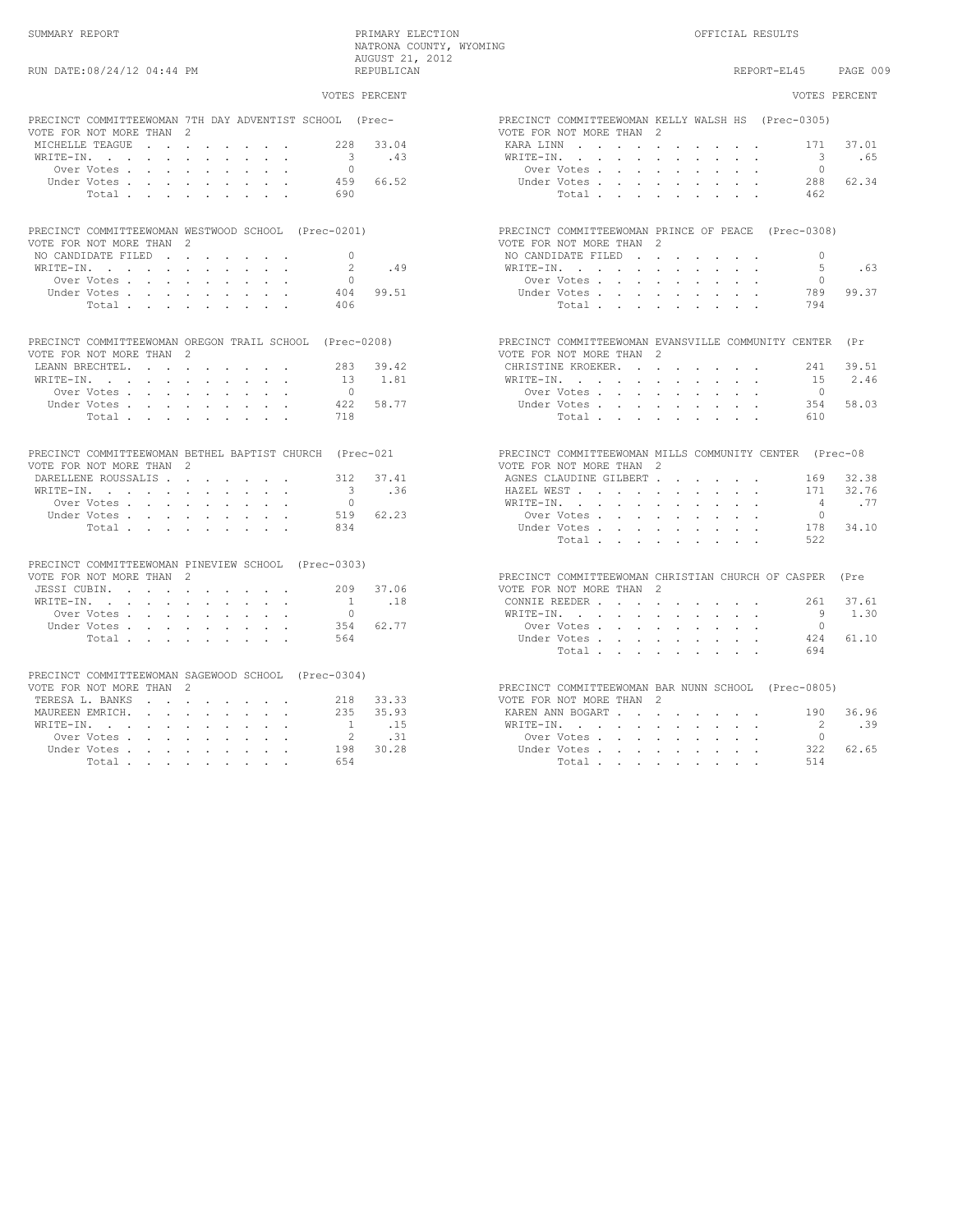SUMMARY REPORT PRIMARY ELECTION OFFICIAL RESULTS NATRONA COUNTY, WYOMING

| RUN DATE:08/24/12 04:44 PM                                                | AUGUST 21, 2012<br>REPUBLICAN   | PAGE 010<br>REPORT-EL45                                                             |
|---------------------------------------------------------------------------|---------------------------------|-------------------------------------------------------------------------------------|
|                                                                           |                                 |                                                                                     |
|                                                                           | VOTES PERCENT                   | VOTES PERCENT                                                                       |
| PRECINCT COMMITTEEMAN SHRINE CLUB (Prec-0206)<br>VOTE FOR NOT MORE THAN 3 |                                 | PRECINCT COMMITTEEWOMAN PARADISE VALLEY SCHOOL (Prec-02<br>VOTE FOR NOT MORE THAN 3 |
| STEVE BRAY<br>199                                                         | 14.51                           | MARJORIE C. CLARK.<br>277<br>20.12                                                  |
| MILES DAHLBY<br>182                                                       | 13.27                           | JEAN PARSON.<br>271 19.68                                                           |
| STEVE DEGENFELDER.                                                        | 17.72<br>243                    | 1.02<br>WRITE-IN.<br>14                                                             |
| BRUCE PEDERSEN.                                                           | 184<br>13.42                    | Over Votes<br>$\bigcirc$                                                            |
| WRITE-IN.                                                                 | $-5$<br>.36                     | 59.19<br>Under Votes, , , , , , , , ,<br>815                                        |
| Over Votes                                                                | $\overline{0}$                  | Total<br>1,377                                                                      |
| Under Votes                                                               | 558<br>40.70                    |                                                                                     |
| Total<br>1,371                                                            |                                 |                                                                                     |
|                                                                           |                                 | PRECINCT COMMITTEEWOMAN MANOR HEIGHTS SCHOOL (Prec-0306<br>VOTE FOR NOT MORE THAN 3 |
| PRECINCT COMMITTEEMAN PARADISE VALLEY SCHOOL (Prec-0207                   |                                 | ROBYN LANDEN<br>195<br>18.68                                                        |
| VOTE FOR NOT MORE THAN 3                                                  |                                 | SUSAN THOMAS<br>249<br>23.85                                                        |
| BRIAN G. CLARK.                                                           | 253<br>18.37                    | 6<br>.57<br>WRITE-IN.                                                               |
| ELMER PARSON                                                              | 16.99<br>234                    | Over Votes<br>$\Omega$                                                              |
| TOM N. RICHARDSON.                                                        | 256<br>18.59                    | 594 56.90<br>Under Votes,                                                           |
| WRITE-IN.                                                                 | $\overline{\phantom{a}}$<br>.22 | Total.<br>1,044                                                                     |
| Over Votes, , , , , , , , ,                                               | $\overline{0}$                  |                                                                                     |
| Under Votes                                                               | 45.82<br>631                    |                                                                                     |
| 1,377<br>Total                                                            |                                 | PRECINCT COMMITTEEWOMAN WYOMING GAME & FISH (Prec-0901)                             |
|                                                                           |                                 | VOTE FOR NOT MORE THAN 3                                                            |
|                                                                           |                                 | 287 23.62<br>SHARIE A. DAVIS                                                        |
| PRECINCT COMMITTEEMAN MANOR HEIGHTS SCHOOL (Prec-0306)                    |                                 | $-5$<br>.41<br>WRITE-IN.                                                            |
| VOTE FOR NOT MORE THAN 3                                                  |                                 | Over Votes<br>$\Omega$                                                              |
| BILL LANDEN.                                                              | 265 25.38                       | 75.97<br>Under Votes<br>923                                                         |
| JOE MACGUIRE                                                              | 16.57<br>173                    | Total<br>1,215                                                                      |
| WRITE-IN.                                                                 | $\overline{7}$<br>.67           |                                                                                     |
| Over Votes, , , , , , , , ,                                               | $\bigcap$                       |                                                                                     |
| Under Votes                                                               | 599<br>57.38                    | PRECINCT COMMITTEEMAN CENTENNIAL JR HS (Prec-0310)                                  |
| 1,044<br>Total, , , , , , , , ,                                           |                                 | VOTE FOR NOT MORE THAN 4                                                            |
|                                                                           |                                 | BRUCE A. HINCHEY<br>560 18.62                                                       |
|                                                                           |                                 | DAVID MORGAN<br>398<br>13.23                                                        |
| PRECINCT COMMITTEEMAN WYOMING GAME & FISH (Prec-0901)                     |                                 | .73<br>WRITE-IN.<br>22                                                              |
| VOTE FOR NOT MORE THAN 3                                                  |                                 | Over Votes<br>$\Omega$                                                              |
| THOMAS D. DAVIS<br>219                                                    | 18.02                           | 2,028<br>67.42<br>Under Votes                                                       |
| SCOTT EVANS.                                                              | 20.74<br>252                    | Total<br>3,008                                                                      |
| $\verb+WRITE-IN.$                                                         | .91<br>11                       |                                                                                     |
| Over Votes                                                                | $\bigcirc$                      |                                                                                     |
| Under Votes                                                               | 60.33<br>733                    | PRECINCT COMMITTEEWOMAN CENTENNIAL JR HS (Prec-0310)                                |
| Total<br>1,215                                                            |                                 | VOTE FOR NOT MORE THAN 4                                                            |
|                                                                           |                                 | KAREN HINCHEY,<br>528<br>17.55                                                      |
|                                                                           |                                 | 14.56<br>KATHY MORGAN<br>438                                                        |
| PRECINCT COMMITTEEWOMAN SHRINE CLUB (Prec-0206)                           |                                 | .43<br>WRITE-IN.<br>13                                                              |
| VOTE FOR NOT MORE THAN 3                                                  |                                 | Over Votes<br>$\Omega$                                                              |
| RUTH-ANNE BRAY.<br>227                                                    | 16.56                           | Under Votes<br>2,029<br>67.45                                                       |
| CHERYL DEGENFELDER<br>261                                                 | 19.04                           | Total<br>3,008                                                                      |
| BONNIE M. FOSTER                                                          | 263<br>19.18                    |                                                                                     |
| WRITE-IN.                                                                 | .80<br>11                       |                                                                                     |
| Over Votes                                                                | $\bigcap$                       |                                                                                     |
| Under Votes                                                               | 609<br>44.42                    |                                                                                     |
| 1.371<br>Total                                                            |                                 |                                                                                     |

| PRECINCT COMMITTEEWOMAN PARADISE VALLEY SCHOOL (Prec-02 |         |                          |                            |                                            | 3                        |                                                                 |                      |                            |                                                       |                                                           |                 |       |
|---------------------------------------------------------|---------|--------------------------|----------------------------|--------------------------------------------|--------------------------|-----------------------------------------------------------------|----------------------|----------------------------|-------------------------------------------------------|-----------------------------------------------------------|-----------------|-------|
| VOTE FOR NOT MORE THAN                                  |         |                          |                            |                                            |                          |                                                                 |                      |                            |                                                       |                                                           |                 |       |
| MARJORIE C. CLARK.                                      |         |                          |                            | $\mathbf{r}$                               | $\ddot{\phantom{a}}$     |                                                                 |                      |                            |                                                       |                                                           | 277             | 20.12 |
| JEAN PARSON.                                            |         |                          |                            | ä.                                         | $\mathbf{r}$             | $\cdot$                                                         | $\mathbf{r}$         |                            | $\mathbf{r}$                                          |                                                           | 271             | 19.68 |
| WRITE-IN.                                               |         | $\sim$ $\sim$ $\sim$     | $\ddot{\phantom{a}}$       | $\ddot{\phantom{a}}$                       | $\ddot{\phantom{a}}$     | $\sim$                                                          | $\mathcal{L}^{\pm}$  | $\mathcal{L}^{\text{max}}$ |                                                       | $\mathbf{L}^{\text{max}}$ , and $\mathbf{L}^{\text{max}}$ | $14\,$          | 1.02  |
| Over Votes.                                             |         |                          | $\ddot{\phantom{0}}$       |                                            | $\ddot{\phantom{0}}$     | $\ddot{\phantom{0}}$                                            | $\sim$               | $\sim$                     | $\ddot{\phantom{0}}$                                  | $\sim$                                                    | $\bigcirc$      |       |
| Under Votes.                                            |         |                          |                            |                                            | $\overline{a}$           | $\overline{a}$                                                  | $\ddot{\phantom{a}}$ |                            |                                                       |                                                           | 815             | 59.19 |
|                                                         | Total.  |                          | $\ddot{\phantom{0}}$       | $\mathbf{r}$                               |                          | $\mathbf{1}$ and $\mathbf{1}$ and $\mathbf{1}$ and $\mathbf{1}$ |                      | $\sim$                     | $\sim$                                                | $\overline{a}$                                            | 1,377           |       |
|                                                         |         |                          |                            |                                            |                          |                                                                 |                      |                            |                                                       |                                                           |                 |       |
| PRECINCT COMMITTEEWOMAN MANOR HEIGHTS SCHOOL (Prec-0306 |         |                          |                            |                                            |                          |                                                                 |                      |                            |                                                       |                                                           |                 |       |
| VOTE FOR NOT MORE THAN                                  |         |                          |                            |                                            | $\mathcal{L}$            |                                                                 |                      |                            |                                                       |                                                           |                 |       |
| ROBYN LANDEN                                            |         | $\mathbf{r}$             | $\mathbf{r}$               | $\sim 10^{-11}$                            | $\ddot{\phantom{0}}$     |                                                                 |                      |                            |                                                       | $\sim$                                                    | 195             | 18.68 |
| SUSAN THOMAS                                            |         |                          | $\mathbf{r}$               | $\mathbf{r}$                               | $\ddot{\phantom{0}}$     | $\ddot{\phantom{a}}$                                            | $\ddot{\phantom{a}}$ |                            |                                                       |                                                           | 249             | 23.85 |
| WRITE-IN.                                               |         | $\ddot{\phantom{0}}$     | $\ddot{\phantom{a}}$       | $\ddot{\phantom{a}}$                       | $\ddot{\phantom{a}}$     | $\ddot{\phantom{a}}$                                            | $\ddot{\phantom{a}}$ | $\ddot{\phantom{a}}$       | $\ddot{\phantom{a}}$                                  | $\ddot{\phantom{0}}$                                      | $6\overline{6}$ | .57   |
| Over Votes.                                             |         |                          |                            | $\ddot{\phantom{0}}$                       | $\ddot{\phantom{a}}$     | $\blacksquare$                                                  | $\ddot{\phantom{0}}$ | $\ddot{\phantom{0}}$       |                                                       | $\mathbf{r} = \mathbf{r} + \mathbf{r}$                    | $\Omega$        |       |
| Under Votes.                                            |         |                          | $\mathbf{r}$               | $\mathbf{L}$                               | <b>Contract Contract</b> | $\mathcal{L}^{\mathcal{L}}$                                     | $\sim$               | $\mathbf{r}$               | $\sim$                                                | $\sim$                                                    | 594             | 56.90 |
|                                                         | Total   |                          |                            |                                            |                          | $\mathbf{r} = \mathbf{r} + \mathbf{r} + \mathbf{r}$             |                      |                            | and a state                                           |                                                           | 1,044           |       |
|                                                         |         |                          |                            |                                            |                          |                                                                 |                      |                            |                                                       |                                                           |                 |       |
| PRECINCT COMMITTEEWOMAN WYOMING GAME & FISH (Prec-0901) |         |                          |                            |                                            |                          |                                                                 |                      |                            |                                                       |                                                           |                 |       |
| VOTE FOR NOT MORE THAN                                  |         |                          |                            |                                            | 3                        |                                                                 |                      |                            |                                                       |                                                           |                 |       |
| SHARIE A. DAVIS                                         |         |                          |                            |                                            |                          | and a strong control of the strong                              |                      |                            |                                                       |                                                           | 287             | 23.62 |
| WRITE-IN.                                               |         |                          | $\sim$                     | $\sim$                                     | $\Box$                   | $\bullet$                                                       | $\sim$               |                            |                                                       |                                                           | 5               | .41   |
| Over Votes.                                             |         |                          | a.                         | $\mathbf{r}$                               | $\sim$                   | $\mathbf{r}$                                                    | $\ddot{\phantom{a}}$ | $\mathbf{r}$               | $\mathbf{r}$                                          | $\mathbf{r}$                                              | $\Omega$        |       |
| Under Votes.                                            |         |                          |                            |                                            |                          |                                                                 |                      |                            |                                                       |                                                           | 923             | 75.97 |
|                                                         | Total . |                          | $\mathcal{L}^{\text{max}}$ | $\mathcal{L}^{\text{max}}$                 | $\Box$                   | $\mathcal{L}_{\mathcal{A}}$                                     | $\ddot{\phantom{a}}$ | $\ddot{\phantom{0}}$       | $\ddot{\phantom{a}}$                                  | $\mathcal{L}$                                             | 1,215           |       |
|                                                         |         |                          | $\sim$                     | $\mathbf{L}$                               | $\mathbf{r}$             | $\sim$                                                          | $\sim$               | $\sim$                     | $\mathcal{L}^{\text{max}}$                            |                                                           |                 |       |
|                                                         |         |                          |                            |                                            |                          |                                                                 |                      |                            |                                                       |                                                           |                 |       |
| PRECINCT COMMITTEEMAN CENTENNIAL JR HS (Prec-0310)      |         |                          |                            |                                            |                          |                                                                 |                      |                            |                                                       |                                                           |                 |       |
| VOTE FOR NOT MORE THAN                                  |         |                          |                            |                                            | 4                        |                                                                 |                      |                            |                                                       |                                                           |                 |       |
| BRUCE A. HINCHEY.                                       |         |                          |                            | $\sim$                                     | $\ddot{\phantom{a}}$     | $\bullet$                                                       | $\sim 100$           | $\sim$                     |                                                       |                                                           | 560             | 18.62 |
| DAVID MORGAN                                            |         |                          |                            | $\ddot{\phantom{a}}$                       | $\ddot{\phantom{a}}$     | $\ddot{\phantom{a}}$                                            | $\sim$               | $\ddot{\phantom{0}}$       | $\sim$                                                |                                                           | 398             | 13.23 |
| WRITE-IN.                                               |         |                          | $\ddot{\phantom{a}}$       | $\sim$                                     | $\ddot{\phantom{0}}$     | $\epsilon$                                                      | $\ddot{\phantom{0}}$ |                            |                                                       | and a state of                                            | 22              | .73   |
| Over Votes.                                             |         |                          | $\mathbf{r}$               | $\mathbf{r}$                               | $\ddot{\phantom{0}}$     | $\ddot{\phantom{0}}$                                            | $\ddot{\phantom{a}}$ | a.                         | $\ddot{\phantom{0}}$                                  | $\ddot{\phantom{0}}$                                      | $\Omega$        |       |
| Under Votes.                                            |         |                          | $\mathbf{r}$               | $\sim$                                     | $\mathbf{r}$             | $\cdot$                                                         | L.                   | ä.                         | $\overline{a}$                                        | L.                                                        | 2,028           | 67.42 |
|                                                         | Total.  |                          | $\sim 10^{-11}$            |                                            |                          | and the company of the company                                  |                      |                            | $\mathbf{z} = \mathbf{z} + \mathbf{z} + \mathbf{z}$ . |                                                           | 3,008           |       |
|                                                         |         |                          |                            |                                            |                          |                                                                 |                      |                            |                                                       |                                                           |                 |       |
| PRECINCT COMMITTEEWOMAN CENTENNIAL JR HS (Prec-0310)    |         |                          |                            |                                            |                          |                                                                 |                      |                            |                                                       |                                                           |                 |       |
| VOTE FOR NOT MORE THAN                                  |         |                          |                            |                                            | $\Delta$                 |                                                                 |                      |                            |                                                       |                                                           |                 |       |
| KAREN HINCHEY .                                         |         |                          | $\ddot{\phantom{a}}$       | $\mathbf{r} = \mathbf{r} \cdot \mathbf{r}$ |                          | $\cdot$                                                         | $\sim$               | $\sim$                     |                                                       |                                                           | 528             | 17.55 |
| KATHY MORGAN                                            |         | $\mathbf{r}$             | $\mathbf{r}$               | $\mathbf{r}$                               | $\ddot{\phantom{0}}$     | $\ddot{\phantom{a}}$                                            | $\ddot{\phantom{a}}$ |                            |                                                       |                                                           | 438             | 14.56 |
| WRITE-IN.                                               |         | <b>Contract Contract</b> | $\mathcal{L}^{\text{max}}$ | $\sim$                                     | $\ddot{\phantom{a}}$     | $\ddot{\phantom{a}}$                                            | $\ddot{\phantom{a}}$ | $\ddot{\phantom{a}}$       | $\ddot{\phantom{0}}$                                  | $\ddot{\phantom{0}}$                                      | 13              | .43   |
| Over Votes.                                             |         |                          | $\sim$                     | $\sim$                                     | $\sim$                   | $\sim$                                                          | $\sim$               | $\ddot{\phantom{0}}$       | $\sim$                                                |                                                           | $\bigcirc$      |       |
| Under Votes                                             |         |                          |                            |                                            |                          |                                                                 |                      |                            |                                                       |                                                           | 2029745         |       |
|                                                         |         |                          |                            |                                            |                          |                                                                 |                      |                            |                                                       |                                                           |                 |       |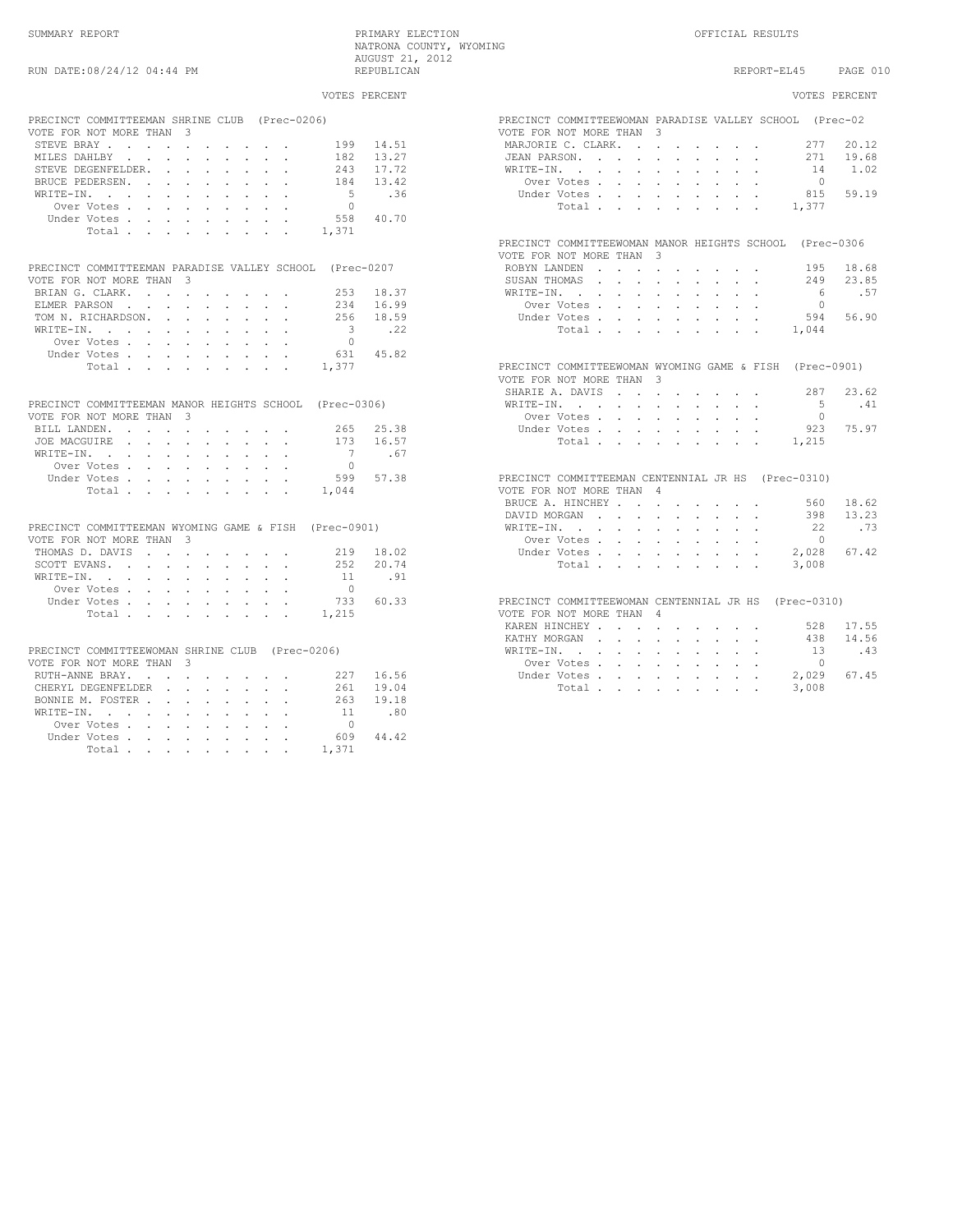# SUMMARY REPORT PRIMARY ELECTION OFFICIAL RESULTS NATRONA COUNTY, WYOMING AUGUST 21, 2012

| RUN DATE:08/24/12 04:44 PM                                                                                      | AUGUUL 41, 4014<br>DEMOCRATIC |                                                                                                                                                                             | REPORT-EL45     | PAGE 011      |
|-----------------------------------------------------------------------------------------------------------------|-------------------------------|-----------------------------------------------------------------------------------------------------------------------------------------------------------------------------|-----------------|---------------|
|                                                                                                                 | VOTES PERCENT                 |                                                                                                                                                                             |                 | VOTES PERCENT |
| UNITED STATES SENATOR                                                                                           |                               | STATE HOUSE DISTRICT 37                                                                                                                                                     |                 |               |
| VOTE FOR NOT MORE THAN 1                                                                                        |                               | VOTE FOR NOT MORE THAN 1                                                                                                                                                    |                 |               |
| AL HAMBURG                                                                                                      | 495 21.90                     | NO CANDIDATE FILED                                                                                                                                                          | $\bigcirc$      |               |
| TIM CHESNUT.                                                                                                    | 1,076 47.61                   | WRITE-IN, , , , , , , , , ,                                                                                                                                                 | 14              | 4.70          |
| WILLIAM BRYK                                                                                                    | 380 16.81                     | Over Votes, , , , , , , , ,                                                                                                                                                 | $\Omega$        |               |
|                                                                                                                 |                               |                                                                                                                                                                             |                 |               |
| WRITE-IN.                                                                                                       | 39 1.73                       | Under Votes                                                                                                                                                                 | 284             | 95.30         |
| Over Votes                                                                                                      | .18<br>$\sim$ 4               | Total                                                                                                                                                                       | 298             |               |
| Under Votes                                                                                                     | 266 11.77                     |                                                                                                                                                                             |                 |               |
| Total                                                                                                           | 2,260                         |                                                                                                                                                                             |                 |               |
|                                                                                                                 |                               | STATE HOUSE DISTRICT 38                                                                                                                                                     |                 |               |
|                                                                                                                 |                               | VOTE FOR NOT MORE THAN 1                                                                                                                                                    |                 |               |
| UNITED STATES REPRESENTATIVE                                                                                    |                               | NO CANDIDATE FILED                                                                                                                                                          | $\Omega$        |               |
| VOTE FOR NOT MORE THAN 1                                                                                        |                               | WRITE-IN.                                                                                                                                                                   | 8               | 3.17          |
| CHRIS HENRICHSEN                                                                                                | 1,974 87.35                   | Over Votes                                                                                                                                                                  | $\Omega$        |               |
| WRITE-IN, , , , , , , , , ,                                                                                     | 32 1.42                       | Under Votes,                                                                                                                                                                | 244             | 96.83         |
| Over Votes                                                                                                      | 1 .04                         | Total                                                                                                                                                                       | 2.52            |               |
| Under Votes                                                                                                     | 253 11.19                     |                                                                                                                                                                             |                 |               |
| Total                                                                                                           | 2,260                         |                                                                                                                                                                             |                 |               |
|                                                                                                                 |                               | STATE HOUSE DISTRICT 56                                                                                                                                                     |                 |               |
|                                                                                                                 |                               | VOTE FOR NOT MORE THAN 1                                                                                                                                                    |                 |               |
| STATE SENATE DISTRICT 28                                                                                        |                               | NO CANDIDATE FILED                                                                                                                                                          | $\bigcirc$      |               |
| VOTE FOR NOT MORE THAN 1                                                                                        |                               | WRITE-IN.                                                                                                                                                                   | 12 <sup>°</sup> | 4.72          |
| KIM HOLLOWAY                                                                                                    | 450 87.04                     | Over Votes                                                                                                                                                                  | $\Omega$        |               |
|                                                                                                                 | 6 1.16                        |                                                                                                                                                                             | 242             | 95.28         |
| WRITE-IN, , , , , , , , , ,                                                                                     | $\cap$                        | Under Votes                                                                                                                                                                 |                 |               |
| Over Votes                                                                                                      |                               | Total                                                                                                                                                                       | 254             |               |
| Under Votes                                                                                                     | 61 11.80                      |                                                                                                                                                                             |                 |               |
| Total                                                                                                           | 517                           |                                                                                                                                                                             |                 |               |
|                                                                                                                 |                               | STATE HOUSE DISTRICT 57                                                                                                                                                     |                 |               |
|                                                                                                                 |                               | VOTE FOR NOT MORE THAN 1                                                                                                                                                    |                 |               |
| STATE SENATE DISTRICT 30                                                                                        |                               | NO CANDIDATE FILED                                                                                                                                                          | $\bigcap$       |               |
| VOTE FOR NOT MORE THAN 1                                                                                        |                               | WRITE-IN.                                                                                                                                                                   | 9               | 3.42          |
| NO CANDIDATE FILED                                                                                              | $\bigcirc$                    | Over Votes                                                                                                                                                                  | $\Omega$        |               |
| WRITE-IN, , , , , , , , , ,                                                                                     | 20.26<br>93                   | Under Votes                                                                                                                                                                 | 254             | 96.58         |
| Over Votes                                                                                                      | $\bigcirc$                    | Total.                                                                                                                                                                      | 263             |               |
| Under Votes                                                                                                     | 79.74<br>366                  |                                                                                                                                                                             |                 |               |
| Total                                                                                                           | 459                           |                                                                                                                                                                             |                 |               |
|                                                                                                                 |                               | STATE HOUSE DISTRICT 58                                                                                                                                                     |                 |               |
|                                                                                                                 |                               | VOTE FOR NOT MORE THAN 1                                                                                                                                                    |                 |               |
| STATE HOUSE DISTRICT 35                                                                                         |                               | JENNIFER ZERBA.                                                                                                                                                             |                 | 79 38.16      |
| VOTE FOR NOT MORE THAN 1                                                                                        |                               | WRITE-IN.                                                                                                                                                                   |                 | 50 24.15      |
| NO CANDIDATE FILED                                                                                              | $\bigcirc$                    | Over Votes                                                                                                                                                                  |                 | 1 .48         |
| WRITE-IN, , , , , , , , , ,                                                                                     | 5.45<br>14                    | Under Votes                                                                                                                                                                 |                 | 77 37.20      |
| Over Votes                                                                                                      | $\overline{0}$                | Total                                                                                                                                                                       | 207             |               |
| Under Votes                                                                                                     | 94.55<br>243                  |                                                                                                                                                                             |                 |               |
|                                                                                                                 | 257                           |                                                                                                                                                                             |                 |               |
| Total.                                                                                                          |                               |                                                                                                                                                                             |                 |               |
|                                                                                                                 |                               | STATE HOUSE DISTRICT 59                                                                                                                                                     |                 |               |
|                                                                                                                 |                               | VOTE FOR NOT MORE THAN 1                                                                                                                                                    |                 |               |
| STATE HOUSE DISTRICT 36                                                                                         |                               | MIKE GILMORE                                                                                                                                                                |                 | 398 93.21     |
| VOTE FOR NOT MORE THAN 1                                                                                        |                               | $\mathtt{WRTTE}\text{-}\mathtt{IN},\quad\texttt{.}\quad\texttt{.}\quad\texttt{.}\quad\texttt{.}\quad\texttt{.}\quad\texttt{.}\quad\texttt{.}\quad\texttt{.}\quad\texttt{.}$ | 2               | .47           |
| NO CANDIDATE FILED                                                                                              | $\overline{0}$                | Over Votes                                                                                                                                                                  | $\Omega$        |               |
| $\mathtt{WRTTE-IN.} \qquad \qquad \ldots \qquad \qquad \ldots \qquad \qquad \ldots \qquad \ldots \qquad \ldots$ | 46 15.23                      | Under Votes                                                                                                                                                                 | 27              | 6.32          |
| Over Votes, , , , , , , ,                                                                                       | $\bigcirc$                    | Total                                                                                                                                                                       | 427             |               |
| Under Votes                                                                                                     | 256<br>84.77                  |                                                                                                                                                                             |                 |               |
| Total                                                                                                           | 302                           |                                                                                                                                                                             |                 |               |

|                                                     |              |                            |                             |                      |                             |                                          |                            |                             |         |                      | VOTES PERCENT |
|-----------------------------------------------------|--------------|----------------------------|-----------------------------|----------------------|-----------------------------|------------------------------------------|----------------------------|-----------------------------|---------|----------------------|---------------|
| STATE HOUSE DISTRICT 37                             |              |                            |                             |                      |                             |                                          |                            |                             |         |                      |               |
| VOTE FOR NOT MORE THAN 1                            |              |                            |                             |                      |                             |                                          |                            |                             |         |                      |               |
| NO CANDIDATE FILED.                                 |              |                            |                             | $\sim$               | <b>Contract Contract</b>    |                                          | $\mathcal{L}_{\text{max}}$ |                             |         | $\overline{0}$       |               |
| WRITE-IN.                                           |              |                            | $\ddot{\phantom{0}}$        | $\sim$               | $\ddot{\phantom{0}}$        | $\ddot{\phantom{0}}$                     |                            |                             |         |                      | 14 4.70       |
|                                                     | Over Votes . | ä.                         | $\ddot{\phantom{0}}$        | $\ddot{\phantom{a}}$ | $\ddot{\phantom{0}}$        | $\ddot{\phantom{0}}$                     |                            |                             |         | $\overline{0}$       |               |
|                                                     | Under Votes. | $\ddot{\phantom{0}}$       | $\mathcal{L}^{\pm}$         | $\ddot{\phantom{0}}$ | $\ddot{\phantom{a}}$        | $\ddot{\phantom{0}}$                     | $\ddot{\phantom{0}}$       | $\ddot{\phantom{0}}$        |         |                      | 284 95.30     |
|                                                     | Total .      | $\mathbf{r}$               | $\sim$                      |                      |                             |                                          |                            |                             |         | 298                  |               |
| STATE HOUSE DISTRICT 38                             |              |                            |                             |                      |                             |                                          |                            |                             |         |                      |               |
| VOTE FOR NOT MORE THAN 1                            |              |                            |                             |                      |                             |                                          |                            |                             |         |                      |               |
| NO CANDIDATE FILED                                  |              |                            | $\sim$                      | $\sim$               | $\sim 10^{-11}$             |                                          |                            |                             |         | $\overline{0}$       |               |
| WRITE-IN.                                           |              |                            |                             | $\ddot{\phantom{0}}$ | $\ddot{\phantom{0}}$        |                                          |                            |                             |         | 8                    | 3.17          |
|                                                     | Over Votes.  | $\ddot{\phantom{0}}$       | $\ddot{\phantom{0}}$        | $\ddot{\phantom{0}}$ | $\mathcal{L}_{\mathcal{A}}$ |                                          |                            |                             |         | $\overline{0}$       |               |
|                                                     | Under Votes. | $\mathcal{L}^{\text{max}}$ | $\sim$                      | $\sim$               | $\sim$                      | $\ddot{\phantom{a}}$                     |                            | $\mathcal{L}_{\mathcal{A}}$ |         |                      | 244 96.83     |
|                                                     | Total .      | $\sim$                     |                             |                      |                             |                                          |                            |                             |         | 252                  |               |
|                                                     |              |                            |                             |                      |                             |                                          |                            |                             |         |                      |               |
| STATE HOUSE DISTRICT 56<br>VOTE FOR NOT MORE THAN 1 |              |                            |                             |                      |                             |                                          |                            |                             |         |                      |               |
| NO CANDIDATE FILED                                  |              |                            |                             |                      |                             |                                          |                            |                             |         |                      |               |
|                                                     |              |                            | $\mathcal{L}^{\mathcal{L}}$ | $\ddot{\phantom{a}}$ |                             |                                          |                            |                             |         | $\overline{0}$       | 4.72          |
| WRITE-IN.                                           |              | $\ddot{\phantom{0}}$       | $\ddot{\phantom{0}}$        | $\sim$               | $\sim$                      | $\sim$                                   |                            |                             |         | 12<br>$\overline{0}$ |               |
|                                                     | Over Votes . | $\blacksquare$             | $\ddot{\phantom{0}}$        | $\sim$               | $\ddot{\phantom{a}}$        | $\ddot{\phantom{0}}$                     | $\ddot{\phantom{0}}$       | $\bullet$                   | $\cdot$ |                      |               |
|                                                     | Under Votes. | $\ddot{\phantom{0}}$       | $\ddot{\phantom{0}}$        | $\ddot{\phantom{0}}$ |                             |                                          |                            |                             |         |                      | 242 95.28     |
|                                                     | Total .      | $\sim$                     | $\ddot{\phantom{0}}$        | $\ddot{\phantom{a}}$ | $\ddot{\phantom{0}}$        | $\sim$                                   | $\ddot{\phantom{0}}$       | $\ddot{\phantom{0}}$        |         | 2.54                 |               |
| STATE HOUSE DISTRICT 57                             |              |                            |                             |                      |                             |                                          |                            |                             |         |                      |               |
| VOTE FOR NOT MORE THAN 1                            |              |                            |                             |                      |                             |                                          |                            |                             |         |                      |               |
| NO CANDIDATE FILED                                  |              |                            | $\sim$                      | $\sim$               | $\bullet$                   | $\bullet$ .                              |                            |                             |         | $\overline{0}$       |               |
| WRITE-IN.                                           |              | <b>Contract</b>            | $\mathcal{L}^{\pm}$         | $\mathcal{L}^{\pm}$  | $\mathcal{L}^{\pm}$         | $\mathcal{L}^{\pm}$                      | $\bullet$ .                | $\ddot{\phantom{0}}$        |         | - 9                  | 3.42          |
|                                                     | Over Votes . | $\mathcal{L}$              | $\ddot{\phantom{a}}$        | $\ddot{\phantom{a}}$ | $\ddot{\phantom{0}}$        |                                          |                            |                             |         | $\overline{0}$       |               |
|                                                     | Under Votes. |                            |                             |                      |                             |                                          |                            |                             |         |                      | 254 96.58     |
|                                                     | Total.       | $\ddot{\phantom{0}}$       | $\ddot{\phantom{0}}$        | $\ddot{\phantom{0}}$ | $\sim$                      | $\sim$                                   |                            | $\ddot{\phantom{0}}$        |         | 263                  |               |
|                                                     |              | $\sim$                     | $\ddot{\phantom{0}}$        | $\ddot{\phantom{a}}$ | $\ddot{\phantom{a}}$        | ÷.                                       | ÷.                         |                             |         |                      |               |
| STATE HOUSE DISTRICT 58                             |              |                            |                             |                      |                             |                                          |                            |                             |         |                      |               |
| VOTE FOR NOT MORE THAN 1                            |              |                            |                             |                      |                             |                                          |                            |                             |         |                      |               |
| JENNIFER ZERBA.                                     |              |                            | $\ddot{\phantom{0}}$        | $\ddot{\phantom{0}}$ |                             | $\mathbf{a} = \mathbf{a} + \mathbf{b}$ . |                            |                             |         | 79                   | 38.16         |
| WRITE-IN.                                           |              |                            | $\ddot{\phantom{a}}$        | $\sim$               |                             |                                          |                            |                             |         | 50                   | 24.15         |
|                                                     | Over Votes . | $\ddot{\phantom{0}}$       | $\ddot{\phantom{0}}$        | $\ddot{\phantom{0}}$ | $\ddot{\phantom{0}}$        | $\ddot{\phantom{0}}$                     |                            |                             |         | 1                    | .48           |
|                                                     | Under Votes. | $\mathcal{L}^{\pm}$        | $\mathcal{L}_{\mathcal{A}}$ | $\Box$               | $\blacksquare$              | $\epsilon$                               | ÷.                         | $\ddot{\phantom{0}}$        |         | 77                   | 37.20         |
|                                                     | Total.       | <b>Service</b>             |                             | $\sim$               |                             | $\sim$                                   |                            |                             |         | 207                  |               |
|                                                     |              |                            |                             |                      |                             |                                          |                            |                             |         |                      |               |
| STATE HOUSE DISTRICT 59                             |              |                            |                             |                      |                             |                                          |                            |                             |         |                      |               |
| VOTE FOR NOT MORE THAN 1                            |              |                            |                             |                      |                             |                                          |                            |                             |         |                      |               |
| MIKE GILMORE .                                      |              | $\ddot{\phantom{a}}$       | $\ddot{\phantom{0}}$        | $\bullet$            |                             |                                          |                            |                             |         |                      | 398 93.21     |
| WRITE-IN. .                                         |              |                            | $\ddot{\phantom{a}}$        |                      |                             |                                          |                            |                             |         | $\overline{2}$       | .47           |
|                                                     | Over Votes.  | $\ddot{\phantom{0}}$       | $\ddot{\phantom{0}}$        | $\ddot{\phantom{0}}$ | $\mathcal{L}_{\mathcal{A}}$ |                                          |                            |                             |         | $\overline{0}$       |               |
|                                                     | Under Votes. | $\ddot{\phantom{a}}$       | $\ddot{\phantom{a}}$        | $\ddot{\phantom{a}}$ | $\ddot{\phantom{a}}$        | $\ddot{\phantom{a}}$                     |                            |                             |         | 2.7                  | 6.32          |
|                                                     | Total .      | ÷.                         | $\ddot{\phantom{a}}$        | $\ddot{\phantom{0}}$ |                             |                                          |                            |                             |         | 427                  |               |
|                                                     |              |                            |                             |                      |                             |                                          |                            |                             |         |                      |               |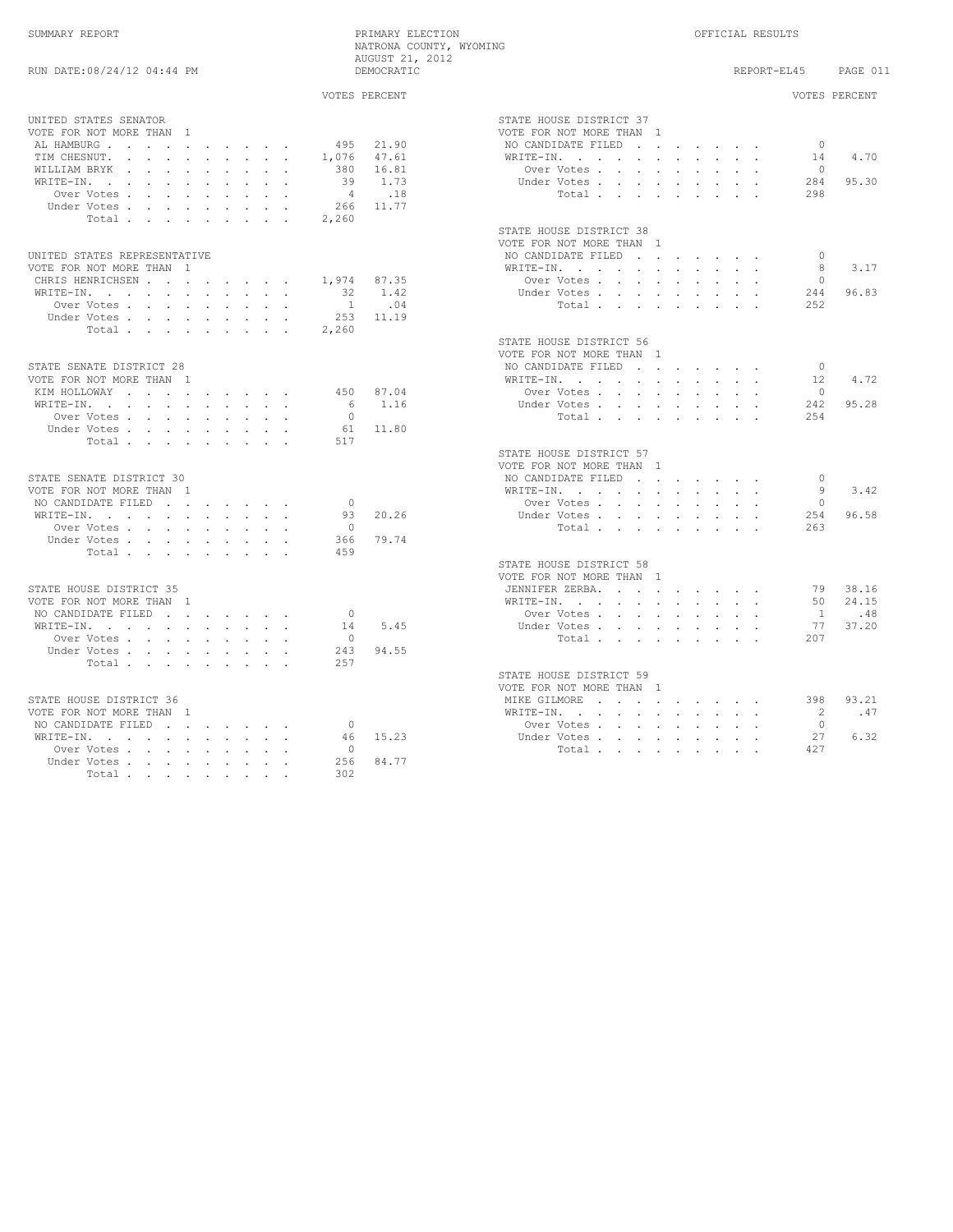|                                                                                                                                        | VOTES PERCENT      | VOTES PERCENT                                                                                                                                                |
|----------------------------------------------------------------------------------------------------------------------------------------|--------------------|--------------------------------------------------------------------------------------------------------------------------------------------------------------|
| NATRONA COUNTY COMMISSIONER<br>VOTE FOR NOT MORE THAN 2<br>1,958<br>GINO CERULLO                                                       | 43.32              | PRECINCT COMMITTEEMAN GRANT SCHOOL (Prec-0106)<br>VOTE FOR NOT MORE THAN 1<br>88.00<br>BRETT GOVERNANTI.<br>66                                               |
| WRITE-IN.<br>79<br>Over Votes<br>$\bigcirc$<br>2,483<br>Under Votes<br>Total.<br>4,520                                                 | 1.75<br>54.93      | WRITE-IN.<br>$\cap$<br>Over Votes<br>$\Omega$<br>9 12.00<br>Under Votes<br>75<br>Total, , , , , , , ,                                                        |
| PRECINCT COMMITTEEMAN ROOSEVELT SCHOOL (Prec-0101)<br>VOTE FOR NOT MORE THAN 1                                                         |                    | PRECINCT COMMITTEEMAN SENIOR CITIZENS' CENTER (Prec-010<br>VOTE FOR NOT MORE THAN 1                                                                          |
| LEE JONES MOSSER<br>WRITE-IN.<br>$\Omega$<br>$\Omega$<br>Over Votes<br>Under Votes, , , , , , , , ,<br>$\overline{4}$<br>60.<br>Total. | 56 93.33<br>6.67   | NO CANDIDATE FILED<br>$\Omega$<br>WRITE-IN, , , , , , , , , ,<br>$\mathbf{1}$<br>2.70<br>Over Votes<br>$\cap$<br>97.30<br>Under Votes.<br>36<br>Total.<br>37 |
| PRECINCT COMMITTEEMAN NATRONA COUNTY LIBRARY (Prec-0102<br>VOTE FOR NOT MORE THAN 1<br>$\Omega$                                        |                    | PRECINCT COMMITTEEMAN 7TH DAY ADVENTIST SCHOOL<br>VOTE FOR NOT MORE THAN 1                                                                                   |
| NO CANDIDATE FILED<br>WRITE-IN.<br>$\Omega$<br>Over Votes.<br>$\Omega$                                                                 |                    | NO CANDIDATE FILED<br>$\Omega$<br>WRITE-IN.<br>2.00<br>$\mathbf{1}$<br>Over Votes<br>$\bigcap$                                                               |
| Under Votes,<br>Total<br>40                                                                                                            | 40 100.00          | 98.00<br>Under Votes, , , , , , , , ,<br>49<br>Total<br>50                                                                                                   |
| PRECINCT COMMITTEEMAN DEAN MORGAN JR HS (Prec-0103)<br>VOTE FOR NOT MORE THAN 1                                                        |                    | PRECINCT COMMITTEEMAN CREST HILL SCHOOL (Prec-0111)<br>VOTE FOR NOT MORE THAN 1                                                                              |
| TOM REA<br>65<br>WRITE-IN.<br>$\cap$<br>$\Omega$<br>Over Votes.                                                                        | 92.86              | NO CANDIDATE FILED<br>$\Omega$<br>2.70<br>WRITE-IN, , , , , , , , , ,<br>$\overline{1}$<br>Over Votes<br>$\Omega$                                            |
| Under Votes<br>.5<br>Total<br>70                                                                                                       | 7.14               | 97.30<br>Under Votes,<br>36<br>$\texttt{Total}~~.~~.~~.~~.~~.~~.~~.~~.$<br>37                                                                                |
| PRECINCT COMMITTEEMAN CASPER COLLEGE (Prec-0104)<br>VOTE FOR NOT MORE THAN 1                                                           |                    | PRECINCT COMMITTEEMAN WILLARD SCHOOL (Prec-0112)<br>VOTE FOR NOT MORE THAN 1                                                                                 |
| LOWELL O. STEPHENS<br>WRITE-IN.<br>$\bigcirc$<br>Over Votes                                                                            | 42 75.00<br>1 1.79 | NO CANDIDATE FILED<br>$\Omega$<br>4.35<br>WRITE-IN.<br>$\overline{1}$<br>$\cap$<br>Over Votes                                                                |
| Under Votes<br>1.3<br>Total.<br>56                                                                                                     | 23.21              | Under Votes<br>95.65<br>22<br>Total<br>23                                                                                                                    |
| PRECINCT COMMITTEEMAN JEFFERSON SCHOOL (Prec-0105)<br>VOTE FOR NOT MORE THAN 1                                                         |                    | PRECINCT COMMITTEEMAN WESTWOOD SCHOOL (Prec-0201)<br>VOTE FOR NOT MORE THAN 1                                                                                |
| MICHAEL D. BULLARD<br>WRITE-IN, , , , , , , , , , ,<br>$\overline{0}$<br>$\Omega$<br>Over Votes                                        | 46 93.88           | NO CANDIDATE FILED<br>$\Omega$<br>3.36<br>WRITE-IN.<br>4<br>Over Votes<br>$\circ$                                                                            |
| Under Votes<br>Total<br>49                                                                                                             | 3, 6.12            | 96.64<br>Under Votes<br>115<br>Total<br>119                                                                                                                  |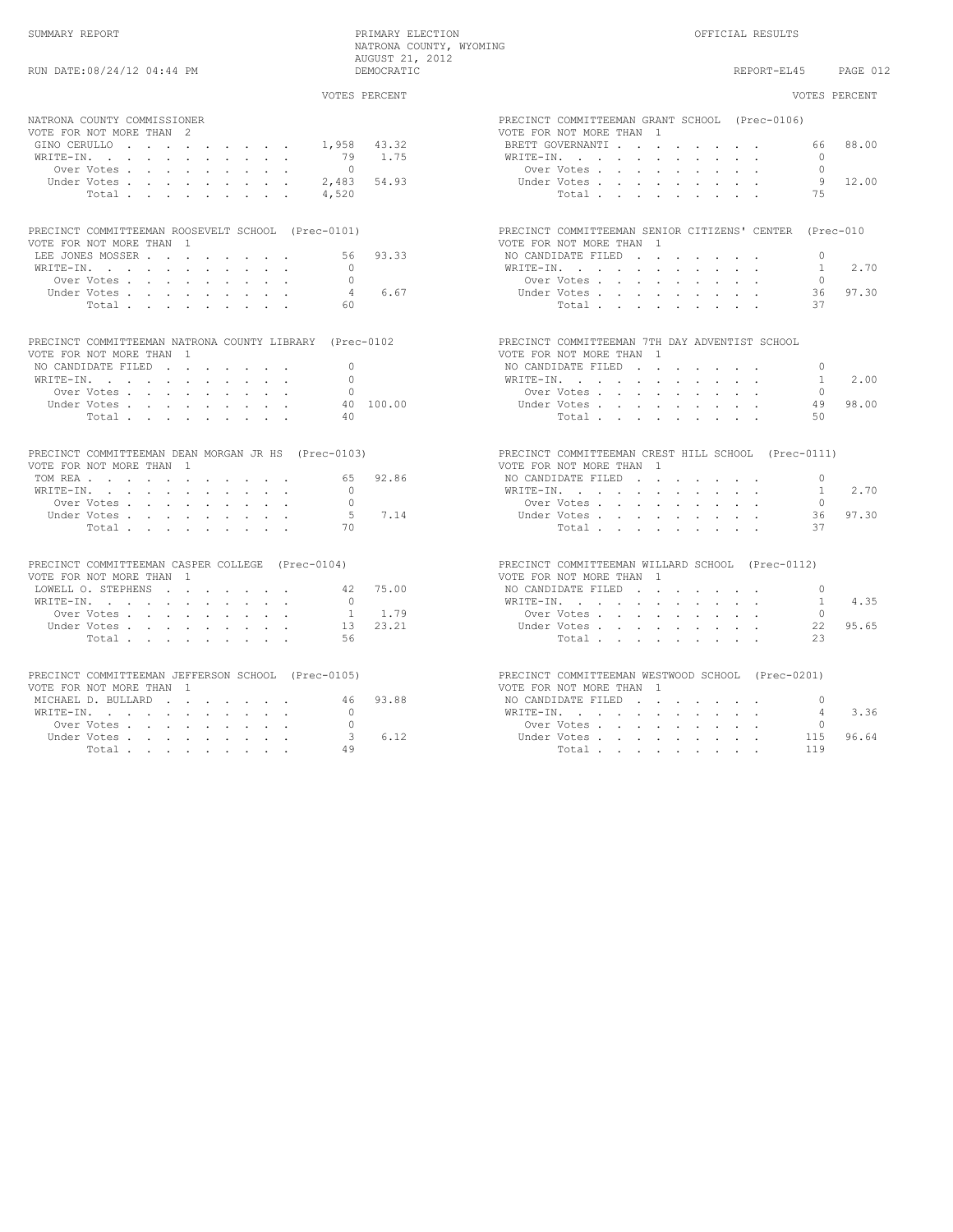SUMMARY REPORT PRIMARY ELECTION OFFICIAL RESULTS NATRONA COUNTY, WYOMING AUGUST 21, 2012<br>DEMOCRATIC

## RUN DATE:08/24/12 04:44 PM **DEMOCRATIC** DEMOCRATIC REPORT-EL45 PAGE 013 VOTES PERCENT VOTES PERCENT PRECINCT COMMITTEEMAN COTTONWOOD SCHOOL (Prec-0202) PRECINCT COMMITTEEMAN SHEPHERD OF VALLEY CARE CENTER<br>VOTE FOR NOT MORE THAN 1 VOTE FOR NOT MORE THAN 1 <br>
VOTE FOR NOT MORE THAN 1 <br>
NO CANDIDATE FILED NO CANDIDATE FILED . . . . . . . 0 NO CANDIDATE FILED . . . . . . . 0 WRITE-IN. . . . . . . . . . . 3 2.94 WRITE-IN. . . . . . . . . . . 1 2.38 Over Votes . . . . . . . . . 0 Over Votes . . . . . . . . . 0 Under Votes . . . . . . . . . 99 97.06 Under Votes . . . . . . . . . 41 97.62 Total . . . . . . . . . 102 Total . . . . . . . . . 42 PRECINCT COMMITTEEMAN CY JUNIOR HS (Prec-0203) PRECINCT COMMITTEEMAN BETHEL BAPTIST CHURCH (Prec-0210)<br>VOTE FOR NOT MORE THAN 1 VOTE FOR NOT MORE THAN 1 VOTE FOR NOT MORE THAN 1 NO CANDIDATE FILED . . . . . . . 0 NO CANDIDATE FILED . . . . . . . 0 WRITE-IN. . . . . . . . . . . 0 WRITE-IN. . . . . . . . . . . 1 1.79 Over Votes . . . . . . . . . 0 Over Votes . . . . . . . . . 0 Under Votes . . . . . . . . . 59 100.00 Under Votes . . . . . . . . . 55 98.21 Total . . . . . . . . . 59 Total . . . . . . . . . 56 PRECINCT COMMITTEEMAN SOUTHRIDGE SCHOOL (Prec-0204) PRECINCT COMMITTEEMAN UNIVERSITY PARK SCHOOL<br>VOTE FOR NOT MORE THAN 1 VOTE FOR NOT MORE THAN 1<br>VOTE FOR NOT MORE THAN 1<br>THOMAS E. "TOM" DAVIS . . . . . . 76 93.83 NO CANDIDATE FILED . . THOMAS E. "TOM" DAVIS . . . . . . 76 93.83 NO CANDIDATE FILED . . . . . . . 0 WRITE-IN. . . . . . . . . . . 0 WRITE-IN. . . . . . . . . . . 0 Over Votes . . . . . . . . . 0 Over Votes . . . . . . . . . 0 Under Votes . . . . . . . . . 5 6.17 Under Votes . . . . . . . . . 62 100.00 Total . . . . . . . . . 81 Total . . . . . . . . . 62 PRECINCT COMMITTEEMAN SHRINE CLUB (Prec-0206) PRECINCT COMMITTEEMAN PINEVIEW SCHOOL (Prec-0303)<br>Precinct for not more than 1 VOTE FOR NOT MORE THAN 1 VOTE FOR NOT MORE THAN 1 NO CANDIDATE FILED . . . . . . . 0 NO CANDIDATE FILED . . . . . . . 0 WRITE-IN. . . . . . . . . . . 2 2.74 WRITE-IN. . . . . . . . . . . 4 4.40 Over Votes . . . . . . . . . 0 Over Votes . . . . . . . . . 0 Under Votes . . . . . . . . . 71 97.26 Under Votes . . . . . . . . . 87 95.60 Total . . . . . . . . . 73 Total . . . . . . . . . 91 PRECINCT COMMITTEEMAN PARADISE VALLEY SCHOOL PRECINCT COMMITTEEMAN SAGEWOOD SCHOOL (Prec-0304)<br>PRECINCT COMMITTEEMAN 1 VOTE FOR NOT MORE THAN 1<br>DENNIS BANGEN . . . . . . . . . 77 84.62 NO CANDIDATE FILED . . . . . . . . 0 WRITE-IN. . . . . . . . . . . 1 1.10 WRITE-IN. . . . . . . . . . . 2 2.41 Over Votes . . . . . . . . . 1 1.10 Over Votes . . . . . . . . . 0 Under Votes . . . . . . . . . 12 13.19 Under Votes . . . . . . . . . 81 97.59 Total . . . . . . . . . 91 Total . . . . . . . . . 83 PRECINCT COMMITTEEMAN OREGON TRAIL SCHOOL (Prec-0208) PRECINCT COMMITTEEMAN KELLY WALSH HS (Prec-0305)<br>VOTE FOR NOT MORE THAN 1 VOTE FOR NOT MORE THAN 1 VOTE FOR NOT MORE THAN 1 NO CANDIDATE FILED . . . . . . . 0 ERIC K. NELSON. . . . . . . . . 42 85.71

WRITE-IN. . . . . . . . . . . 1 1.28 WRITE-IN. . . . . . . . . . . 0 Over Votes . . . . . . . . . 0 Over Votes . . . . . . . . . 0 Under Votes . . . . . . . . . 77 98.72 Under Votes . . . . . . . . . 7 14.29 Total . . . . . . . . . 78 Total . . . . . . . . . 49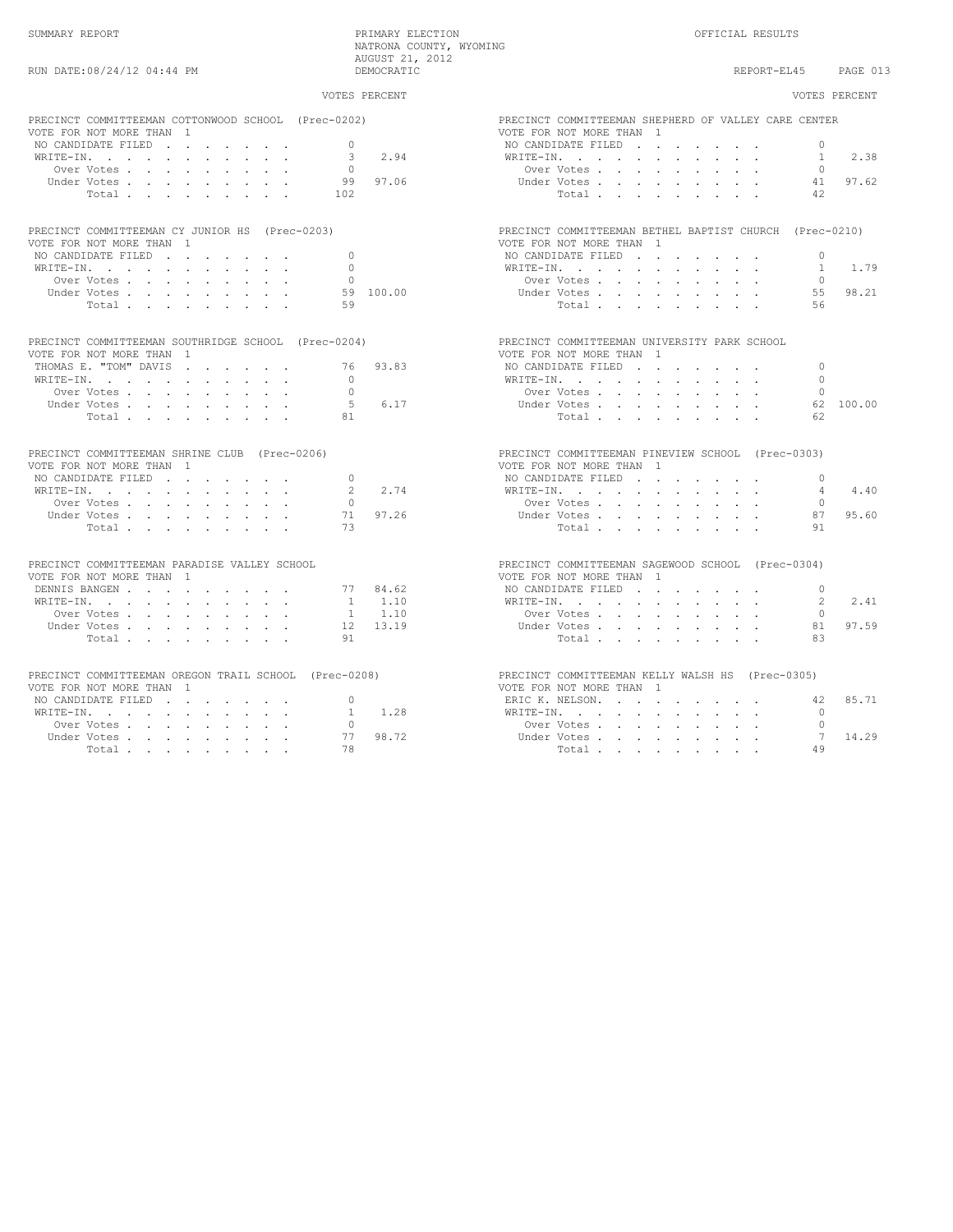SUMMARY REPORT PRIMARY ELECTION OFFICIAL RESULTS

NATRONA COUNTY, WYOMING AUGUST 21, 2012

| RUN DATE: 08/24/12 04:44 PM                                                         | DEMOCRATIC             | REPORT-EL45 PAGE 014                                                               |
|-------------------------------------------------------------------------------------|------------------------|------------------------------------------------------------------------------------|
|                                                                                     | VOTES PERCENT          | VOTES PERCENT                                                                      |
| PRECINCT COMMITTEEMAN MANOR HEIGHTS SCHOOL (Prec-0306)                              |                        | PRECINCT COMMITTEEMAN HAT SIX RANCH (Prec-0501)                                    |
| VOTE FOR NOT MORE THAN 1<br>NO CANDIDATE FILED                                      | $\cap$                 | VOTE FOR NOT MORE THAN 1<br>NO CANDIDATE FILED<br>$\cap$                           |
|                                                                                     | 6.12                   | 20.00                                                                              |
| WRITE-IN.                                                                           | 3                      | WRITE-IN, , , , , , , , , , ,<br>$\overline{1}$                                    |
| Over Votes                                                                          | $\cap$                 | Over Votes, , , , , , , , ,                                                        |
| Under Votes                                                                         | 93.88<br>46            | 80.00<br>$\overline{4}$<br>Under Votes, , , , , , , , ,                            |
| Total                                                                               | 49                     | 5<br>Total                                                                         |
| PRECINCT COMMITTEEMAN PRINCE OF PEACE (Prec-0308)                                   |                        | PRECINCT COMMITTEEMAN MIDWEST TOWN HALL (Prec-0701)                                |
| VOTE FOR NOT MORE THAN 1                                                            |                        | VOTE FOR NOT MORE THAN 1                                                           |
| NO CANDIDATE FILED                                                                  | $\Omega$               | NO CANDIDATE FILED<br>$\Omega$                                                     |
| WRITE-IN.                                                                           | 1.06<br>$\overline{1}$ | $\Omega$<br>WRITE-IN.                                                              |
| Over Votes                                                                          | $\cap$                 | Over Votes<br>$\Omega$                                                             |
| Under Votes.                                                                        | 98.94<br>93            | 10 100.00<br>Under Votes, , , , , , , , ,                                          |
| Total                                                                               | 94                     | Total<br>10                                                                        |
| PRECINCT COMMITTEEMAN VERDA JAMES SCHOOL (Prec-0309)                                |                        | PRECINCT COMMITTEEMAN EDGERTON TOWN HALL (Prec-0702)                               |
| VOTE FOR NOT MORE THAN 1                                                            |                        | VOTE FOR NOT MORE THAN 1                                                           |
| NO CANDIDATE FILED                                                                  | $\bigcap$              | NO CANDIDATE FILED<br>$\cap$                                                       |
| WRITE-IN, , , , , , , , , ,                                                         | 6 15.38                | 1 25.00<br>WRITE-IN.                                                               |
| Over Votes                                                                          | $\cap$                 | Over Votes, , , , , , , ,<br>$\cap$                                                |
| Under Votes                                                                         | 84.62<br>33            | 3 75.00<br>Under Votes                                                             |
| Total.                                                                              | 39                     | $\overline{a}$<br>Total                                                            |
| PRECINCT COMMITTEEMAN CENTENNIAL JR HS (Prec-0310)                                  |                        | PRECINCT COMMITTEEMAN MILLS COMMUNITY CENTER (Prec-0801                            |
| VOTE FOR NOT MORE THAN 1                                                            |                        | VOTE FOR NOT MORE THAN 1                                                           |
| NO CANDIDATE FILED                                                                  | $\Omega$               | 98 82.35<br>KENNETH TATRO                                                          |
| WRITE-IN.                                                                           | 4.40<br>4              | WRITE-IN.<br>1.84                                                                  |
| Over Votes                                                                          | $\Omega$               | Over Votes, , , , , , , , ,<br>$\Omega$                                            |
| Under Votes                                                                         | 95.60<br>87            | 20 16.81<br>Under Votes                                                            |
| Total                                                                               | 91                     | Total<br>119                                                                       |
| PRECINCT COMMITTEEMAN EVANSVILLE SCHOOL (Prec-0401)<br>VOTE FOR NOT MORE THAN 1     |                        | PRECINCT COMMITTEEMAN MOUNTAIN VIEW SCHOOL (Prec-0802)<br>VOTE FOR NOT MORE THAN 1 |
| NO CANDIDATE FILED                                                                  | $\Omega$               | NO CANDIDATE FILED<br>$\Omega$                                                     |
| WRITE-IN.                                                                           | 2.56<br>$2^{\circ}$    | WRITE-IN.<br>3 11.54                                                               |
| Over Votes                                                                          | $\cap$                 | Over Votes, , , , , , , , ,<br>$\cap$                                              |
| Under Votes                                                                         | 97.44<br>76            | 23 88.46<br>Under Votes                                                            |
| Total                                                                               | 78                     | Total<br>26                                                                        |
| PRECINCT COMMITTEEMAN EVANSVILLE COMMUNITY CENTER (Prec<br>VOTE FOR NOT MORE THAN 1 |                        | PRECINCT COMMITTEEMAN WARDWELL WATER & SEWER (Prec-0803                            |
|                                                                                     | 95.24<br>40            | VOTE FOR NOT MORE THAN 1                                                           |
| JACK WALTS                                                                          |                        | NO CANDIDATE FILED<br>$\Omega$                                                     |
| WRITE-IN.                                                                           | $\Omega$ and $\Omega$  | 3.23<br>WRITE-IN, , , , , , , , , ,<br>1                                           |
| Over Votes                                                                          | $\Omega$               | Over Votes<br>$\Omega$                                                             |
| Under Votes                                                                         | 4.76<br>$2^{\circ}$    | 30 96.77<br>Under Votes                                                            |
| Total                                                                               | 42                     | 31<br>Total                                                                        |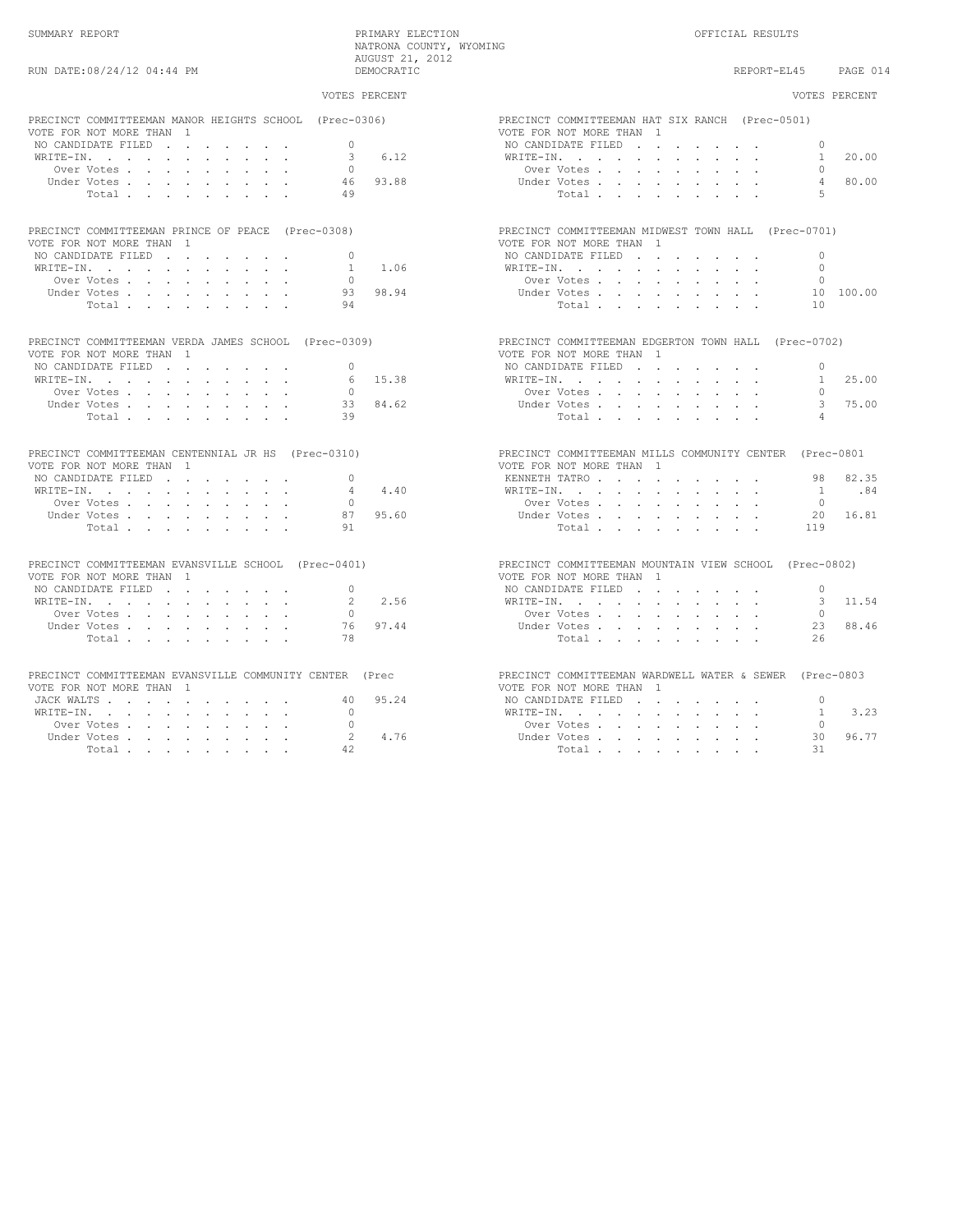| RUN DATE:08/24/12 04:44 PM                                                   | NATRONA COUNTY, WYOMING<br>AUGUST 21, 2012<br>DEMOCRATIC |                                                                        | REPORT-EL45 | PAGE 015      |
|------------------------------------------------------------------------------|----------------------------------------------------------|------------------------------------------------------------------------|-------------|---------------|
|                                                                              | VOTES PERCENT                                            |                                                                        |             | VOTES PERCENT |
| PRECINCT COMMITTEEMAN CHRISTIAN CHURCH OF CASPER<br>VOTE FOR NOT MORE THAN 1 | (Prec-                                                   | PRECINCT COMMITTEEMAN POISON SPIDER SCHOOL<br>VOTE FOR NOT MORE THAN 1 |             | (Prec-1104)   |
| NO CANDIDATE FILED                                                           |                                                          | NO CANDIDATE FILED                                                     |             |               |
|                                                                              | 3.03                                                     | WRITE-IN.                                                              |             |               |
| $O(10^{-17}$                                                                 |                                                          | $Q_{\text{max}}$ $\text{U}_{\text{max}}$                               |             |               |

| PRECINCT COMMITTEEMAN BAR NUNN SCHOOL (Prec-0805) |          | PRECINCT COMMITTEEMAN ST STEPHENS CHURCH (Prec-1202)                                                                                                                                                                                    |  |
|---------------------------------------------------|----------|-----------------------------------------------------------------------------------------------------------------------------------------------------------------------------------------------------------------------------------------|--|
| VOTE FOR NOT MORE THAN 1                          |          | VOTE FOR NOT MORE THAN 1                                                                                                                                                                                                                |  |
| NO CANDIDATE FILED 0                              |          | NO CANDIDATE FILED 0                                                                                                                                                                                                                    |  |
| WRITE-IN. 1 2.17                                  |          | WRITE-IN. 1                                                                                                                                                                                                                             |  |
|                                                   |          | $0$ over Votes $\cdots$ $\cdots$ $\cdots$ $0$                                                                                                                                                                                           |  |
| Under Votes                                       | 45 97 83 | Inder Votes in the contract of the contract of the contract of the contract of the contract of the contract of the contract of the contract of the contract of the contract of the contract of the contract of the contract of<br>15. Q |  |

| PRECINCT COMMITTEEMAN WYOMING GAME & FISH (Prec-0901) |           | PRECINCT COMMITTEEMAN BRESSLER RANCH (Prec-1301) |           |
|-------------------------------------------------------|-----------|--------------------------------------------------|-----------|
| VOTE FOR NOT MORE THAN 1                              |           | VOTE FOR NOT MORE THAN 1                         |           |
| NO CANDIDATE FILED                                    |           | NO CANDIDATE FILED                               | $\bigcap$ |
| WRITE-IN.                                             |           | WRITE-IN.                                        | $\cap$    |
| Over Votes                                            |           | Over Votes                                       | $\cap$    |
| Under Votes,                                          | 34 100.00 | Under Votes,                                     | 4         |
| Total 34                                              |           | Total                                            |           |

|                          |  |  |  |  | PRECINCT COMMITTEEMAN RED CREEK SCHOOL (Prec-1101) | PRECINCT COMMITTEEMAN POWDER RIVER SCHOOL (Prec-13 |          |
|--------------------------|--|--|--|--|----------------------------------------------------|----------------------------------------------------|----------|
| VOTE FOR NOT MORE THAN 1 |  |  |  |  |                                                    | VOTE FOR NOT MORE THAN 1                           |          |
|                          |  |  |  |  | NO CANDIDATE FILED 0                               | NO CANDIDATE FILED                                 | $\sim$ 0 |
|                          |  |  |  |  | WRITE-IN. 0                                        | WRITE-IN.                                          | $\sim$ 0 |
|                          |  |  |  |  | Over Votes 0                                       | Over Votes 0                                       |          |

| $\mathcal{L} \setminus \mathcal{L} \setminus \{ \ldots, \ldots, \ell-1, \ldots, \ell-1, \ldots, \ell-1, \ldots, \ell-1, \ldots, \ell-1, \ldots, \ell-1, \ldots, \ell-1, \ldots, \ell-1, \ldots, \ell-1, \ldots, \ell-1, \ldots, \ell-1, \ldots, \ell-1, \ldots, \ell-1, \ldots, \ell-1, \ldots, \ell-1, \ldots, \ell-1, \ldots, \ell-1, \ldots, \ell-1, \ldots, \ell-1, \ldots, \ell-1, \ldots, \ell-1, \ldots, \ell-$ |  |  |  |  |  |        | . <i>.</i> | $\sqrt{2}$          |  |  |  |  |                |   |
|------------------------------------------------------------------------------------------------------------------------------------------------------------------------------------------------------------------------------------------------------------------------------------------------------------------------------------------------------------------------------------------------------------------------|--|--|--|--|--|--------|------------|---------------------|--|--|--|--|----------------|---|
|                                                                                                                                                                                                                                                                                                                                                                                                                        |  |  |  |  |  | 100.00 | Under V    | Votes.              |  |  |  |  | $\overline{a}$ |   |
|                                                                                                                                                                                                                                                                                                                                                                                                                        |  |  |  |  |  |        |            | $T \cap + \equiv 1$ |  |  |  |  |                | 4 |

| PRECINCT COMMITTEEMAN ALCOVA SCHOOL (Prec-1102) |  |  |  | PRECINCT COMMITTEEMAN UPPE |  |
|-------------------------------------------------|--|--|--|----------------------------|--|
| VOTE FOR NOT MORE THAN 1                        |  |  |  | VOTE FOR NOT MORE THAN 1   |  |
| NO CANDIDATE FILED                              |  |  |  | NO CANDIDATE FILED.        |  |

| WRITE-IN.            |  |  |  |  |         |  | WRITE-IN.                      |  |  |  |  |  |  |
|----------------------|--|--|--|--|---------|--|--------------------------------|--|--|--|--|--|--|
| Over Votes 0         |  |  |  |  |         |  | Over Votes 0                   |  |  |  |  |  |  |
| Under Votes 2 100.00 |  |  |  |  |         |  | Under Votes, , , , , , , , , , |  |  |  |  |  |  |
|                      |  |  |  |  | Total 2 |  |                                |  |  |  |  |  |  |

| PRECINCT COMMITTEEMAN FISH HATCHERY @ POISON SPIDER (Pr |         | VOTE FOR NOT MORE THAN 1                                                                                      |  |  |  |      |
|---------------------------------------------------------|---------|---------------------------------------------------------------------------------------------------------------|--|--|--|------|
| VOTE FOR NOT MORE THAN 1                                |         | NO CANDIDATE FILED                                                                                            |  |  |  |      |
| NO CANDIDATE FILED 0                                    |         | WRITE-IN.                                                                                                     |  |  |  | - 8  |
| WRITE-IN.                                               |         | Over Votes                                                                                                    |  |  |  |      |
| Over Votes 0                                            |         | Under Votes                                                                                                   |  |  |  | - 52 |
| $T$ The alleged $T$ $T$ and $T$ and $T$                 | 0.10000 | - 四 - ニューコー - コーラー - コーラー - コーラー - コーラー - コーラー - コーラー - コーラー - コーラー - コーラー - コーラー - コーラー - コーラー - コーラー - コーラー |  |  |  |      |

| PRECINCT COMMITTEEMAN CHRISTIAN CHURCH OF CASPER (Prec-                                                           |                                   | PRECINCT COMMITTEEMAN POISON SPIDER SCHOOL (Prec-1104)                                                                                       |
|-------------------------------------------------------------------------------------------------------------------|-----------------------------------|----------------------------------------------------------------------------------------------------------------------------------------------|
| VOTE FOR NOT MORE THAN 1                                                                                          |                                   | VOTE FOR NOT MORE THAN 1                                                                                                                     |
| NO CANDIDATE FILED                                                                                                | $\Omega$                          | $\Omega$<br>NO CANDIDATE FILED                                                                                                               |
| $\verb+WRITE-IN.$                                                                                                 | 3.03<br>$\mathfrak{D}$            | WRITE-IN, , , , , , , , , ,                                                                                                                  |
| Over Votes                                                                                                        | $\bigcirc$                        | Over Votes                                                                                                                                   |
| Under Votes, , , , , , , , ,                                                                                      | $64$ 96.97                        | 1 100.00<br>Under Votes                                                                                                                      |
| Total                                                                                                             | 66                                | Total.                                                                                                                                       |
| PRECINCT COMMITTEEMAN BAR NUNN SCHOOL (Prec-0805)                                                                 |                                   | PRECINCT COMMITTEEMAN ST STEPHENS CHURCH (Prec-1202)                                                                                         |
| VOTE FOR NOT MORE THAN 1                                                                                          |                                   | VOTE FOR NOT MORE THAN 1                                                                                                                     |
| NO CANDIDATE FILED                                                                                                | $\Omega$                          | NO CANDIDATE FILED<br>$\Omega$                                                                                                               |
| WRITE-IN.                                                                                                         | $2.17$<br>97.83<br>$\overline{1}$ | 6.25<br>WRITE-IN.<br>$\overline{1}$                                                                                                          |
| Over Votes                                                                                                        | $\Omega$                          | Over Votes<br>$\Omega$                                                                                                                       |
| Under Votes                                                                                                       | 4.5                               | 93.75<br>Under Votes<br>15                                                                                                                   |
| Total                                                                                                             | 46                                | Total<br>16                                                                                                                                  |
| PRECINCT COMMITTEEMAN WYOMING GAME & FISH (Prec-0901)                                                             |                                   | PRECINCT COMMITTEEMAN BRESSLER RANCH (Prec-1301)                                                                                             |
| VOTE FOR NOT MORE THAN 1                                                                                          |                                   | VOTE FOR NOT MORE THAN 1                                                                                                                     |
| NO CANDIDATE FILED                                                                                                | $\Omega$                          | NO CANDIDATE FILED<br>$\Omega$                                                                                                               |
| WRITE-IN.                                                                                                         | $\bigcap$                         | WRITE-IN.<br>$\bigcap$                                                                                                                       |
| Over Votes                                                                                                        | $\cap$                            | Over Votes<br>$\bigcap$                                                                                                                      |
| Under Votes                                                                                                       | 34 100.00                         | Under Votes<br>4 100.00                                                                                                                      |
| Total                                                                                                             | 34                                | Total                                                                                                                                        |
| PRECINCT COMMITTEEMAN RED CREEK SCHOOL (Prec-1101)<br>VOTE FOR NOT MORE THAN 1<br>NO CANDIDATE FILED<br>WRITE-IN. | $\cap$<br>$\bigcap$               | PRECINCT COMMITTEEMAN POWDER RIVER SCHOOL (Prec-1302)<br>VOTE FOR NOT MORE THAN 1<br>$\Omega$<br>NO CANDIDATE FILED<br>WRITE-IN.<br>$\Omega$ |
| Over Votes                                                                                                        | $\cap$                            | Over Votes, , , , , , , , ,<br>$\Omega$                                                                                                      |
| Under Votes                                                                                                       | 7 100.00                          | 4 100.00<br>Under Votes                                                                                                                      |
| Total                                                                                                             |                                   | Total                                                                                                                                        |
| PRECINCT COMMITTEEMAN ALCOVA SCHOOL (Prec-1102)                                                                   |                                   | PRECINCT COMMITTEEMAN UPPER WILLOW CREEK SCHOOL (Prec-1                                                                                      |
| VOTE FOR NOT MORE THAN 1                                                                                          |                                   | VOTE FOR NOT MORE THAN 1                                                                                                                     |
| NO CANDIDATE FILED                                                                                                | $\cap$                            | NO CANDIDATE FILED<br>$\cap$                                                                                                                 |
| WRITE-IN.                                                                                                         | $\cap$                            | $\bigcap$<br>WRITE-IN.                                                                                                                       |
| Over Votes                                                                                                        | $\cap$                            | Over Votes<br>$\cap$                                                                                                                         |
| Under Votes, , , , , , , , ,                                                                                      | 2, 100.00                         | $\cap$<br>Under Votes                                                                                                                        |
| Total                                                                                                             |                                   |                                                                                                                                              |
| PRECINCT COMMITTEEMAN FISH HATCHERY @ POISON SPIDER (Pr<br>VOTE FOR NOT MORE THAN 1                               |                                   | PRECINCT COMMITTEEWOMAN ROOSEVELT SCHOOL (Prec-0101)<br>VOTE FOR NOT MORE THAN 1<br>NO CANDIDATE FILED<br>$\bigcirc$                         |
| NO CANDIDATE FILED                                                                                                | $\cap$                            | WRITE-IN.<br>8 13.33                                                                                                                         |
| WRITE-IN.                                                                                                         | $\Omega$                          | Over Votes<br>$\Omega$                                                                                                                       |
| Over Votes                                                                                                        | $\cap$                            | Under Votes<br>86.67<br>52                                                                                                                   |
| Under Votes.                                                                                                      | 9 100.00                          | Total<br>60                                                                                                                                  |
| Total                                                                                                             | Q                                 |                                                                                                                                              |
|                                                                                                                   |                                   |                                                                                                                                              |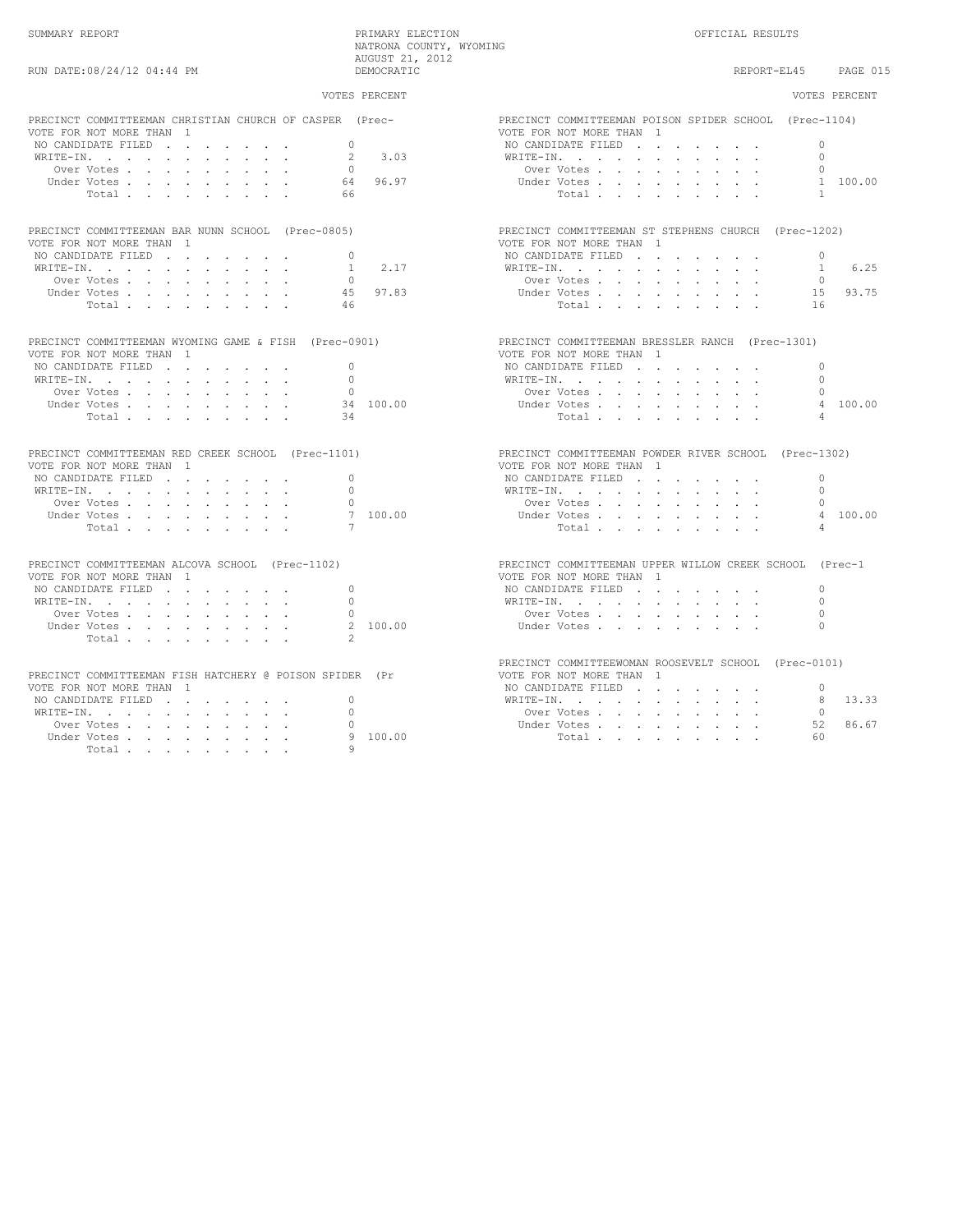|                                                                                     | VOTES PERCENT | VOTES PERCENT                                                                |  |
|-------------------------------------------------------------------------------------|---------------|------------------------------------------------------------------------------|--|
| PRECINCT COMMITTEEWOMAN NATRONA COUNTY LIBRARY (Prec-01<br>VOTE FOR NOT MORE THAN 1 |               | PRECINCT COMMITTEEWOMAN 7TH DAY ADVENTIST SCHOOL<br>VOTE FOR NOT MORE THAN 1 |  |
|                                                                                     | 77.50<br>31   | NO CANDIDATE FILED<br>$\Omega$                                               |  |
|                                                                                     | $\bigcap$     | $\bigcap$                                                                    |  |
| WRITE-IN.                                                                           |               | WRITE-IN.<br>$\cap$                                                          |  |
| Over Votes                                                                          | $\Omega$      | Over Votes                                                                   |  |
| Under Votes, , , , , , , , ,                                                        | 9 22.50       | Under Votes<br>50 100.00                                                     |  |
| Total, , , , , , , , ,                                                              | 40            | Total.<br>50                                                                 |  |
| PRECINCT COMMITTEEWOMAN DEAN MORGAN JR HS (Prec-0103)                               |               | PRECINCT COMMITTEEWOMAN CREST HILL SCHOOL (Prec-0111)                        |  |
| VOTE FOR NOT MORE THAN 1                                                            |               | VOTE FOR NOT MORE THAN 1                                                     |  |
| KIM HOLLOWAY 59 84.29                                                               |               | NO CANDIDATE FILED<br>$\overline{0}$                                         |  |
| WRITE-IN.                                                                           | 2 2.86        | 2.70<br>WRITE-IN.<br>$\overline{1}$                                          |  |
| Over Votes                                                                          | $\bigcap$     | Over Votes                                                                   |  |
| Under Votes                                                                         | 9 12.86       | 36<br>97.30<br>Under Votes, , , , , , , , ,                                  |  |
| Total                                                                               | 70            | Total.<br>37                                                                 |  |
|                                                                                     |               |                                                                              |  |
| PRECINCT COMMITTEEWOMAN CASPER COLLEGE (Prec-0104)                                  |               | PRECINCT COMMITTEEWOMAN WILLARD SCHOOL (Prec-0112)                           |  |
| VOTE FOR NOT MORE THAN 1                                                            |               | VOTE FOR NOT MORE THAN 1                                                     |  |
| NO CANDIDATE FILED                                                                  | $\Omega$      | 82.61<br>R.C. JOHNSON<br>19                                                  |  |
| WRITE-IN.                                                                           | 5.36<br>3     | $\Omega$<br>WRITE-IN.                                                        |  |
| Over Votes                                                                          | $\Omega$      | Over Votes, , , , , , , , ,<br>$\Omega$                                      |  |
| Under Votes                                                                         | 94.64<br>53   | Under Votes.<br>17.39<br>$\overline{4}$                                      |  |
| Total                                                                               | 56            | 23<br>Total.                                                                 |  |
| PRECINCT COMMITTEEWOMAN JEFFERSON SCHOOL (Prec-0105)                                |               | PRECINCT COMMITTEEWOMAN WESTWOOD SCHOOL (Prec-0201)                          |  |
| VOTE FOR NOT MORE THAN 1                                                            |               | VOTE FOR NOT MORE THAN 1                                                     |  |
| DOROTHY BULLARD 46                                                                  | 93.88         | NO CANDIDATE FILED<br>$\overline{0}$                                         |  |
| WRITE-IN.                                                                           | $\Omega$      | 2.52<br>WRITE-IN.<br>$\overline{\mathbf{3}}$                                 |  |
|                                                                                     | $\Omega$      | $\Omega$                                                                     |  |
| Over Votes                                                                          | 6.12<br>3     | Over Votes<br>97.48                                                          |  |
| Under Votes                                                                         |               | Under Votes<br>116                                                           |  |
| Total                                                                               | 49            | Total.<br>119                                                                |  |
| PRECINCT COMMITTEEWOMAN GRANT SCHOOL (Prec-0106)                                    |               | PRECINCT COMMITTEEWOMAN COTTONWOOD SCHOOL (Prec-0202)                        |  |
| VOTE FOR NOT MORE THAN 1                                                            |               | VOTE FOR NOT MORE THAN 1                                                     |  |
| LEAH JANSSEN                                                                        | 88.00<br>66   | NO CANDIDATE FILED<br>$\overline{0}$                                         |  |
| WRITE-IN.                                                                           | $\Omega$      | .98<br>WRITE-IN.<br><sup>1</sup>                                             |  |
| Over Votes                                                                          | $\Omega$      | Over Votes<br>$\Omega$                                                       |  |
| Under Votes                                                                         | 12.00<br>- 9  | 99.02<br>Under Votes<br>101                                                  |  |
| Total                                                                               | 75            | Total<br>102                                                                 |  |
|                                                                                     |               |                                                                              |  |
| PRECINCT COMMITTEEWOMAN SENIOR CITIZENS' CENTER (Prec-0                             |               | PRECINCT COMMITTEEWOMAN CY JUNIOR HS (Prec-0203)                             |  |
| VOTE FOR NOT MORE THAN 1                                                            |               | VOTE FOR NOT MORE THAN 1                                                     |  |
| SUSAN "SUE" RAINEY 32 86.49                                                         |               | NO CANDIDATE FILED<br>$\Omega$                                               |  |
| WRITE-IN.                                                                           | 1 2.70        | WRITE-IN, , , , , , , , , ,<br>$\Omega$                                      |  |
| Over Votes                                                                          | $\bigcap$     | Over Votes                                                                   |  |
| Under Votes                                                                         | 4 10.81       | 59 100.00<br>Under Votes                                                     |  |
| Total                                                                               | 37            | 59<br>Total                                                                  |  |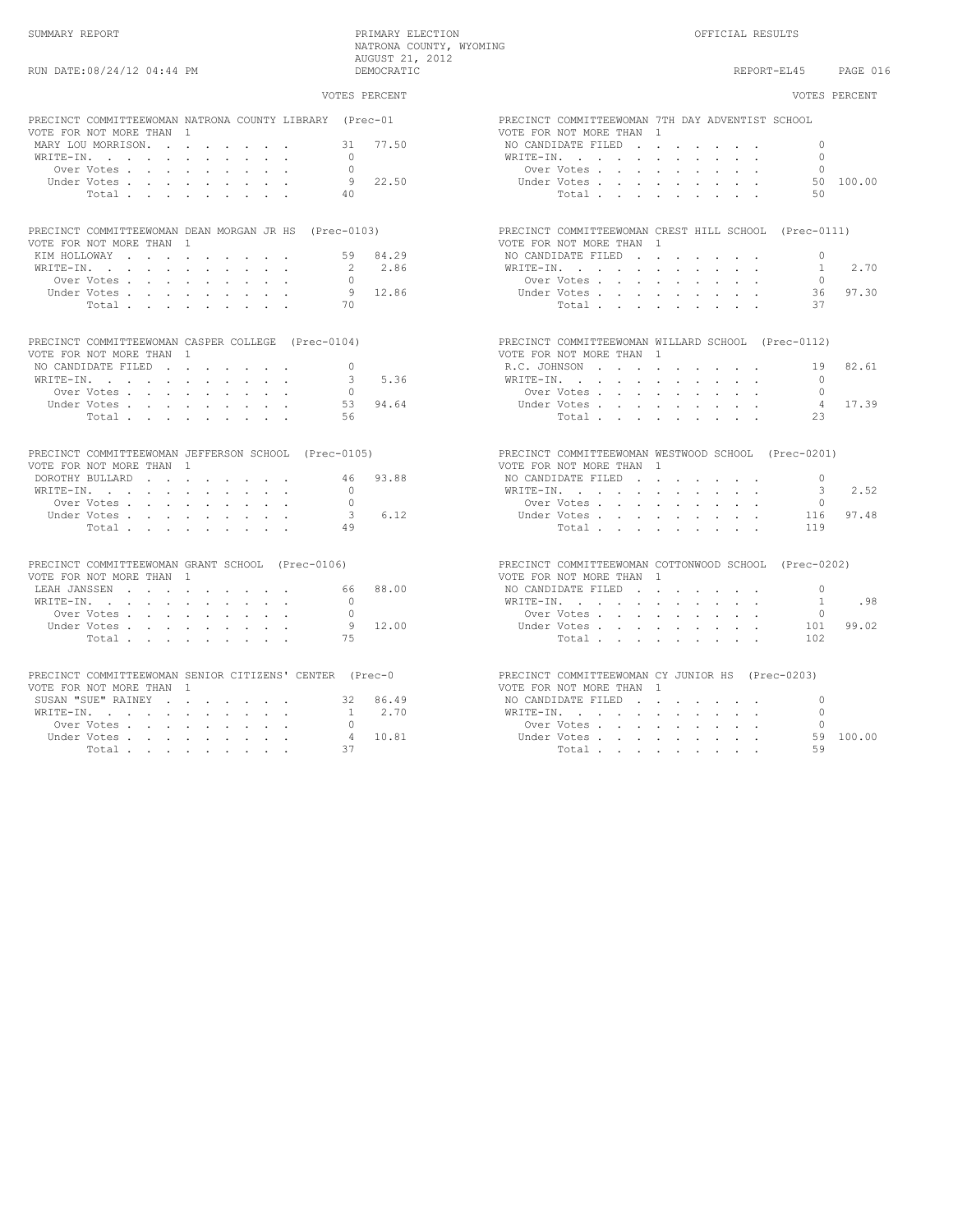|                                                                                                                 | VOTES PERCENT          | VOTES PERCENT                                                              |
|-----------------------------------------------------------------------------------------------------------------|------------------------|----------------------------------------------------------------------------|
| PRECINCT COMMITTEEWOMAN SOUTHRIDGE SCHOOL (Prec-0204)<br>VOTE FOR NOT MORE THAN 1                               |                        | PRECINCT COMMITTEEWOMAN UNIVERSITY PARK SCHOOL<br>VOTE FOR NOT MORE THAN 1 |
| CAROLYN CHRISTIE                                                                                                | 74 91.36               | $\Omega$<br>NO CANDIDATE FILED                                             |
| WRITE-IN, , , , , , , , , ,                                                                                     | 1.23<br>$\overline{1}$ | WRITE-IN, , , , , , , , , ,<br>$\bigcap$                                   |
| Over Votes.                                                                                                     | $\cap$                 | Over Votes, , , , , , , , ,<br>$\bigcap$                                   |
| Under Votes                                                                                                     | 7.41<br>6              | Under Votes<br>62 100.00                                                   |
| Total                                                                                                           | 81                     | Total<br>62                                                                |
| PRECINCT COMMITTEEWOMAN SHRINE CLUB (Prec-0206)                                                                 |                        | PRECINCT COMMITTEEWOMAN PINEVIEW SCHOOL (Prec-0303)                        |
|                                                                                                                 |                        |                                                                            |
| VOTE FOR NOT MORE THAN 1                                                                                        |                        | VOTE FOR NOT MORE THAN 1                                                   |
| JOAN C. ANDERSON                                                                                                | 58<br>79.45            | 94.51<br>M.J. (JERRE) JONES<br>86.                                         |
| WRITE-IN, , , , , , , , , ,                                                                                     | 1 1.37                 | WRITE-IN, , , , , , , , , ,<br>$\circ$                                     |
| Over Votes, , , , , , , , ,                                                                                     | $\cap$                 | $\Omega$<br>Over Votes, , , , , , , , ,                                    |
| Under Votes                                                                                                     | 19.18<br>14            | -5<br>5.49<br>Under Votes, , , , , , , , ,                                 |
| Total                                                                                                           | 73                     | Total<br>91                                                                |
| PRECINCT COMMITTEEWOMAN PARADISE VALLEY SCHOOL                                                                  |                        | PRECINCT COMMITTEEWOMAN SAGEWOOD SCHOOL (Prec-0304)                        |
| VOTE FOR NOT MORE THAN 1                                                                                        |                        | VOTE FOR NOT MORE THAN 1                                                   |
| F. EARLINE HITTEL.                                                                                              | 86.81<br>79            | NO CANDIDATE FILED<br>$\Omega$                                             |
| WRITE-IN.                                                                                                       | 1 1.10                 | $W\text{RITE}-\text{IN}$ , , , , , , , , , , ,<br>$\mathcal{L}$<br>2.41    |
| Over Votes                                                                                                      | $\Omega$               | Over Votes<br>$\Omega$                                                     |
| Under Votes                                                                                                     | 12.09<br>11            | 97.59<br>Under Votes<br>81                                                 |
| Total                                                                                                           | 91                     | Total.<br>83                                                               |
| PRECINCT COMMITTEEWOMAN OREGON TRAIL SCHOOL (Prec-0208)                                                         |                        | PRECINCT COMMITTEEWOMAN KELLY WALSH HS (Prec-0305)                         |
| VOTE FOR NOT MORE THAN 1                                                                                        |                        | VOTE FOR NOT MORE THAN 1                                                   |
|                                                                                                                 | $\Omega$               | 87.76<br>43                                                                |
| NO CANDIDATE FILED $\cdot$                                                                                      |                        | AGATHA CHRISTIE NELSON                                                     |
| WRITE-IN, , , , , , , , , ,                                                                                     | $\Omega$               | WRITE-IN.<br>$\Omega$                                                      |
| Over Votes                                                                                                      | $\bigcap$              | Over Votes, , , , , , , , ,<br>$\cap$                                      |
| Under Votes                                                                                                     | 78 100.00              | 6<br>12.24<br>Under Votes                                                  |
| Total                                                                                                           | 78                     | Total<br>49                                                                |
| PRECINCT COMMITTEEWOMAN SHEPHERD OF VALLEY CARE CENTER                                                          |                        | PRECINCT COMMITTEEWOMAN MANOR HEIGHTS SCHOOL (Prec-0306                    |
| VOTE FOR NOT MORE THAN 1                                                                                        |                        | VOTE FOR NOT MORE THAN 1                                                   |
| SHIRLEY M. RUSSELL                                                                                              | 83.33<br>35            | MARY HALES<br>95.92<br>47                                                  |
| WRITE-IN.                                                                                                       | $\circ$                | 2.04<br>WRITE-IN.<br>$\overline{1}$                                        |
| Over Votes                                                                                                      | $\cap$                 | $\cap$<br>Over Votes                                                       |
| Under Votes                                                                                                     | 7 16.67                | 2.04<br>Under Votes<br>$\overline{1}$                                      |
|                                                                                                                 | 42                     | 49                                                                         |
| Total                                                                                                           |                        | Total                                                                      |
| PRECINCT COMMITTEEWOMAN BETHEL BAPTIST CHURCH (Prec-021                                                         |                        | PRECINCT COMMITTEEWOMAN PRINCE OF PEACE (Prec-0308)                        |
| VOTE FOR NOT MORE THAN 1                                                                                        |                        | VOTE FOR NOT MORE THAN 1                                                   |
| MARY ENGLAND                                                                                                    | 69.64<br>39            | NO CANDIDATE FILED<br>$\Omega$                                             |
| $\mathtt{WRITE-IN.} \qquad \qquad \ldots \qquad \qquad \ldots \qquad \qquad \ldots \qquad \ldots \qquad \ldots$ | $\Omega$               | WRITE-IN.<br>$\bigcap$                                                     |
| Over Votes                                                                                                      | $\Omega$               | Over Votes.<br>$\bigcap$                                                   |
| Under Votes                                                                                                     | 30.36<br>17            | 94 100.00<br>Under Votes, , , , , , , , ,                                  |
| Total                                                                                                           | 56                     | 94<br>Total                                                                |
|                                                                                                                 |                        |                                                                            |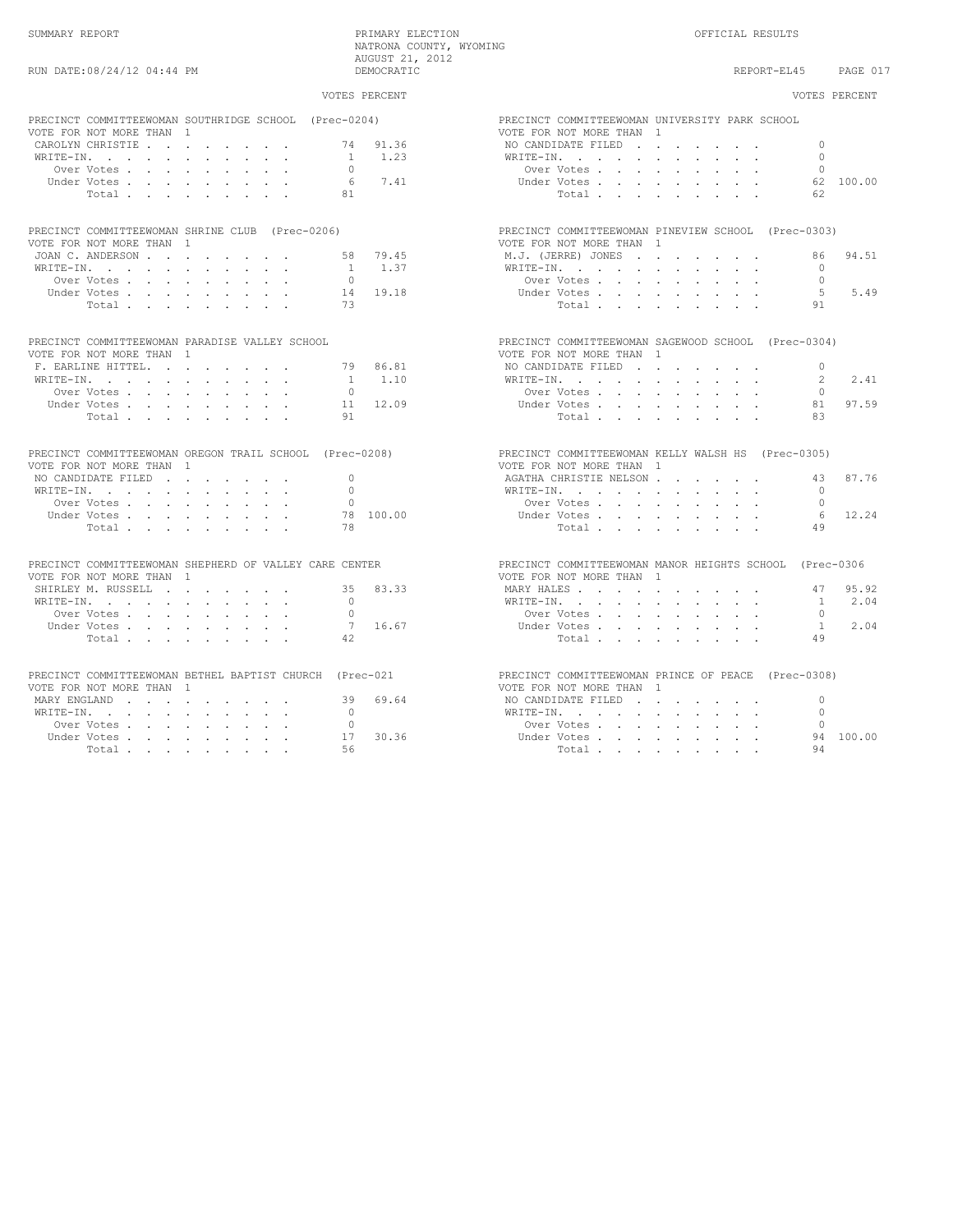| VOTES PERCENT                                                                                                         |          |                                                                                                                        | VOTES PERCENT             |
|-----------------------------------------------------------------------------------------------------------------------|----------|------------------------------------------------------------------------------------------------------------------------|---------------------------|
| PRECINCT COMMITTEEWOMAN VERDA JAMES SCHOOL (Prec-0309)<br>VOTE FOR NOT MORE THAN 1<br>NO CANDIDATE FILED<br>$\bigcap$ |          | PRECINCT COMMITTEEWOMAN EDGERTON TOWN HALL (Prec-0702)<br>VOTE FOR NOT MORE THAN 1<br>NO CANDIDATE FILED               | $\Omega$                  |
| WRITE-IN, , , , , , , , , ,<br>4                                                                                      | 10.26    | WRITE-IN.                                                                                                              | 25.00<br>$\mathbf{1}$     |
| Over Votes<br>$\cap$                                                                                                  |          | Over Votes, , , , , , , , ,                                                                                            | $\cap$                    |
| Under Votes<br>39<br>Total                                                                                            | 35 89.74 | Under Votes<br>Total                                                                                                   | 3 75.00<br>$\overline{4}$ |
| PRECINCT COMMITTEEWOMAN CENTENNIAL JR HS (Prec-0310)                                                                  |          | PRECINCT COMMITTEEWOMAN MILLS COMMUNITY CENTER (Prec-08                                                                |                           |
| VOTE FOR NOT MORE THAN 1                                                                                              | 87.91    | VOTE FOR NOT MORE THAN 1                                                                                               | $\cap$                    |
| 80<br>PEGGY PHILLIPS.<br>-2                                                                                           | 2.20     | NO CANDIDATE FILED                                                                                                     | 7.56<br>9                 |
| WRITE-IN.<br>Over Votes<br>$\bigcap$                                                                                  |          | WRITE-IN.<br>Over Votes, , , , , , , , ,                                                                               | $\Omega$                  |
| 9<br>Under Votes, , , , , , , , ,                                                                                     | 9.89     | Under Votes                                                                                                            | 92.44<br>110              |
| 91<br>Total                                                                                                           |          | Total                                                                                                                  | 119                       |
|                                                                                                                       |          |                                                                                                                        |                           |
| PRECINCT COMMITTEEWOMAN EVANSVILLE SCHOOL (Prec-0401)                                                                 |          | PRECINCT COMMITTEEWOMAN MOUNTAIN VIEW SCHOOL (Prec-0802                                                                |                           |
| VOTE FOR NOT MORE THAN 1<br>$\bigcap$                                                                                 |          | VOTE FOR NOT MORE THAN 1                                                                                               | $\cap$                    |
| NO CANDIDATE FILED<br>$\mathbf{1}$                                                                                    | 1.28     | NO CANDIDATE FILED                                                                                                     | 3 11.54                   |
| WRITE-IN, , , , , , , , , ,<br>$\Omega$<br>Over Votes                                                                 |          | WRITE-IN, , , , , , , , , ,<br>Over Votes, , , , , , , ,                                                               | $\Omega$                  |
| 77                                                                                                                    | 98.72    | Under Votes                                                                                                            | 88.46<br>23               |
| Under Votes<br>78                                                                                                     |          |                                                                                                                        | 26                        |
| Total                                                                                                                 |          | Total                                                                                                                  |                           |
| PRECINCT COMMITTEEWOMAN EVANSVILLE COMMUNITY CENTER<br>VOTE FOR NOT MORE THAN 1                                       | $(\Pr$   | PRECINCT COMMITTEEWOMAN WARDWELL WATER & SEWER (Prec-08<br>VOTE FOR NOT MORE THAN 1                                    |                           |
| BETTY WALTS.<br>39                                                                                                    | 92.86    | NO CANDIDATE FILED                                                                                                     | $\Omega$                  |
| $\bigcap$<br>WRITE-IN.                                                                                                |          | WRITE-IN.                                                                                                              | 9.68<br>3                 |
| Over Votes<br>$\bigcap$                                                                                               |          | Over Votes.                                                                                                            | $\Omega$                  |
| 3<br>Under Votes                                                                                                      | 7.14     | Under Votes, , , , , , , ,                                                                                             | 90.32<br>2.8              |
| 42<br>Total                                                                                                           |          | Total                                                                                                                  | 31                        |
| PRECINCT COMMITTEEWOMAN HAT SIX RANCH (Prec-0501)<br>VOTE FOR NOT MORE THAN 1                                         |          | PRECINCT COMMITTEEWOMAN CHRISTIAN CHURCH OF CASPER (Pre<br>VOTE FOR NOT MORE THAN 1                                    |                           |
| NO CANDIDATE FILED<br>$\Omega$                                                                                        |          | NO CANDIDATE FILED                                                                                                     | $\Omega$                  |
| WRITE-IN.<br>$\mathbf{1}$                                                                                             | 20.00    | WRITE-IN.                                                                                                              | 4.55<br>3                 |
| $\bigcap$<br>Over Votes                                                                                               |          | Over Votes                                                                                                             | $\bigcap$                 |
| $\Delta$<br>Under Votes                                                                                               | 80.00    | Under Votes                                                                                                            | 95.45<br>63               |
| $\overline{5}$<br>Total                                                                                               |          | Total                                                                                                                  | 66                        |
| PRECINCT COMMITTEEWOMAN MIDWEST TOWN HALL (Prec-0701)                                                                 |          | PRECINCT COMMITTEEWOMAN BAR NUNN SCHOOL (Prec-0805)                                                                    |                           |
| VOTE FOR NOT MORE THAN 1                                                                                              |          | VOTE FOR NOT MORE THAN 1                                                                                               |                           |
| $\Omega$<br>NO CANDIDATE FILED                                                                                        |          | JENNIFER M. ZERBA                                                                                                      | 28 60.87                  |
| $\cap$                                                                                                                |          | $\mathtt{WRTTE-IN.} \qquad \qquad \ldots \qquad \qquad \ldots \qquad \qquad \ldots \qquad \qquad \ldots \qquad \ldots$ | 2.17<br>$\sim$ 1          |

 Over Votes . . . . . . . . . 0 Over Votes . . . . . . . . . 0 Under Votes . . . . . . . . . 10 100.00 Under Votes . . . . . . . . . 17 36.96 Total . . . . . . . . . 10 Total . . . . . . . . 46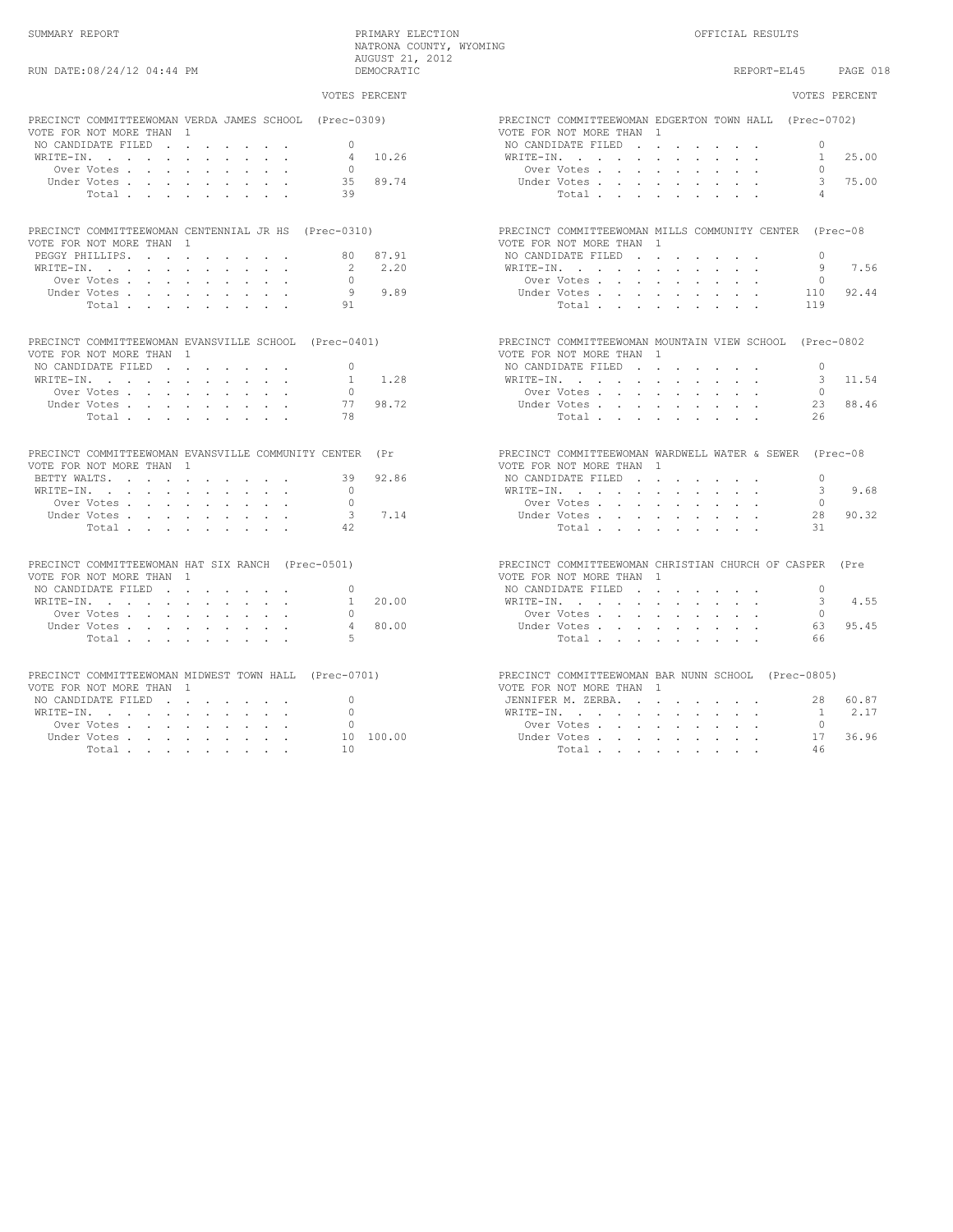|                                                                                                                                                                               | VOTES PERCENT                                                  | VOTES PERCENT                                                                                                                                                                                                                                     |
|-------------------------------------------------------------------------------------------------------------------------------------------------------------------------------|----------------------------------------------------------------|---------------------------------------------------------------------------------------------------------------------------------------------------------------------------------------------------------------------------------------------------|
| PRECINCT COMMITTEEWOMAN WYOMING GAME & FISH (Prec-0901)<br>VOTE FOR NOT MORE THAN 1<br>NO CANDIDATE FILED<br>WRITE-IN.<br>Over Votes<br>Under Votes<br>Total                  | $\bigcap$<br>5.88<br>2<br>0<br>94.12<br>32<br>34               | PRECINCT COMMITTEEWOMAN BRESSLER RANCH (Prec-1301)<br>VOTE FOR NOT MORE THAN 1<br>NO CANDIDATE FILED<br>$\bigcap$<br>$\bigcap$<br>WRITE-IN.<br>Over Votes<br>$\bigcap$<br>4 100.00<br>Under Votes, , , , , , , , ,<br>$\overline{a}$<br>Total     |
| PRECINCT COMMITTEEWOMAN RED CREEK SCHOOL (Prec-1101)<br>VOTE FOR NOT MORE THAN 1<br>NO CANDIDATE FILED<br>WRITE-IN.<br>Over Votes<br>Under Votes<br>Total.                    | $\Omega$<br>$\Omega$<br>7 100.00<br>$7\phantom{.0}$            | PRECINCT COMMITTEEWOMAN POWDER RIVER SCHOOL (Prec-1302)<br>VOTE FOR NOT MORE THAN 1<br>NO CANDIDATE FILED<br>$\Omega$<br>WRITE-IN.<br>$\bigcap$<br>Over Votes, , , , , , , , ,<br>$\Omega$<br>4 100.00<br>Under Votes<br>$\overline{4}$<br>Total. |
| PRECINCT COMMITTEEWOMAN ALCOVA SCHOOL (Prec-1102)<br>VOTE FOR NOT MORE THAN 1<br>NO CANDIDATE FILED<br>WRITE-IN.<br>Over Votes<br>Under Votes<br>Total                        | $\circ$<br>$\Omega$<br>$\circ$<br>2 100.00<br>$\mathcal{P}$    | PRECINCT COMMITTEEWOMAN UPPER WILLOW CREEK SCHOOL (Prec<br>VOTE FOR NOT MORE THAN 1<br>$\Omega$<br>NO CANDIDATE FILED<br>$\Omega$<br>WRITE-IN.<br>$\circ$<br>Over Votes<br>$\Omega$<br>Under Votes                                                |
| PRECINCT COMMITTEEWOMAN FISH HATCHERY @ POISON SPIDER<br>VOTE FOR NOT MORE THAN 1<br>NO CANDIDATE FILED<br>WRITE-IN.<br>Over Votes<br>Under Votes<br>Total                    | $\circ$<br>$\Omega$<br>9 100.00<br>9                           |                                                                                                                                                                                                                                                   |
| PRECINCT COMMITTEEWOMAN POISON SPIDER SCHOOL (Prec-1104<br>VOTE FOR NOT MORE THAN 1<br>NO CANDIDATE FILED<br>WRITE-IN.<br>Over Votes<br>Under Votes<br>Total,                 | $\Omega$<br>$\Omega$<br>1 100.00<br>$\mathbf{1}$               |                                                                                                                                                                                                                                                   |
| PRECINCT COMMITTEEWOMAN ST STEPHENS CHURCH (Prec-1202)<br>VOTE FOR NOT MORE THAN 1<br>NO CANDIDATE FILED<br>WRITE-IN, , , , , , , , , ,<br>Over Votes<br>Under Votes<br>Total | $\Omega$<br>6.25<br>$\overline{1}$<br>$\cap$<br>15 93.75<br>16 |                                                                                                                                                                                                                                                   |

| PRECINCT COMMITTEEWOMAN WYOMING GAME & FISH (Prec-0901) TRECINCT COMMITTEEWOMAN BRESSLER RANCH (Prec-1301)     |                                                         |
|----------------------------------------------------------------------------------------------------------------|---------------------------------------------------------|
| VOTE FOR NOT MORE THAN 1                                                                                       | VOTE FOR NOT MORE THAN 1                                |
| NO CANDIDATE FILED                                                                                             | NO CANDIDATE FILED                                      |
| 5.88<br>WRITE-IN.                                                                                              | WRITE-IN.                                               |
| Over Votes                                                                                                     | Over Votes                                              |
| 94.12<br>32<br>Under Votes                                                                                     | 4 100.00                                                |
| 34<br>Total                                                                                                    | Total                                                   |
| PRECINCT COMMITTEEWOMAN RED CREEK SCHOOL (Prec-1101)                                                           | PRECINCT COMMITTEEWOMAN POWDER RIVER SCHOOL (Prec-1302) |
| VOTE FOR NOT MORE THAN 1                                                                                       | VOTE FOR NOT MORE THAN 1                                |
| NO CANDIDATE FILED                                                                                             | NO CANDIDATE FILED                                      |
| WRITE-IN.                                                                                                      | WRITE-IN.                                               |
| Over Votes                                                                                                     | Over Votes, , , , , , , , ,                             |
| Under Votes                                                                                                    | 4 100.00                                                |
| Total                                                                                                          | Total                                                   |
| PRECINCT COMMITTEEWOMAN ALCOVA SCHOOL (Prec-1102)                                                              | PRECINCT COMMITTEEWOMAN UPPER WILLOW CREEK SCHOOL (Prec |
| VOTE FOR NOT MORE THAN 1                                                                                       | VOTE FOR NOT MORE THAN 1                                |
| NO CANDIDATE FILED                                                                                             | NO CANDIDATE FILED                                      |
| WRITE-IN.                                                                                                      | WRITE-IN.                                               |
| Over Votes                                                                                                     | Over Votes, , , , , , , , ,                             |
| 2, 100.00                                                                                                      | Under Votes, , , , , , , , ,                            |
|                                                                                                                |                                                         |
| Total experience and the service of the service of the service of the service of the service of the service of |                                                         |